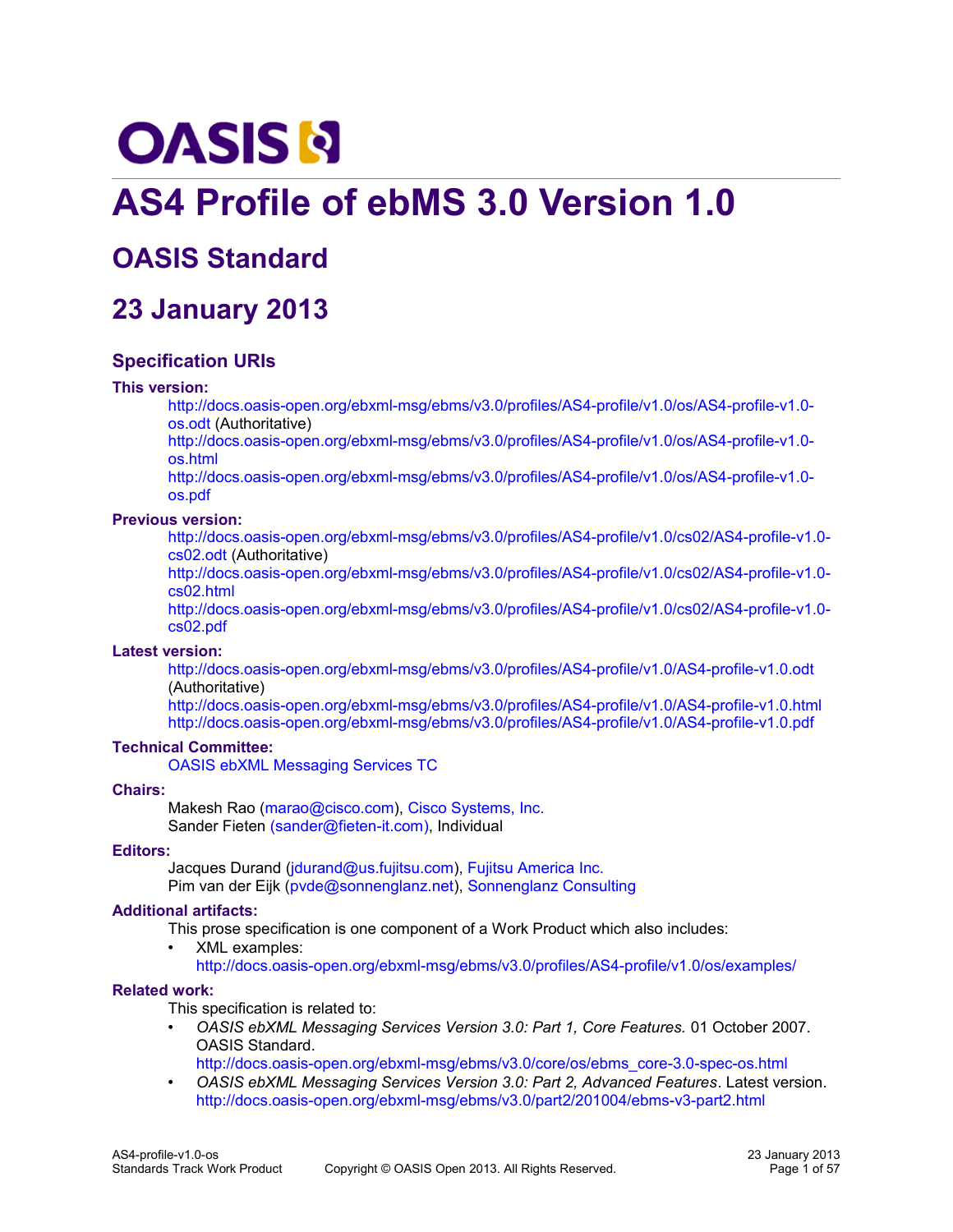# **Abstract:**

While ebMS 3.0 represents a leap forward in reducing the complexity of Web Services B2B messaging, the specification still contains numerous options and comprehensive alternatives for addressing a variety of scenarios for exchanging data over a Web Services platform. The AS4 profile of the ebMS 3.0 specification has been developed in order to bring continuity to the principles and simplicity that made AS2 successful, while adding better compliance to Web Services standards, and features such as message pulling capability and a built-in Receipt mechanism. Using ebMS 3.0 as a base, a subset of functionality is defined along with implementation guidelines adopted based on the "just-enough" design principles and AS2 functional requirements to trim down ebMS 3.0 into a more simplified and AS2-like specification for Web Services B2B messaging. In addition to addressing EDIINT requirements, a Minimal Client conformance profile is provided that addresses lower-end exchange requirements. This document defines the AS4 profile as a combination of conformance profiles that concern an implementation capability, and of a usage profile that concerns how to use this implementation. A couple of variants are defined for the AS4 conformance profile - the AS4 ebHandler profile, the AS4 Light Client profile and the AS4 Minimal Client profile - which reflect different endpoint capabilities.

# **Status:**

This document was last revised or approved by the membership of OASIS on the above date. The level of approval is also listed above. Check the "Latest version" location noted above for possible later revisions of this document.

Technical Committee members should send comments on this Work Product to the Technical Committee's email list. Others should send comments to the Technical Committee by using the ["Send A Comment"](http://www.oasis-open.org/committees/comments/index.php?wg_abbrev=ebxml-msg) button on the Technical Committee's web page at [http://www.oasis](http://www.oasis-open.org/committees/ebxml-msg/)[open.org/committees/ebxml-msg/.](http://www.oasis-open.org/committees/ebxml-msg/)

For information on whether any patents have been disclosed that may be essential to implementing this Work Product, and any offers of patent licensing terms, please refer to the Intellectual Property Rights section of the Technical Committee web page at [http://www.oasis](http://www.oasis-open.org/committees/ebxml-msg/ipr.php)[open.org/committees/ebxml-msg/ipr.php.](http://www.oasis-open.org/committees/ebxml-msg/ipr.php)

# **Citation format:**

When referencing this Work Product the following citation format should be used:

# **[AS4-Profile]**

*AS4 Profile of ebMS 3.0 Version 1.0*. 23 January 2013. OASIS Standard. [http://docs.oasis](http://docs.oasis-open.org/ebxml-msg/ebms/v3.0/profiles/AS4-profile/v1.0/os/AS4-profile-v1.0-os.html)[open.org/ebxml-msg/ebms/v3.0/profiles/AS4-profile/v1.0/os/AS4-profile-v1.0-os.html.](http://docs.oasis-open.org/ebxml-msg/ebms/v3.0/profiles/AS4-profile/v1.0/os/AS4-profile-v1.0-os.html)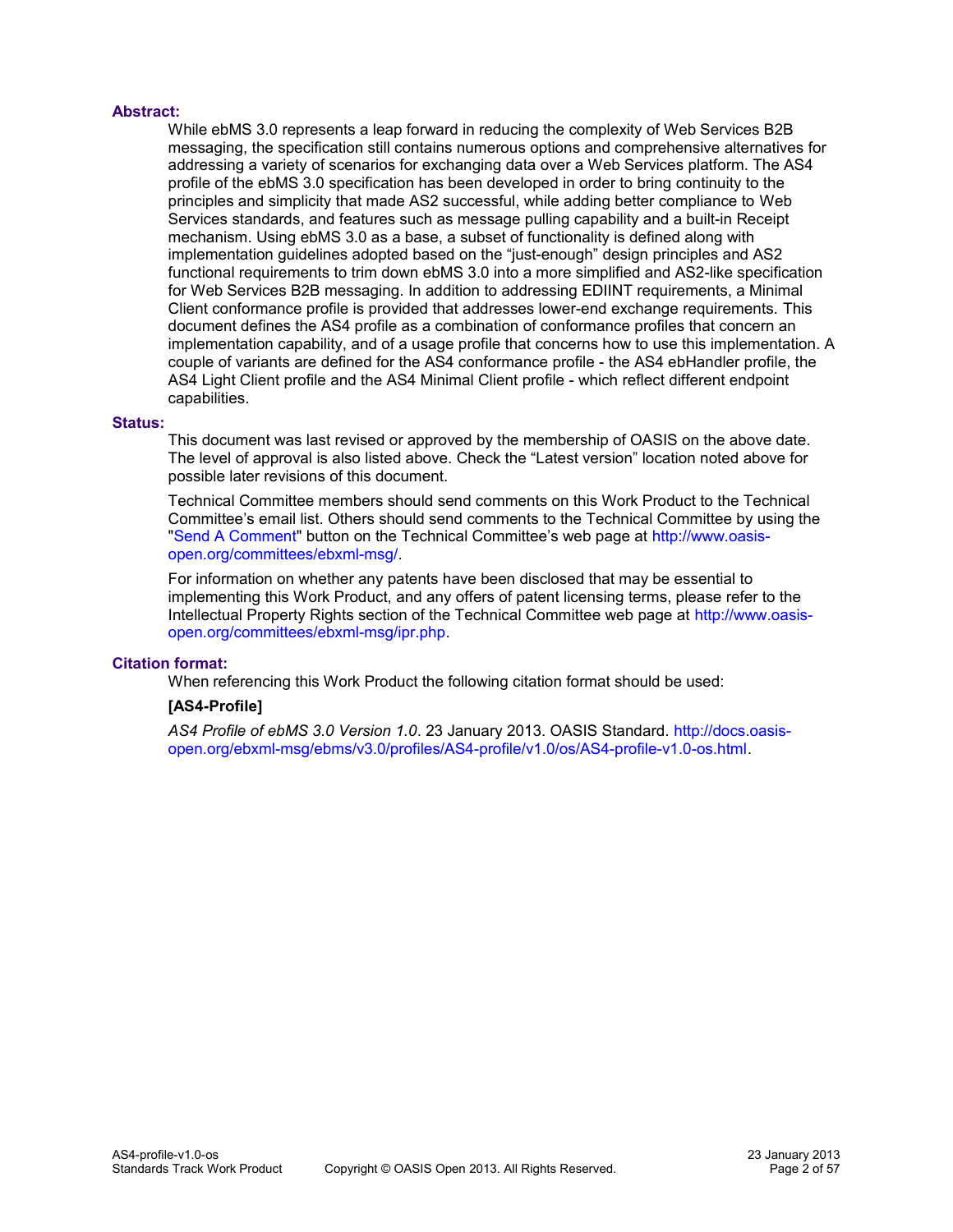# **Notices**

Copyright © OASIS Open 2013. All Rights Reserved.

All capitalized terms in the following text have the meanings assigned to them in the OASIS Intellectual Property Rights Policy (the "OASIS IPR Policy"). The full [Policy](https://www.oasis-open.org/policies-guidelines/ipr) may be found at the OASIS website.

This document and translations of it may be copied and furnished to others, and derivative works that comment on or otherwise explain it or assist in its implementation may be prepared, copied, published, and distributed, in whole or in part, without restriction of any kind, provided that the above copyright notice and this section are included on all such copies and derivative works. However, this document itself may not be modified in any way, including by removing the copyright notice or references to OASIS, except as needed for the purpose of developing any document or deliverable produced by an OASIS Technical Committee (in which case the rules applicable to copyrights, as set forth in the OASIS IPR Policy, must be followed) or as required to translate it into languages other than English.

The limited permissions granted above are perpetual and will not be revoked by OASIS or its successors or assigns.

This document and the information contained herein is provided on an "AS IS" basis and OASIS DISCLAIMS ALL WARRANTIES, EXPRESS OR IMPLIED, INCLUDING BUT NOT LIMITED TO ANY WARRANTY THAT THE USE OF THE INFORMATION HEREIN WILL NOT INFRINGE ANY OWNERSHIP RIGHTS OR ANY IMPLIED WARRANTIES OF MERCHANTABILITY OR FITNESS FOR A PARTICULAR PURPOSE.

OASIS requests that any OASIS Party or any other party that believes it has patent claims that would necessarily be infringed by implementations of this OASIS Committee Specification or OASIS Standard, to notify OASIS TC Administrator and provide an indication of its willingness to grant patent licenses to such patent claims in a manner consistent with the IPR Mode of the OASIS Technical Committee that produced this specification.

OASIS invites any party to contact the OASIS TC Administrator if it is aware of a claim of ownership of any patent claims that would necessarily be infringed by implementations of this specification by a patent holder that is not willing to provide a license to such patent claims in a manner consistent with the IPR Mode of the OASIS Technical Committee that produced this specification. OASIS may include such claims on its website, but disclaims any obligation to do so.

OASIS takes no position regarding the validity or scope of any intellectual property or other rights that might be claimed to pertain to the implementation or use of the technology described in this document or the extent to which any license under such rights might or might not be available; neither does it represent that it has made any effort to identify any such rights. Information on OASIS' procedures with respect to rights in any document or deliverable produced by an OASIS Technical Committee can be found on the OASIS website. Copies of claims of rights made available for publication and any assurances of licenses to be made available, or the result of an attempt made to obtain a general license or permission for the use of such proprietary rights by implementers or users of this OASIS Committee Specification or OASIS Standard, can be obtained from the OASIS TC Administrator. OASIS makes no representation that any information or list of intellectual property rights will at any time be complete, or that any claims in such list are, in fact, Essential Claims.

The name "OASIS" is a trademark of [OASIS,](http://www.oasis-open.org/) the owner and developer of this specification, and should be used only to refer to the organization and its official outputs. OASIS welcomes reference to, and implementation and use of, specifications, while reserving the right to enforce its marks against misleading uses. Please see<https://www.oasis-open.org/policies-guidelines/trademark>for above guidance.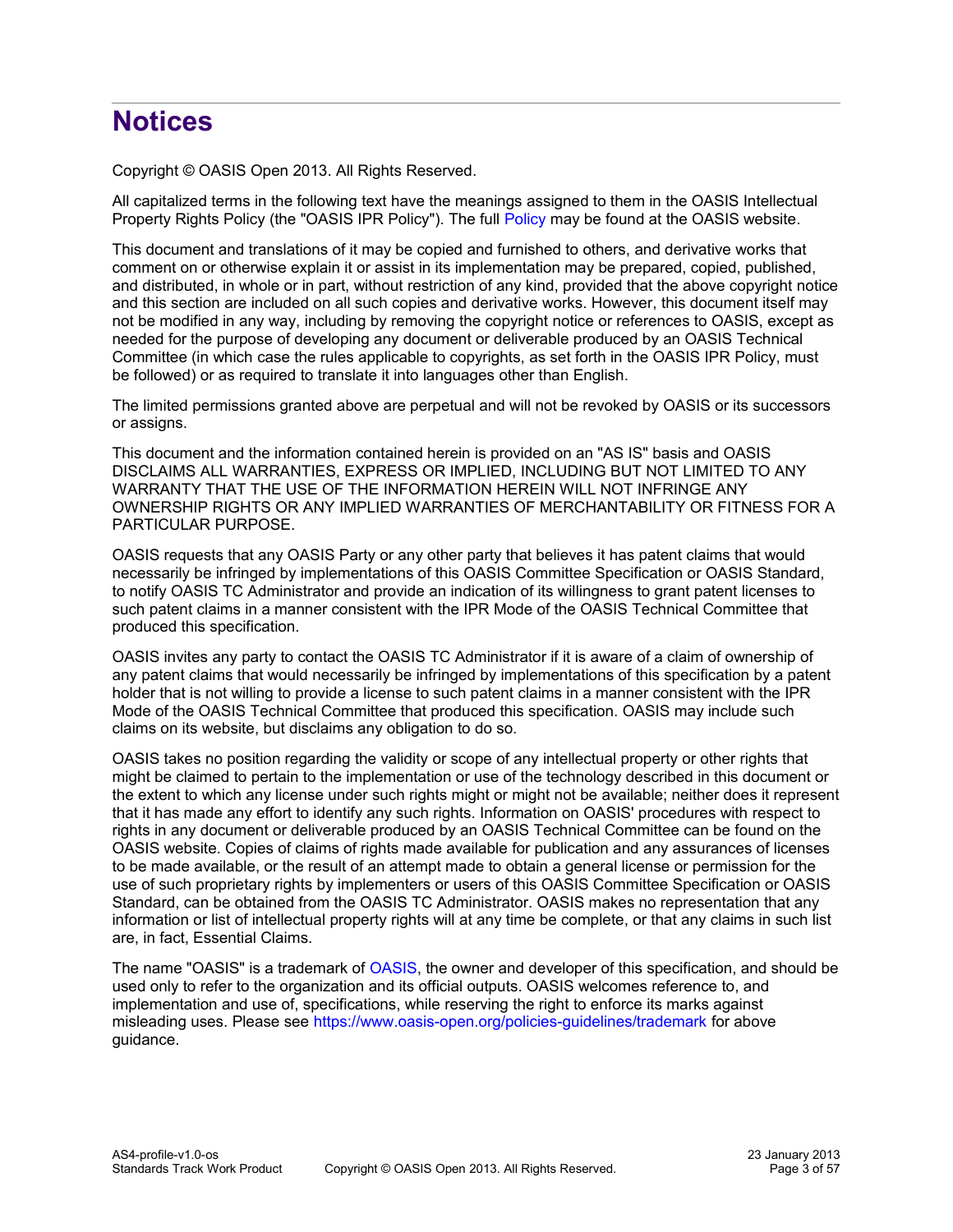# **Table of Contents**

| $\mathbf{1}$   |       |                    |  |  |
|----------------|-------|--------------------|--|--|
|                | 1.1   |                    |  |  |
|                | 1.2   |                    |  |  |
|                | 1.3   |                    |  |  |
|                | 1.4   |                    |  |  |
| $\overline{2}$ |       |                    |  |  |
|                | 2.1   |                    |  |  |
|                | 2.1.1 |                    |  |  |
|                | 2.1.2 |                    |  |  |
|                | 2.1.3 |                    |  |  |
|                |       | 2.1.3.1            |  |  |
|                |       | 2.1.3.2            |  |  |
|                |       | 2.1.3.3            |  |  |
|                |       | 2.1.3.4            |  |  |
|                |       | 2.1.3.5            |  |  |
|                |       | 2.1.3.6            |  |  |
|                | 2.2   |                    |  |  |
|                | 2.2.1 |                    |  |  |
|                | 2.2.2 |                    |  |  |
|                | 2.2.3 |                    |  |  |
|                |       | 2.2.3.1            |  |  |
|                |       | 2.2.3.2            |  |  |
|                |       | 2.2.3.3            |  |  |
|                |       | 2.2.3.4            |  |  |
|                |       | 2.2.3.5            |  |  |
|                |       | 2.2.3.6            |  |  |
|                | 2.3   |                    |  |  |
|                | 2.3.1 |                    |  |  |
|                | 2.3.2 |                    |  |  |
|                | 2.3.3 |                    |  |  |
|                |       | 2.3.3.1            |  |  |
|                |       | 2.3.3.2            |  |  |
|                |       | 2.3.3.3            |  |  |
|                |       | 2.3.3.4            |  |  |
|                |       | 2.3.3.5<br>2.3.3.6 |  |  |
|                | 2.4   |                    |  |  |
|                |       |                    |  |  |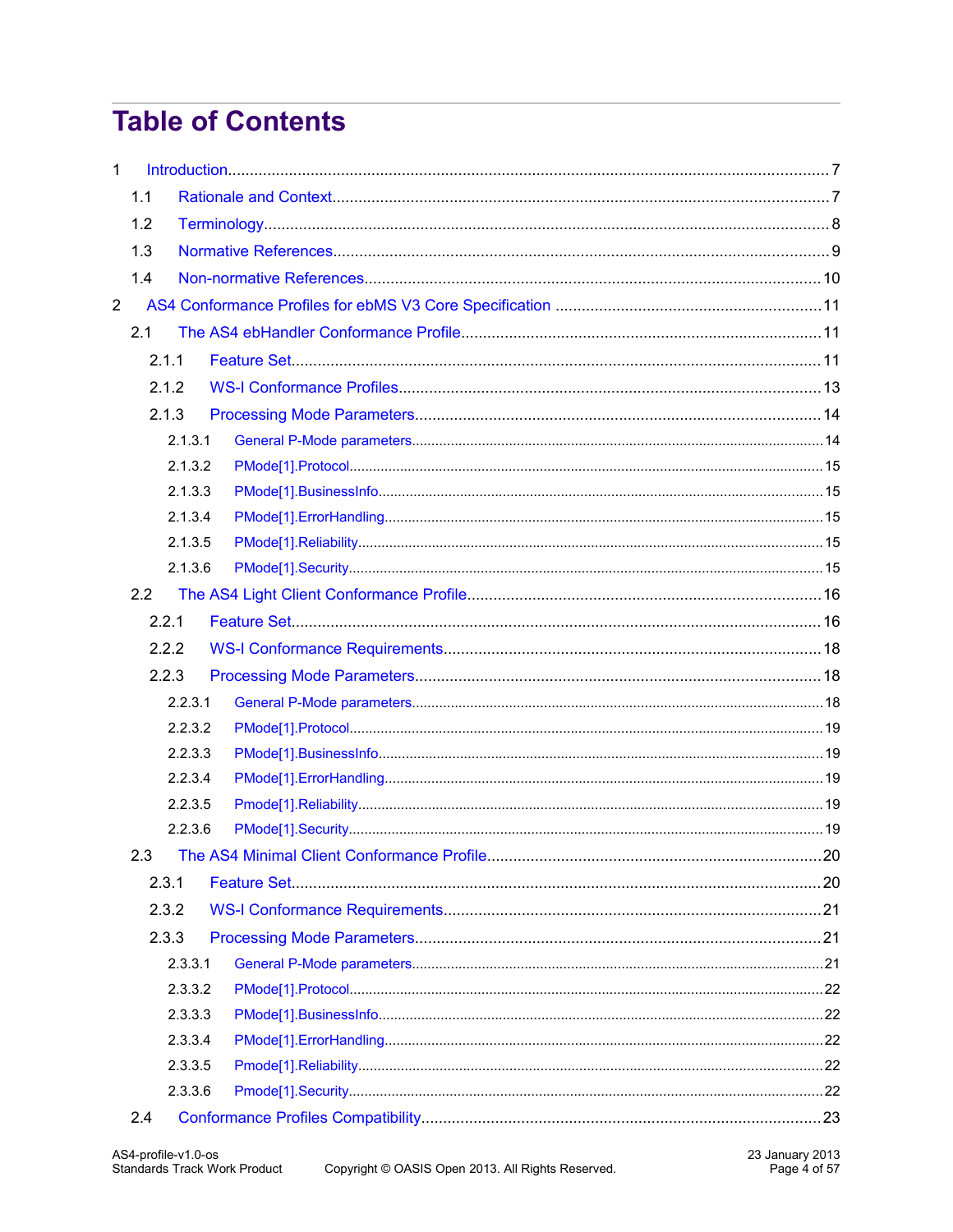| 3 |       |  |  |
|---|-------|--|--|
|   | 3.1   |  |  |
|   | 3.2   |  |  |
|   | 3.3   |  |  |
|   | 3.4   |  |  |
|   | 3.5   |  |  |
|   | 3.6   |  |  |
| 4 |       |  |  |
|   | 4.1   |  |  |
|   | 4.2   |  |  |
|   | 4.3   |  |  |
|   | 4.4   |  |  |
| 5 |       |  |  |
|   | 5.1   |  |  |
|   | 5.1.1 |  |  |
|   | 5.1.2 |  |  |
|   | 5.1.3 |  |  |
|   | 5.1.4 |  |  |
|   | 5.1.5 |  |  |
|   | 5.1.6 |  |  |
|   | 5.1.7 |  |  |
|   | 5.1.8 |  |  |
|   | 5.1.9 |  |  |
|   | 5.2   |  |  |
|   | 5.2.1 |  |  |
|   | 5.2.2 |  |  |
|   | 5.2.3 |  |  |
|   | 5.2.4 |  |  |
|   | 5.2.5 |  |  |
|   | 5.2.6 |  |  |
|   | 5.2.7 |  |  |
|   | 5.2.8 |  |  |
|   | 5.2.9 |  |  |
| 6 |       |  |  |
|   | 6.1   |  |  |
|   | 6.2   |  |  |
|   | 6.3   |  |  |
|   | 6.4   |  |  |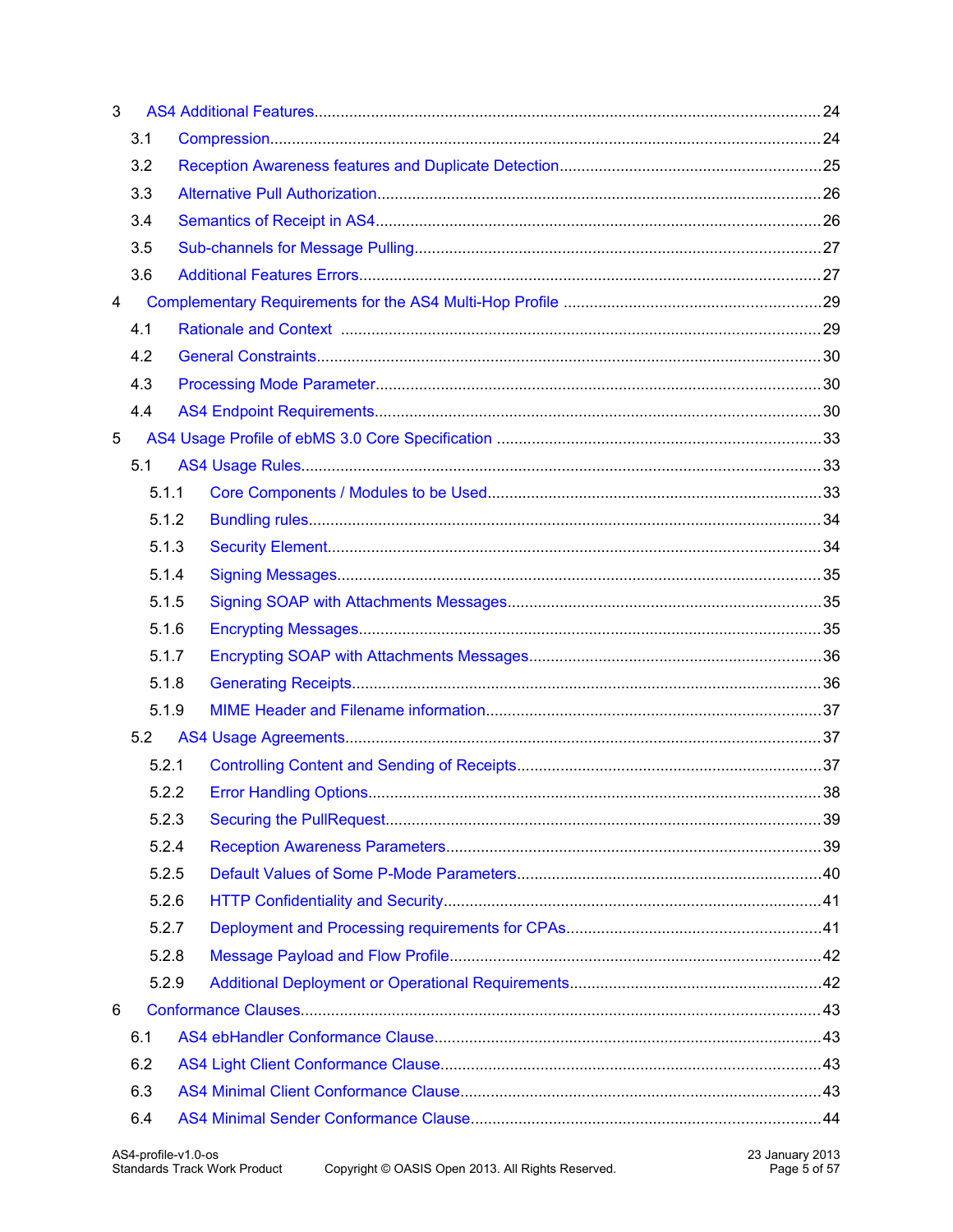| 6.5 |  |
|-----|--|
| 6.6 |  |
|     |  |
|     |  |
|     |  |
|     |  |
|     |  |
|     |  |
|     |  |
|     |  |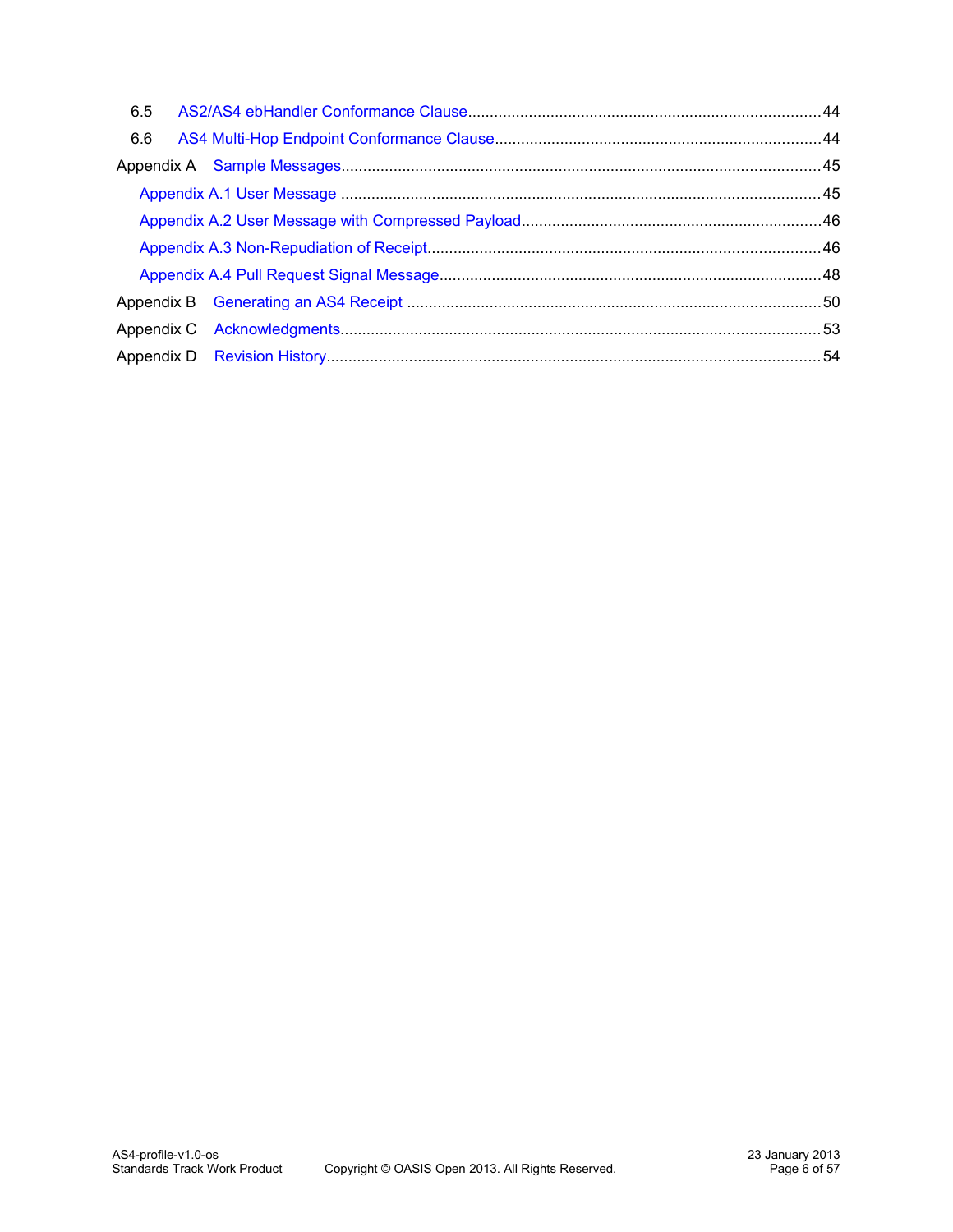# <span id="page-6-1"></span>**1 Introduction** 1

## <span id="page-6-0"></span>**1.1 Rationale and Context** 2

Historically, the platform for mission-critical business-to-business (B2B) transactions has steadily moved from proprietary value-added networks (VANs) to Internet-based protocols free from the data transfer fees imposed by the VAN operators. This trend has been accelerated by lower costs and product ownership, a maturing of technology, internationalization, widespread interoperability, and marketplace momentum. The exchange of EDI business documents over the Internet has substantially increased along with a growing presence of XML and other document types such as binary and text files. 3 4 5 6 7 8

The Internet messaging services standards that have emerged provide a variety of options for end users to consider when deciding which standard to adopt. These include pre-Internet protocols, the EDIINT series of AS1 [\[RFC3335\]](#page-9-1) AS2 [\[RFC4130\]](#page-9-8) and AS3 [\[RFC4823\],](#page-9-7) simple XML over HTTP, government spe-9 10 11

cific frameworks, ebMS 2.0 [\[ebMS2\],](#page-9-6) and Web Services variants. As Internet messaging services stand-12

ards have matured, new standards are emerging that leverage prior B2B messaging services knowledge 13

for applicability to Web Services messaging. 14

The emergence of the OASIS ebMS 3.0 Standard [\[ebMS3CORE\]](#page-8-5) represents a leap forward in Web Ser-15

vices B2B messaging services by meeting the challenge of composing many Web Services standards 16

into a single comprehensive specification for defining the secure and reliable exchange of documents us-17

ing Web Services. The ebMS 3.0 standard composes the fundamental Web Services standards SOAP 18

1.1 [\[SOAP11\],](#page-9-5) SOAP 1.2 [\[SOAP12\],](#page-8-4) SOAP with Attachments [\[SOAPATTACH\],](#page-8-3) WS-Security [\(\[WSS10\]](#page-9-4)[,](#page-8-2) [\[WSS11\]\)](#page-8-2), WS-Addressing [\[WSADDRCORE\],](#page-8-1) and reliable messaging (WS-Reliability 1.1 [\[WSR11\]](#page-9-3) or 19 20

WS-ReliableMessaging - currently at version 1.2 [\[WSRM12\]\)](#page-9-2) together with guidance for the packaging of 21

messages and receipts along with definitions of messaging choreographies for orchestrating document 22

exchanges. 23

Like AS2, ebMS 3.0 brings together many existing standards that govern the packaging, security, and 24

transport of electronic data under the umbrella of a single specification document. While ebMS 3.0 repres-25

ents a leap forward in reducing the complexity of Web Services B2B messaging, the specification still 26

contains numerous options and comprehensive alternatives for addressing a variety of scenarios for ex-27

changing data over a Web Services platform. 28

In order to fully take advantage of the AS2 success story, this profile of the ebMS 3.0 specification has 29

been developed. Using ebMS 3.0 as a base, a subset of functionality has been defined along with imple-30

mentation guidelines adopted based on the "just-enough" design principles and AS2 functional require-31

ments to trim down ebMS 3.0 into a more simplified and AS2-like specification for Web Services B2B 32

messaging. The main benefits of AS4 compared to AS2 are: 33

● Compatibility with Web services standards. 34

● Message pulling capability. 35

● A built-in Receipt mechanism 36

AS4 also provides a Minimal Client conformance profile that supports data exchanges that have lowerend requirements and do not require (the equivalent of) some of the more advanced capabilities of AS2 and ebMS 3.0, such as support for multiple payloads, message receipts and signing or encryption of messages and receipts. 37 38 39 40

Profiling ebMS V3 means: 41

- Defining a subset of ebMS V3 options to be supported by the AS4 handler. 42
- Deciding which types of message exchanges must be supported, and how these exchanges should be conducted (level of security, binding to HTTP, etc.). 43 44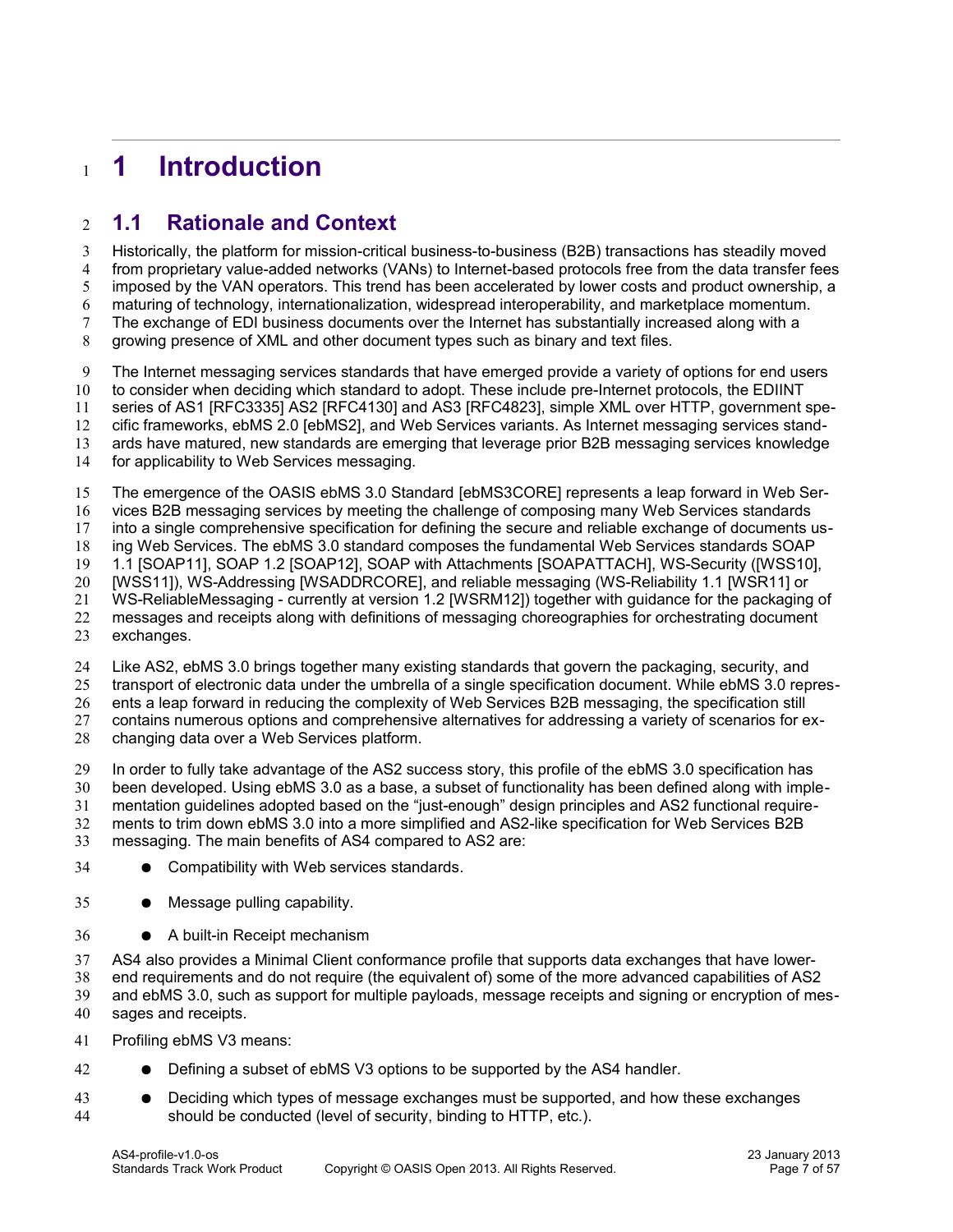- Deciding of AS4-specific message contents and practices (how to make use of the ebMS message header fields, in an AS4 context). 45 46
- Deciding of some operational best practices, for the end-user. 47
- The overall goal of a profile for a standard is to ensure interoperability by: 48
- Establishing particular usage and practices of the standard within a community of users. 49
- Defining the subset of features in this standard that needs to be supported by an implementation. 50
- Two kinds of profiles are usually to be considered when profiling an existing standard: 51
- 1. **Conformance Profiles**. These define the different ways a product can conform to a standard, based on specific ways to implement this standard. A conformance profile is usually associated with a specific conformance clause. Conformance profiles are of prime interest for product managers and developers: they define a precise subset of features to be supported. 52 53 54 55
- 2. **Usage Profiles** (also called Deployment Profiles). These define how a standard should be used by a community of users, in order to ensure best compatibility with business practices and interoperability. Usage profiles are of prime interest for IT end-users: they define how to configure the use of a standard (and related product) as well as how to bind this standard to business applications. A usage profile usually points at required or compatible conformance profile(s). 56 57 58 59 60
- AS4 is defined as a combination of: 61
- Three primary AS4 conformance profiles (see section 2) that define three subsets of ebMS V3 features, at least one of which is to be supported by an AS4 implementation. 62 63
- An optional complementary conformance profile (see section 4) that specifies how to use AS4 endpoints with ebMS 3.0 intermediaries. This is based on a simplified subset of the multi-hop messaging feature defined in ebMS 3.0 Part 2, Advanced Features specification [\[ebMS3ADV\].](#page-8-7) 64 65 66
- An AS4 Usage Profile (see section 4) that defines how to use an AS4-compliant implementation in order to achieve similar functions as specified in AS2. 67 68
- The three primary AS4 conformance profiles (CP) are defined below: 69
- (1) The **AS4 ebHandler CP**. This conformance profile supports both Sending and Receiving roles, and for each role both message pushing and message pulling. 70 71
- (2) The **AS4 Light Client CP**. This conformance profile supports both Sending and Receiving roles, but only message pushing for Sending and message pulling for Receiving. In other words, it does not support incoming HTTP requests, and may have no fixed IP address. 72 73 74
- (3) The **AS4 Minimal Client CP**. Like the Light Client CP, this conformance profile does not support the push transport channel binding for the Receiving role and therefore does not require HTTP server capabilities. As its name indicates, this CP omits all but a minimal set of features. 75 76 77
- Compatible existing conformance profiles for ebMS V3 are: 78
- Gateway RM V3 or Gateway RX V3: a Message Service Handler (MSH) implementing any of these profiles will also be conforming to the AS4 ebHandler CP (the reverse is not true). 79 80
- NOTE: Full compliance to AS4 actually requires and/or authorizes a message handler to implement a few additional features beyond the above Conformance Profiles, as described in the Conformance Section 6. 81 82
- These additional features are described in Section 3. 83

## <span id="page-7-0"></span>**1.2 Terminology** 84

The keywords "MUST", "MUST NOT", "REQUIRED", "SHALL", "SHALL NOT", "SHOULD", "SHOULD 85

- NOT", "RECOMMENDED", "MAY", and "OPTIONAL" in this specification are to be interpreted as de-86
- scribed in [\[RFC2119\].](#page-8-6) 87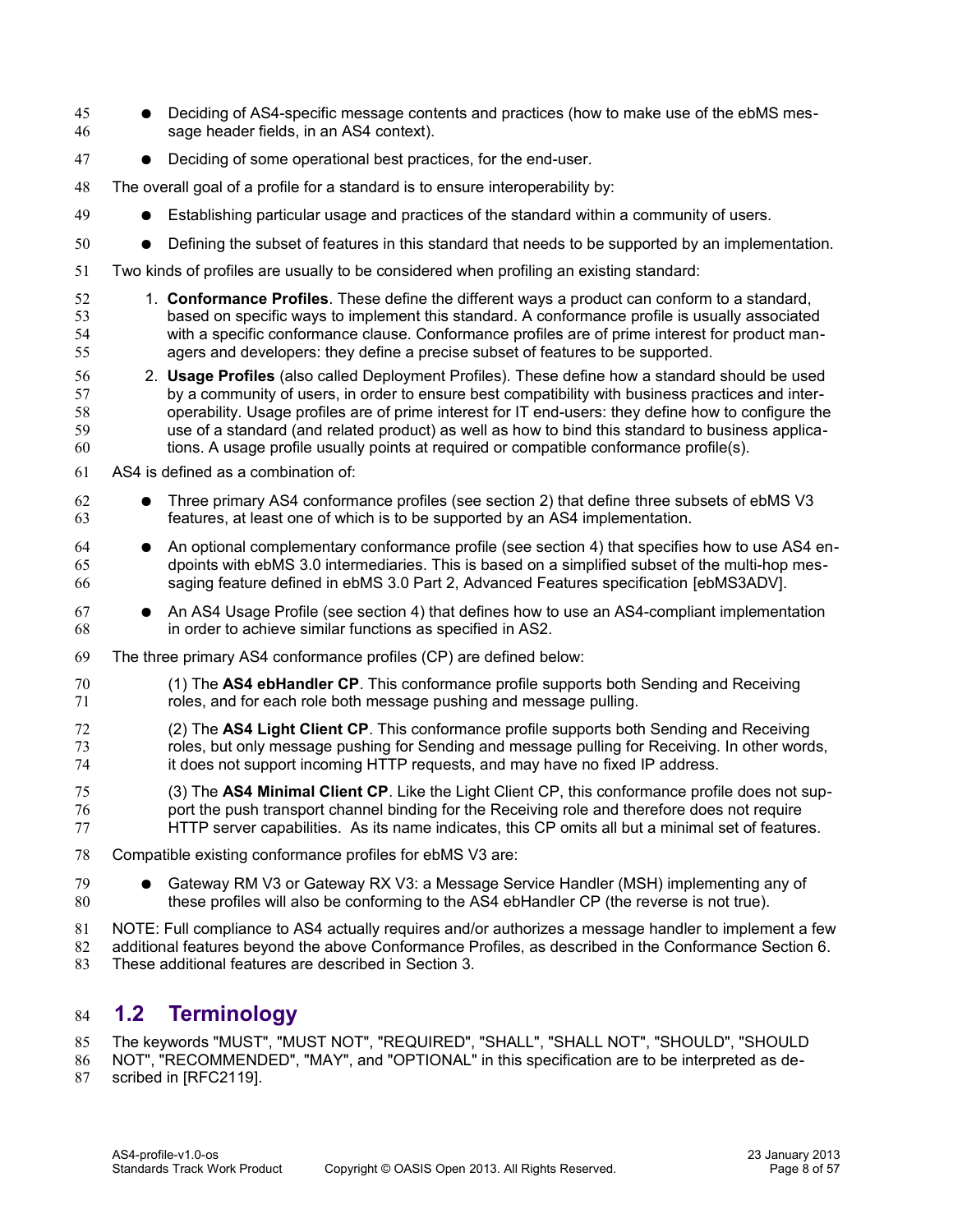# <span id="page-8-0"></span>**1.3 Normative References** 88

<span id="page-8-19"></span><span id="page-8-18"></span><span id="page-8-17"></span><span id="page-8-16"></span><span id="page-8-15"></span><span id="page-8-14"></span><span id="page-8-13"></span><span id="page-8-12"></span><span id="page-8-11"></span><span id="page-8-10"></span><span id="page-8-9"></span><span id="page-8-8"></span><span id="page-8-7"></span><span id="page-8-6"></span><span id="page-8-5"></span><span id="page-8-4"></span><span id="page-8-3"></span><span id="page-8-2"></span><span id="page-8-1"></span>

| 89<br>90             | [ebBP-SIG]   | OASIS ebXML Business Signals Schema, 21 December 2006. OASIS Standard.<br>http://docs.oasis-open.org/ebxml-bp/ebbp-signals-2.0                                                                                                         |
|----------------------|--------------|----------------------------------------------------------------------------------------------------------------------------------------------------------------------------------------------------------------------------------------|
| 91<br>92<br>93       | [ebMS3CORE]  | OASIS ebXML Messaging Services Version 3.0: Part 1, Core Features, 1<br>October 2007, OASIS Standard. http://docs.oasis-open.org/ebxml-<br>msg/ebms/v3.0/core/ebms_core-3.0-spec.pdf                                                   |
| 94<br>95<br>96<br>97 | [ebMS3ADV]   | OASIS ebXML Messaging Services Version 3.0: Part 2, Advanced Features.<br>Committee Specification 01, 19 May 2011. OASIS Committee Specification.<br>http://docs.oasis-open.org/ebxml-msg/ebms/v3.0/part2/201004/ebms-v3-<br>part2.odt |
| 98<br>99<br>100      | [ebMS3-CP]   | OASIS ebXML Messaging Services, Version 3.0: Conformance Profiles. OASIS<br>Committee Specification, 24 April 2010. http://docs.oasis-open.org/ebxml-<br>msg/ebms/v3.0/profiles/200707/ebms3-confprofiles.pdf                          |
| 101<br>102           | [RFC1952]    | GZIP file format specification version 4.3. IETF RFC. May 1996.<br>http://tools.ietf.org/html/rfc1952                                                                                                                                  |
| 103<br>104           | [RFC2045]    | Multipurpose Internet Mail Extensions (MIME) Part One: Format of Internet<br>Message Bodies. IETF RFC. November 1996. http://www.ietf.org/rfc/rfc2045.txt                                                                              |
| 105<br>106           | [RFC2119]    | Key words for use in RFCs to Indicate Requirement Levels. IETF RFC. March<br>1997. http://www.ietf.org/rfc/rfc2119.txt                                                                                                                 |
| 107<br>108           | [RFC2616]    | Hypertext Transfer Protocol - HTTP/1.1. IETF RFC. June 1999.<br>http://www.ietf.org/rfc/rfc2616.txt                                                                                                                                    |
| 109<br>110           | [SOAP12]     | SOAP Version 1.2 Part 1: Messaging Framework. W3C Recommendation. 27<br>April 2007. http://www.w3.org/TR/soap12-part1/                                                                                                                 |
| 111<br>112           | [SOAPATTACH] | SOAP Messages with Attachments, W3C Note. 11 December 2000.<br>http://www.w3.org/TR/SOAP-attachments                                                                                                                                   |
| 113<br>114           | [WSADDRCORE] | Web Services Addressing 1.0 - Core. W3C Recommendation. 9 May 2006.<br>http://www.w3.org/TR/2006/REC-ws-addr-core-20060509/                                                                                                            |
| 115<br>116           | [WSIAP10]    | WS-I Attachments Profile Version 1.0, WS-I Final Material. 20 April 2004.<br>http://www.ws-i.org/Profiles/AttachmentsProfile-1.0.html                                                                                                  |
| 117<br>118           | [WSIBP20]    | Basic Profile Version 2.0, WS-I Final Material. 9 November 2010. http://ws-<br>i.org/Profiles/BasicProfile-2.0-2010-11-09.html                                                                                                         |
| 119<br>120           | [WSIBSP11]   | Basic Security Profile Version 1.1, WS-I Final Material. 24 January 2010.<br>http://www.ws-i.org/Profiles/BasicSecurityProfile-1.1.html                                                                                                |
| 121<br>122<br>123    | [WSS11]      | Web Services Security: SOAP Message Security 1.1. OASIS Standard<br>incorporating Approved Errata. 1 November 2006, http://docs.oasis-<br>open.org/wss/v1.1/wss-v1.1-spec-errata-os-SOAPMessageSecurity.pdf                            |
| 124<br>125<br>126    | [WSS11-UT]   | Web Services Security Username Token Profile 1.1. OASIS Standard. 1 February<br>2006. http://docs.oasis-open.org/wss/v1.1/wss-v1.1-spec-os-<br>UsernameTokenProfile.pdf.                                                               |
| 127<br>128<br>129    | [WSS11-X509] | Web Services Security X.509 Certificate Token Profile 1.1. OASIS Standard<br>incorporating Approved Errata. 1 November 2006. http://docs.oasis-<br>open.org/wss/v1.1/wss-v1.1-spec-errata-os-x509TokenProfile.pdf                      |
| 130<br>131           | [XML10]      | Extensible Markup Language (XML) 1.0. W3C Recommendation 26 November<br>2008. http://www.w3.org/TR/REC-xml/                                                                                                                            |
| 132<br>133           | [XMLDSIG]    | XML-Signature Syntax and Processing (Second Edition). W3C<br>Recommendation. 10 June 2008. http://www.w3.org/TR/xmldsig-core/                                                                                                          |
| 134<br>135           | [XMLENC]     | XML Encryption Syntax and Processing. W3C Recommendation. 10 December,<br>2002. http://www.w3.org/TR/xmlenc-core/                                                                                                                      |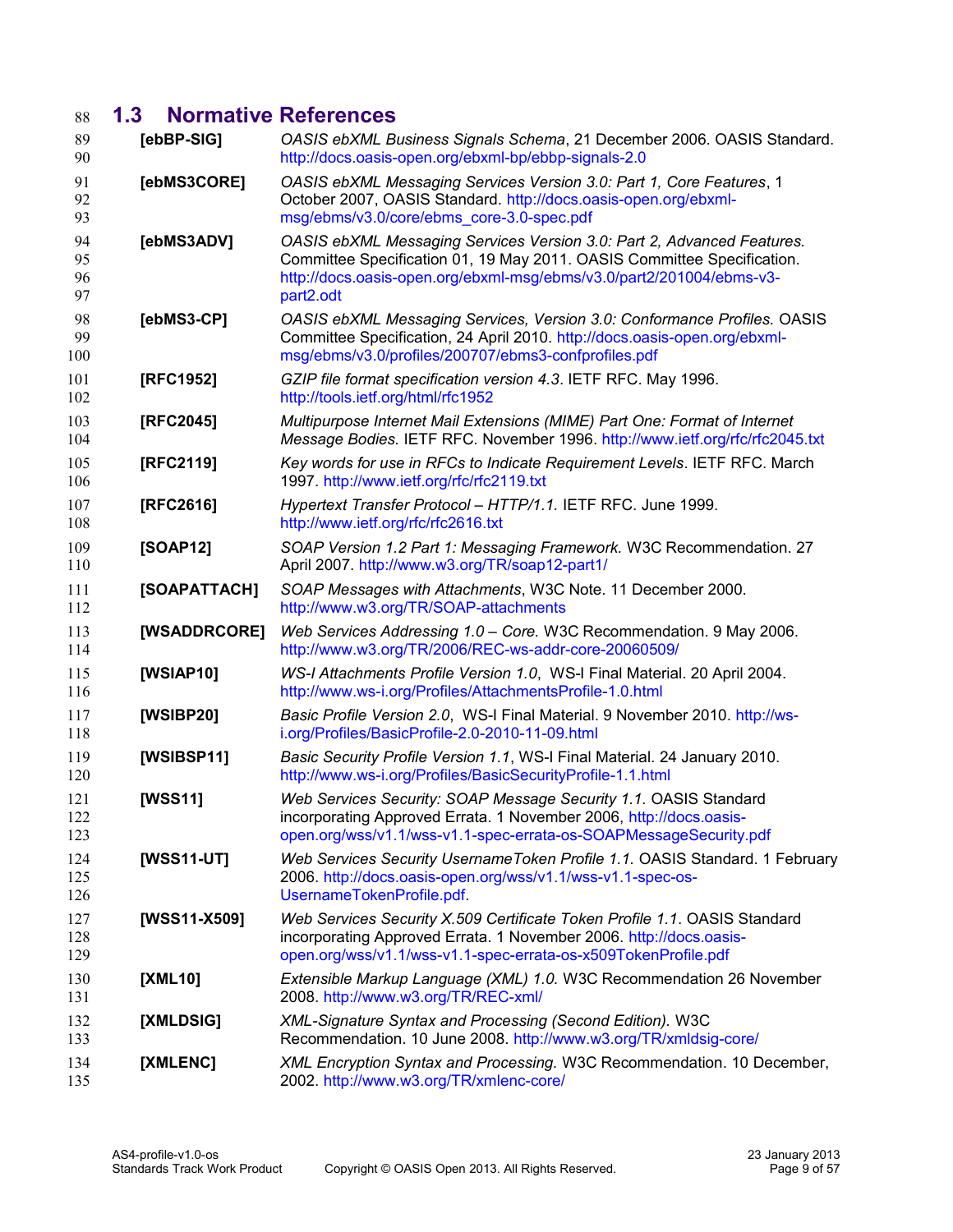# <span id="page-9-0"></span>**1.4 Non-normative References** 136

<span id="page-9-13"></span><span id="page-9-12"></span><span id="page-9-11"></span><span id="page-9-10"></span><span id="page-9-9"></span><span id="page-9-8"></span><span id="page-9-7"></span><span id="page-9-6"></span><span id="page-9-5"></span><span id="page-9-4"></span><span id="page-9-3"></span><span id="page-9-2"></span><span id="page-9-1"></span>

| 137<br>138        | [CII]           | UN/CEFACT Cross Industry Invoice Version 2.0. UN/CEFACT Standard.<br>http://www.unece.org/uncefact/data/standard/CrossIndustryInvoice_2p0.xsd                                                             |
|-------------------|-----------------|-----------------------------------------------------------------------------------------------------------------------------------------------------------------------------------------------------------|
| 139<br>140<br>141 | [ebCorePartyId] | OASIS ebCore Party Id Type Technical Specification Version 1.0.<br>OASIS Committee Specification, 28 September 2010. http://docs.oasis-<br>open.org/ebcore/PartyIdType/v1.0/PartyIdType-1.0.odt           |
| 142<br>143<br>144 | [ebBP]          | <b>OASIS ebXML Business Process Specification Schema Technical Specification</b><br>v2.0.4. OASIS Standard, 21 December 2006. http://docs.oasis-open.org/ebxml-<br>bp/2.0.4/ebxmlbp-v2.0.4-Spec-os-en.odt |
| 145<br>146<br>147 | [ebCPPA]        | Collaboration-Protocol Profile and Agreement Specification Version 2.0. OASIS<br>Standard, September, 2002. http://www.oasis-open.org/committees/ebxml-<br>cppa/documents/ebcpp-2.0.pdf                   |
| 148<br>149        | [ebMS2]         | Message Service Specification Version 2.0, OASIS Standard. 1 April 2002.<br>http://www.oasis-open.org/committees/ebxml-msg/documents/ebMS_v2_0.pdf                                                        |
| 150<br>151        | [GLN]           | GS1 Global Location Number (GLN).<br>http://www.gs1.org/barcodes/technical/idkeys/gln                                                                                                                     |
| 152<br>153<br>154 | $[IC-DP]$       | Deployment Profile Template For OASIS ebXML Message Service 2.0 Standard.<br>OASIS Public Review Draft, 4 December 2006. http://docs.oasis-open.org/ebxml-<br>iic/ebXML_DPT-v1.1-ebMS2-template-pr-01.pdf |
| 155<br>156        | [RFC3335]       | MIME-based Secure Peer-to-Peer Business Data Interchange over the Internet<br>(AS1). IETF RFC, September 2002. http://tools.ietf.org/html/rfc3335                                                         |
| 157<br>158        | [RFC3798]       | Message Disposition Notification. IETF RFC, May 2004.<br>http://tools.ietf.org/html/rfc3798                                                                                                               |
| 159<br>160<br>161 | [RFC4130]       | MIME-Based Secure Peer-to-Peer Business Data Interchange Using<br>HTTP, Applicability Statement 2 (AS2). IETF RFC, July 2005.<br>http://tools.ietf.org/rfc/rfc4130                                        |
| 162<br>163        | [RFC4823]       | FTP Transport for Secure Peer-to-Peer Business Data Interchange over<br>the Internet (AS3). IETF RFC, April 2007. http://tools.ietf.org/html/rfc4823                                                      |
| 164<br>165        | [SOAP11]        | Simple Object Access Protocol (SOAP) 1.1, W3C Note. 08 May 2000.<br>http://www.w3.org/TR/2000/NOTE-SOAP-20000508/                                                                                         |
| 166<br>167        | [WSIBP12]       | Basic Profile Version 1.2. WS-I Final Material. 09 November 2010.<br>http://ws-i.org/Profiles/BasicProfile-1.2-2010-11-09.html                                                                            |
| 168<br>169<br>170 | [WSR11]         | WS-Reliability 1.1. OASIS Standard, 15 November 2004.<br>http://docs.oasis-open.org/wsrm/ws-reliability/v1.1/wsrm-ws_reliability-1.1-spec-<br>os.pdf                                                      |
| 171<br>172<br>173 | [WSRM12]        | Web Services Reliable Messaging (WS-ReliableMessaging) Version 1.2,<br>OASIS Standard. 2 February 2009, http://docs.oasis-open.org/ws-<br>rx/wsrm/200702/wsrm-1.2-spec-os.doc                             |
| 174<br>175<br>176 | [WSS10]         | Web Services Security: SOAP Message Security 1.0, 2004.<br>http://docs.oasis-open.org/wss/2004/01/oasis-200401-wss-soap-message-<br>security-1.0.pdf                                                      |
| 177               |                 |                                                                                                                                                                                                           |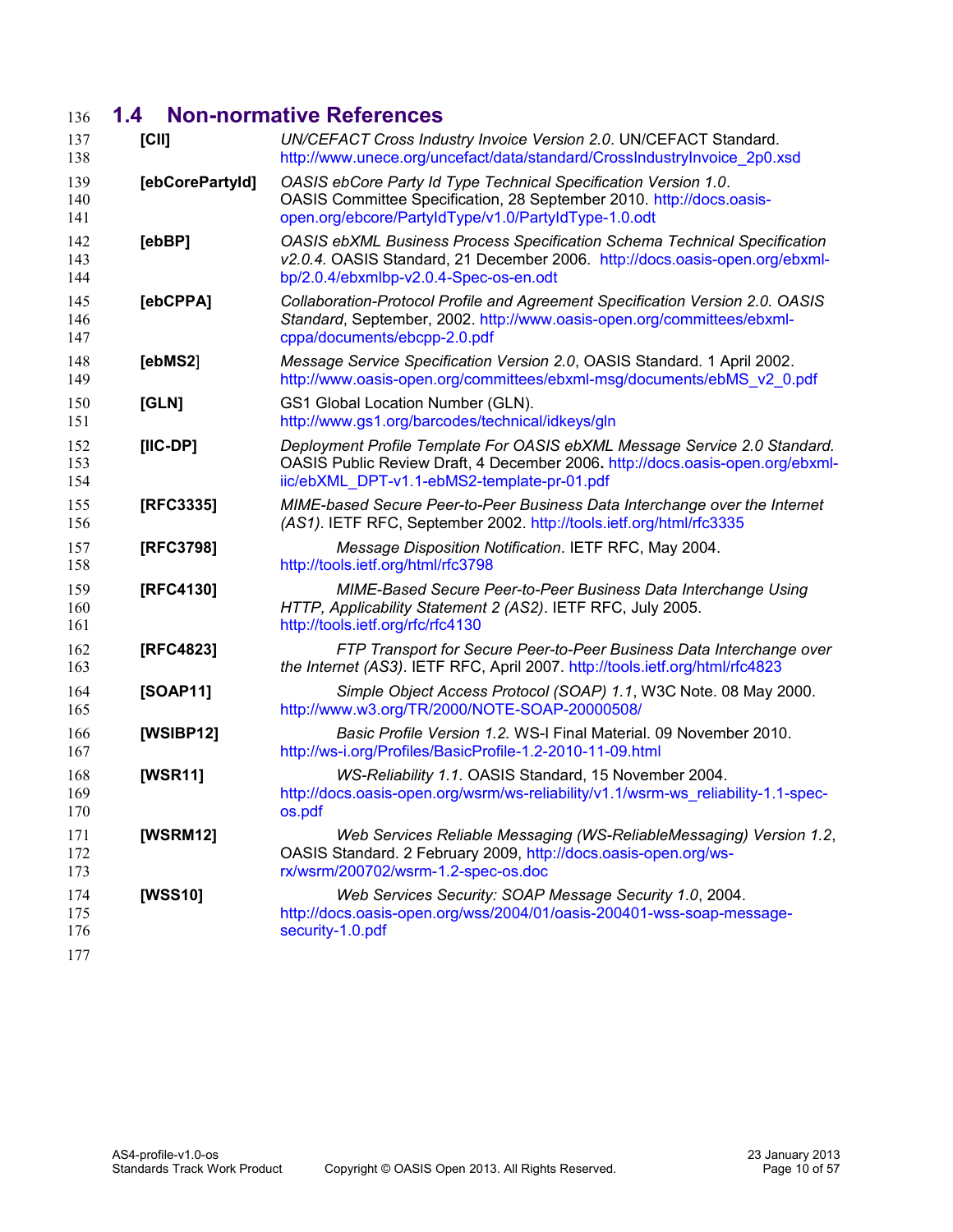# <span id="page-10-2"></span>**2 AS4 Conformance Profiles for ebMS V3 Core Specification**  178 179

AS4 is more than a conformance profile, in the sense given in **[ebMS3-CP]**. It is a combination of a conformance profile and a usage profile, as explained in the introduction section. Consequently, only this section (section 2) is conforming to the format recommended in **[ebMS3-CP]** for describing conformance profiles. The usage profile part (section 5) is following a format based on tables similar to those found in **[IIC-DP]**. 180 181 182 183 184

## <span id="page-10-1"></span>**2.1 The AS4 ebHandler Conformance Profile** 185

- The AS4 ebHandler Conformance Profile addresses common functional requirements of e-Business/e-Government gateways. It is identified by the URI: 186 187
- <http://docs.oasis-open.org/ebxml-msg/ebms/v3.0/ns/cprofiles/200809/as4ebhandler> 188
- (Note: this URI is only an identifier, not a document address.) 189

#### **2.1.1 Feature Set** 190

- The AS4 CP is defined as follows, using the table template and terminology provided in Appendix A 191
- ("Conformance") of the core ebXML Messaging Services V3.0 Conformance Profiles specificatio[n](#page-8-8) 192
- [\[ebMS3-CP\]](#page-8-8)**.** 193

<span id="page-10-0"></span>

| <b>Conformance Pro-</b><br>file:         | Profile summary: <"Sending+Receiving" / "AS4 ebHandler" /<br>Level 1 / HTTP 1.1 + SOAP 1.2 + WSS 1.1 >                                                                                                                                                                                                                         |
|------------------------------------------|--------------------------------------------------------------------------------------------------------------------------------------------------------------------------------------------------------------------------------------------------------------------------------------------------------------------------------|
| AS4 ebHandler                            |                                                                                                                                                                                                                                                                                                                                |
| Functional Aspects   Profile Feature Set |                                                                                                                                                                                                                                                                                                                                |
| ebMS MEP                                 | The following ebMS simple Message Exchange Patterns (MEPs) MUST be sup-<br>ported both as Initiating and Responding partner:                                                                                                                                                                                                   |
|                                          | One-way / Push                                                                                                                                                                                                                                                                                                                 |
|                                          | One-way / Pull                                                                                                                                                                                                                                                                                                                 |
|                                          | NOTE: This does not prevent an implementation to support asynchronous Two-<br>way MEPs.                                                                                                                                                                                                                                        |
|                                          | Regardless of which MEP is used, the sending of an eb: Receipt message<br>MUST be supported:                                                                                                                                                                                                                                   |
|                                          | • For the One-way / Push, both "response" and "callback" reply patterns<br>MUST be supported.                                                                                                                                                                                                                                  |
|                                          | For the One-way / Pull, the "callback" pattern is the only viable option, and<br>the User message sender MUST be ready to accept an eb: Receipt<br>either piggybacked on (or bundled with) an eb: PullRequest, or piggy-<br>backed on another User Message, or sent separately.                                                |
|                                          | In all MEPs, the User message receiver MUST be able to send an eb: Receipt<br>as a separate message (i.e. not piggybacked on an eb: PullRequest message<br>or on another User message). An MSH conforming to this profile is therefore NOT<br>required to bundle an eb: Receipt with any other ebMS header or message<br>body. |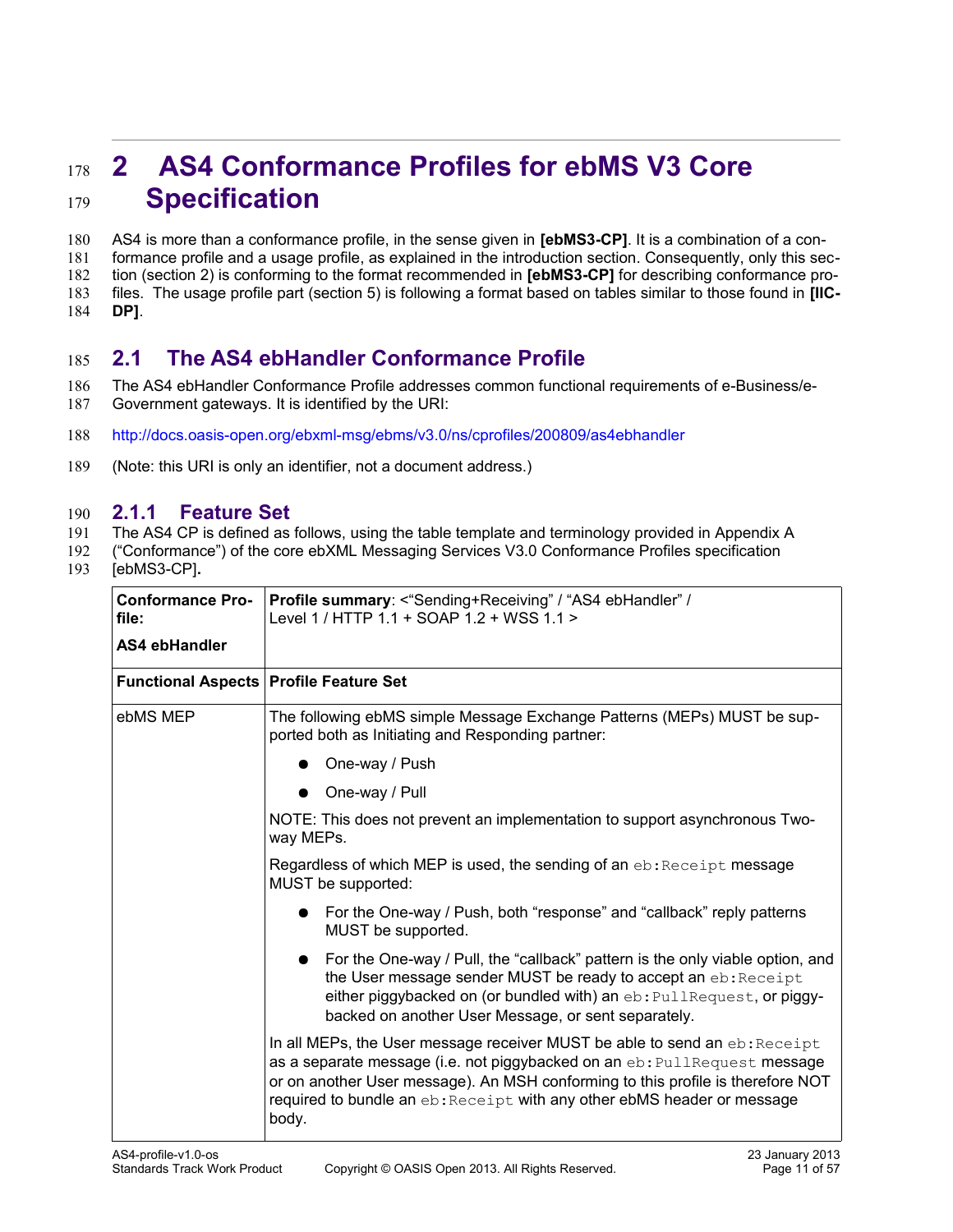|             | Use of the ebbpsig: Non Repudiation Information element (as defined in<br>[ebBP-SIG) is REQUIRED as content for the eb: Receipt message, i.e. when<br>conforming to this profile a Receiving MSH must be able to create a Receipt with<br>such a content, and a Sending MSH must be able to process it.                                                                                                                                                                                                                         |
|-------------|---------------------------------------------------------------------------------------------------------------------------------------------------------------------------------------------------------------------------------------------------------------------------------------------------------------------------------------------------------------------------------------------------------------------------------------------------------------------------------------------------------------------------------|
| Reliability | Reception Awareness, defined as the ability for a Sending ebHandler to notify its<br>application (message Producer) of lack of reception of an eb: Receipt related to<br>a sent message, MUST be supported. This implies support for:                                                                                                                                                                                                                                                                                           |
|             | Correlating eb: Receipt elements with previously sent User messages,<br>$\bullet$<br>based on the ebMS message ID                                                                                                                                                                                                                                                                                                                                                                                                               |
|             | Detection of a missing eb: Receipt for a sent message                                                                                                                                                                                                                                                                                                                                                                                                                                                                           |
|             | Ability to report an error to the message Producer in case no eb: Re-<br>ceipt has been received for a sent message.                                                                                                                                                                                                                                                                                                                                                                                                            |
|             | The semantics for sending back an eb: Receipt message is as follows: a well-<br>formed ebMS user message has been received and the MSH is taking responsibil-<br>ity for its processing (additional application-level delivery semantics, and payload<br>validation semantics are not relevant).                                                                                                                                                                                                                                |
|             | Support for a WS reliable messaging specification is optional.                                                                                                                                                                                                                                                                                                                                                                                                                                                                  |
| Security    | The following security features MUST be supported:                                                                                                                                                                                                                                                                                                                                                                                                                                                                              |
|             | Support for username / password token, digital signatures and encryption.                                                                                                                                                                                                                                                                                                                                                                                                                                                       |
|             | Support for content-only transforms.                                                                                                                                                                                                                                                                                                                                                                                                                                                                                            |
|             | Support for security of attachments.                                                                                                                                                                                                                                                                                                                                                                                                                                                                                            |
|             | Support for message authorization at P-Mode level (see 7.10 in [ebMS3-<br>CORE]) Authorization of the Pull signal, for a particular MPC, must be<br>supported at minimum.                                                                                                                                                                                                                                                                                                                                                       |
|             | Transport-level secure protocols such as SSL or TLS                                                                                                                                                                                                                                                                                                                                                                                                                                                                             |
|             | Two authorization options MUST be supported by an MSH in the Receiving role,<br>and at least one of them in the Sending role:                                                                                                                                                                                                                                                                                                                                                                                                   |
|             | Authorization Option 1: Use of the WSS security header targeted to the<br>"ebms" actor, as specified in section 7.10 of the ebMS V3.0 Core Specific-<br>ation, with the wsse: Username Token profile. This header may either<br>come in addition to the regular wsse security header (XMLDsig for authen-<br>tication), or may be the sole wsse header, if a transport-level secure pro-<br>tocol such as SSL or TLS is used.                                                                                                   |
|             | <b>Authorization Option 2: Use of a regular wsse security header (XMLDsig)</b><br>for authentication, use of X509), and no additional wsse security header<br>targeted to "ebms". In that case, the MSH must be able to use the creden-<br>tial present in this security header for Pull authorization, i.e. to associate<br>these with a specific MPC.                                                                                                                                                                         |
|             | NOTE on XMLDsig: XMLDsig allows arbitrary XSLT transformations when con-<br>structing the plaintext over which a signature or reference is created. Conforming<br>applications that allow use of XSLT transformations when verifying either signa-<br>tures or references are encouraged to maintain lists of "safe" transformations for a<br>given partner, service, action and role combination. Static analysis of XSLT ex-<br>pressions with a human user audit is encouraged for trusting a given expression<br>as "safe". |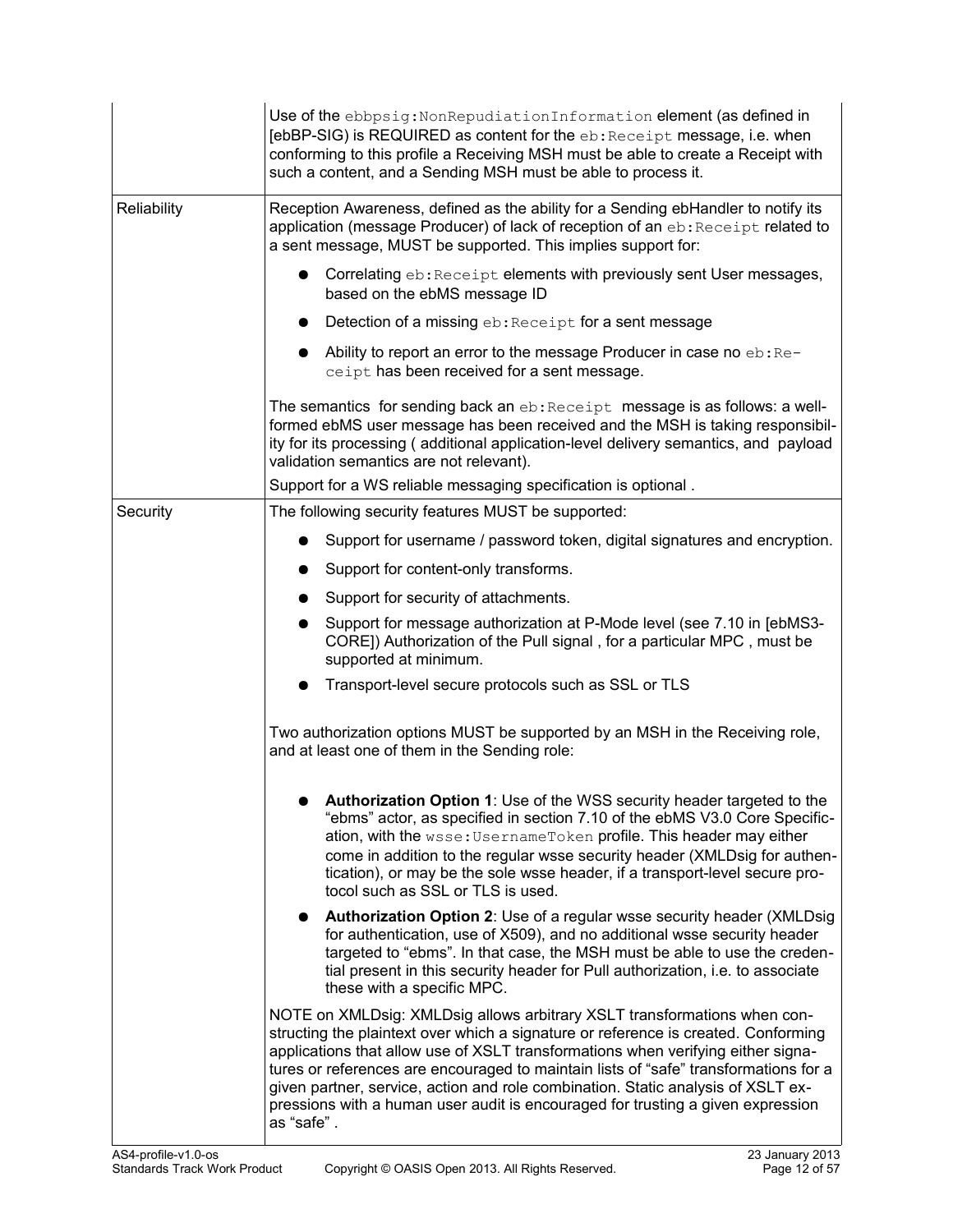|                                      | The use of transport-level secure protocols such as SSL or TLS is RECOMMEN-<br>DED.                                                                                                                                                                                                                                                                                                                         |
|--------------------------------------|-------------------------------------------------------------------------------------------------------------------------------------------------------------------------------------------------------------------------------------------------------------------------------------------------------------------------------------------------------------------------------------------------------------|
| Error generation and                 | The following error processing capabilities MUST be supported:                                                                                                                                                                                                                                                                                                                                              |
| reporting                            | Capability of the Receiving MSH to report errors from message pro-<br>cessing, either as ebMS error messages or as SOAP Faults to the Send-<br>ing MSH. The following modes of reporting to a Sending MSH are sup-<br>ported:                                                                                                                                                                               |
|                                      | Sending error as a separate request (ErrorHandling.Report.Re-<br>ceiverErrorsTo= <url msh="" of="" sending="">)</url>                                                                                                                                                                                                                                                                                       |
|                                      | Sending error on the back channel of the underlying protocol (Er-<br>$\bullet$<br>rorHandling.Report.AsResponse="true").                                                                                                                                                                                                                                                                                    |
|                                      | Capability to report to a third-party address (ErrorHandling.Report.Re-<br>ceiverErrorsTo= <other address="">).</other>                                                                                                                                                                                                                                                                                     |
|                                      | Capability of Sending MSH to report generated errors as notifications to<br>the message producer (support for Report.ProcessErrorNotifyProdu-<br>cer="true")(e.g. delivery failure).                                                                                                                                                                                                                        |
|                                      | Generated errors: All specified errors in [ebMS3CORE] must be gener-<br>$\bullet$<br>ated when applicable, except for EBMS:0010: On a Receiving MSH, there<br>is no requirement to generate error EBMS:0010 for discrepancies<br>between message header and the P-Mode.reliability and P-Mode.security<br>features. It is required to generate such errors, on a Receiving MSH, for<br>other discrepancies. |
| <b>Message Partition</b><br>Channels | Message partition channels (MPC) MUST be supported in addition to the default<br>channel, so that selective pulling by a partner MSH is possible. This means AS4<br>handlers MUST be able to use the $QmpC$ attribute and to process it as expected.                                                                                                                                                        |
| Message packaging                    | The following features MUST be supported both on sending and receiving sides:                                                                                                                                                                                                                                                                                                                               |
|                                      | Support for attachments.<br>$\bullet$                                                                                                                                                                                                                                                                                                                                                                       |
|                                      | Support for Message Properties.                                                                                                                                                                                                                                                                                                                                                                             |
|                                      | Support for processing messages that contain both a signal message unit<br>(eb:SignalMessage) and a user message unit (eb:UserMessage) -<br>this may happen when a same ebMS message carries message units for<br>different MEP instances.<br>NOTE: per WS-I Basic Profile 2.0, at most one payload may be inserted as direct<br>child element of the SOAP Body.                                            |
| Interoperability<br>Parameters       | The following interoperability parameters values MUST be supported for this con-<br>formance profile:                                                                                                                                                                                                                                                                                                       |
|                                      | Transport: HTTP 1.1                                                                                                                                                                                                                                                                                                                                                                                         |
|                                      | SOAP version: 1.2                                                                                                                                                                                                                                                                                                                                                                                           |
|                                      | <b>Reliability Specification: none.</b>                                                                                                                                                                                                                                                                                                                                                                     |
|                                      | <b>Security Specification: WSS 1.1.</b>                                                                                                                                                                                                                                                                                                                                                                     |

## <span id="page-12-0"></span>**2.1.2 WS-I Conformance Profiles** 194

The Web-Services Interoperability consortium has defined guidelines for interoperability of SOAP messaging implementations. In order to ensure maximal interoperability across different SOAP stacks, eg. 195 196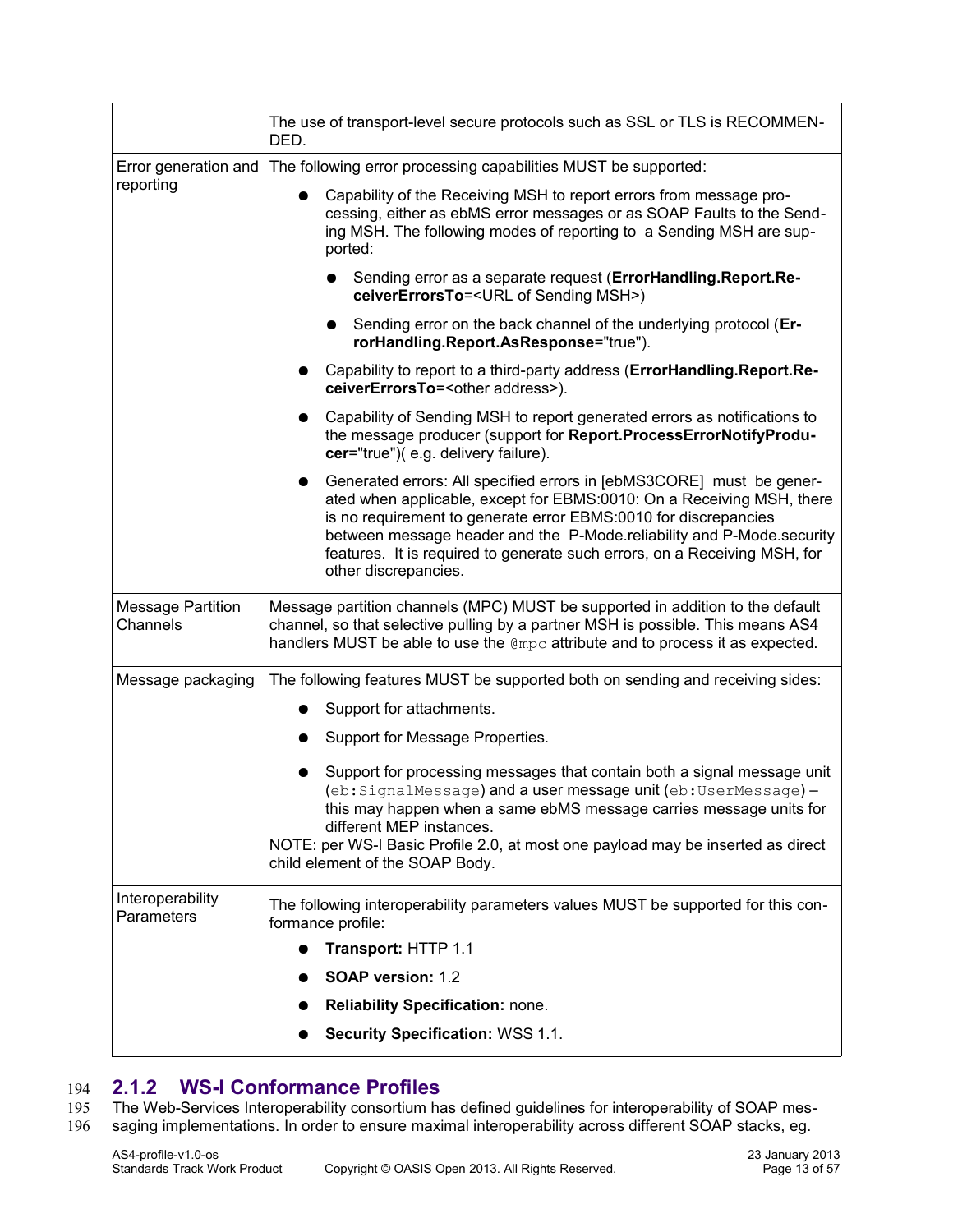- MIME and HTTP implementations, compliance with the following WS-I profiles is REQUIRED whenever related features are used: 197 198
- Basic Security Profile (BSP) 1.1 [\[WSIBSP11\].](#page-8-12) 199
- Attachment Profile (AP) 1.0 [\[WSIAP10\]](#page-8-11) with regard to the use of MIME and SOAP with Attachments. 200 201
- Notes: 202
- Compliance with AP1.0 would normally require compliance with BP1.1, which in turn requires the absence of a SOAP Envelope in the HTTP response of a One-Way MEP (R2714). However, recent BP versions such as BP1.2 [\[WSIBP12\]](#page-9-9) and BP2.0 [\[WSIBP20\]](#page-8-10) override this requirement. Consequently, the AS4 ebHandler conformance profile does not require conformance to these deprecated requirements inherited from BP1.1 (R2714, R1143) regarding the use of HTTP. 203 204 205 206 207
- WS-I compliance is here understood as requiring that the features exhibited by an AS4 ebHandler MUST comply with the above WS-I profiles. For example, since only SOAP 1.2 is required by the AS4 ebHandler, the requirements from BSP 1.1 that depend on SOAP 1.1 would not apply. Similarly, none of the requirements for DESCRIPTION (WSDL) or REGDATA (UDDI) apply here, as these are not used. 208 209 210 211 212
- This conformance profile also requires conformance to the following WS-I profiles : 213
- Basic Profile 2.0 (BP2.0) [\[WSIBP20\].](#page-8-10) 214

### <span id="page-13-1"></span>**2.1.3 Processing Mode Parameters** 215

This section contains a summary of P-Mode parameters relevant to AS4 features for this conformance profile. An AS4 handler MUST support and understand those that are mentioned as "required". For each parameter, either: 216 217 218

- Full support is required: An implementation MUST support the possible options for this parameter. 219 220
- Partial support is required: Support for a subset of values is required. 221
- No support is required: An implementation is not required to support the features controlled by this parameter, and therefore is not required to understand this parameter. 222 223
- An AS4 handler is expected to support the P-Mode set below both as a Sender (of the user message) and as a Receiver. 224 225

#### <span id="page-13-0"></span>**2.1.3.1 General P-Mode parameters** 226

- **PMode.ID**: support required. 227
- **PMode.Agreement:** support required. 228
- **PMode.MEP:** support required for**:** http://www.oasis-open.org/committees/ebxml-msg/one-way 229
- **PMode.MEPbinding:** support required for**: [http://www.oasis-open.org/committees/ebxml](http://www.oasis-open.org/committees/ebxml-msg/push)[msg/push](http://www.oasis-open.org/committees/ebxml-msg/push)** and **<http://www.oasis-open.org/committees/ebxml-msg/pull>**. 230 231
- **PMode.Initiator.Party:** support required**.** 232
- **PMode.Initiator.Role:** support required**.**  233
- **PMode.Initiator.Authorization.username** and **PMode.Initiator.Authorization.password:** support required for: wsse:UsernameToken. 234 235
- **PMode.Responder.Party:** support required**.** 236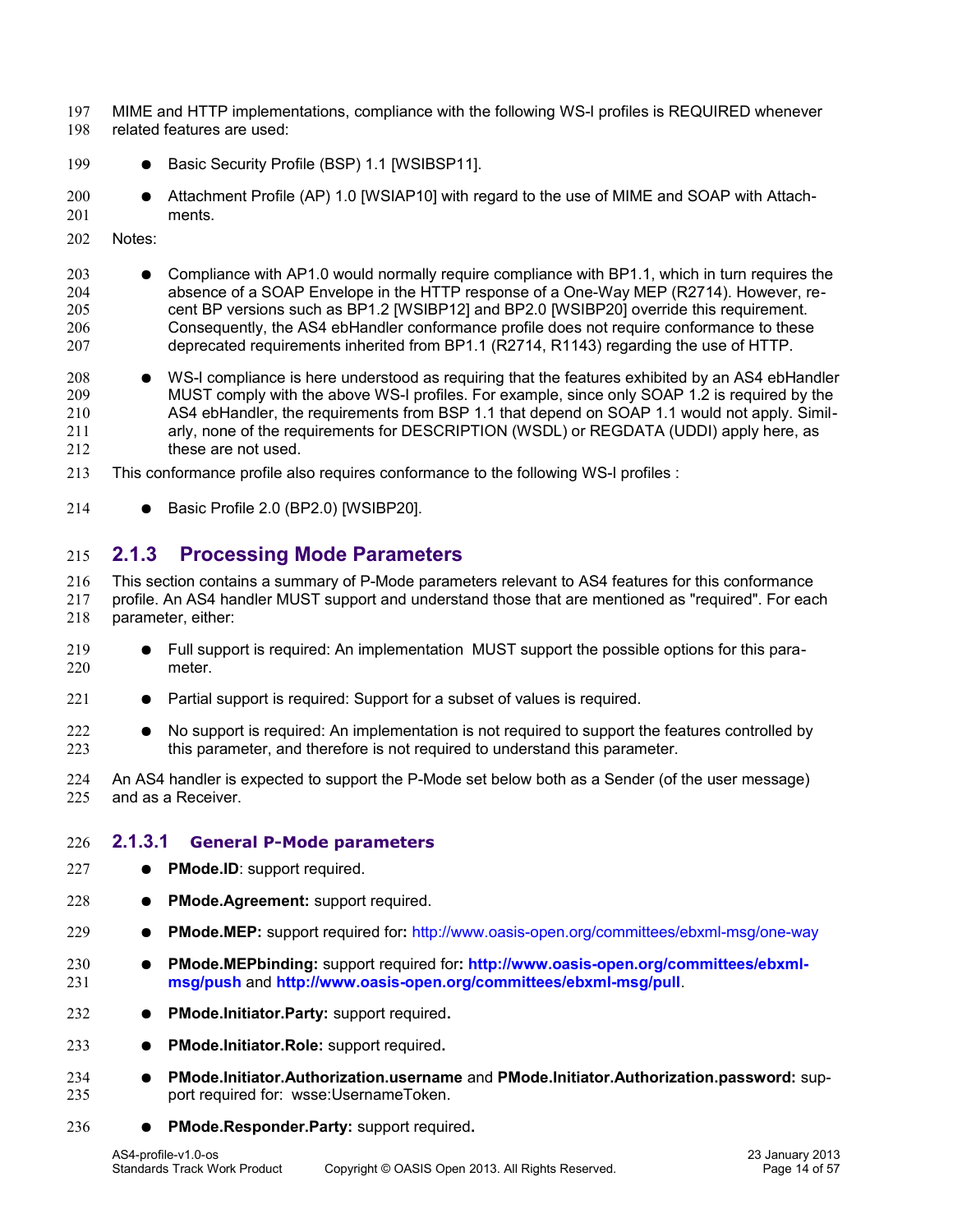<span id="page-14-4"></span><span id="page-14-3"></span><span id="page-14-2"></span><span id="page-14-1"></span><span id="page-14-0"></span>

| 237        | PMode.Responder.Role: support required.                                                                                                                          |
|------------|------------------------------------------------------------------------------------------------------------------------------------------------------------------|
| 238<br>239 | PMode.Responder.Authorization.username and PMode.Responder.Authorization.pass-<br>$\bullet$<br>word: support required for: wsse: Username Token.                 |
| 240        | 2.1.3.2<br><b>PMode[1].Protocol</b>                                                                                                                              |
| 241        | PMode[1].Protocol.Address: support required for "http" protocol.                                                                                                 |
| 242        | PMode[1].Protocol.SOAPVersion: support required for SOAP 1.2.<br>$\bullet$                                                                                       |
| 243        | 2.1.3.3<br><b>PMode[1].BusinessInfo</b>                                                                                                                          |
| 244        | PMode[1].BusinessInfo.Service: support required.                                                                                                                 |
| 245        | PMode[1].BusinessInfo.Action: support required.<br>$\bullet$                                                                                                     |
| 246        | PMode[1].BusinessInfo.Properties[]: support required.<br>$\bullet$                                                                                               |
| 247        | (PMode[1].BusinessInfo.PayloadProfile[]: support not required)<br>$\bullet$                                                                                      |
| 248        | (PMode[1].BusinessInfo.PayloadProfile.maxSize: support not required)                                                                                             |
| 249        | 2.1.3.4<br>PMode[1].ErrorHandling                                                                                                                                |
| 250        | (PMode[1].ErrorHandling.Report.SenderErrorsTo: support not required)                                                                                             |
| 251<br>252 | PMode[1]. Error Handling. Report. Receiver Errors To: support required (for address of the MSH<br>$\bullet$<br>sending the message in error or for third-party). |
| 253        | PMode[1].ErrorHandling.Report.AsResponse: support required (true/false).<br>$\bullet$                                                                            |
| 254        | (PMode[1]. Error Handling. Report. Process Error Notify Consumer support not required)<br>$\bullet$                                                              |
| 255        | PMode[1].ErrorHandling.Report.ProcessErrorNotifyProducer: support required (true/false)<br>$\bullet$                                                             |
| 256        | PMode[1].ErrorHandling.Report.DeliveryFailuresNotifyProducer: support required (true/false)                                                                      |
| 257        | 2.1.3.5<br><b>PMode[1].Reliability</b>                                                                                                                           |
| 258        | Support not required.                                                                                                                                            |
| 259        | 2.1.3.6<br><b>PMode[1].Security</b>                                                                                                                              |
| 260        | PMode[1].Security.WSSVersion: support required for: 1.1                                                                                                          |
| 261        | PMode[1].Security.X509.Sign: support required.<br>$\bullet$                                                                                                      |
| 262        | PMode[1].Security.X509.Signature.Certificate: support required.                                                                                                  |
| 263        | PMode[1].Security.X509.Signature.HashFunction: support required.                                                                                                 |
| 264        | PMode[1].Security.X509.Signature.Algorithm: support required.<br>$\bullet$                                                                                       |
| 265        | PMode[1].Security. X509.Encryption.Encrypt: support required.                                                                                                    |
| 266        | PMode[1].Security.X509.Encryption.Certificate: support required.                                                                                                 |
| 267        | PMode[1].Security.X509.Encryption.Algorithm: support required.                                                                                                   |
| 268        | (PMode[1].Security.X509.Encryption.MinimumStrength: support not required)                                                                                        |
| 269        | PMode[1].Security.UsernameToken.username: support required.<br>$\bullet$                                                                                         |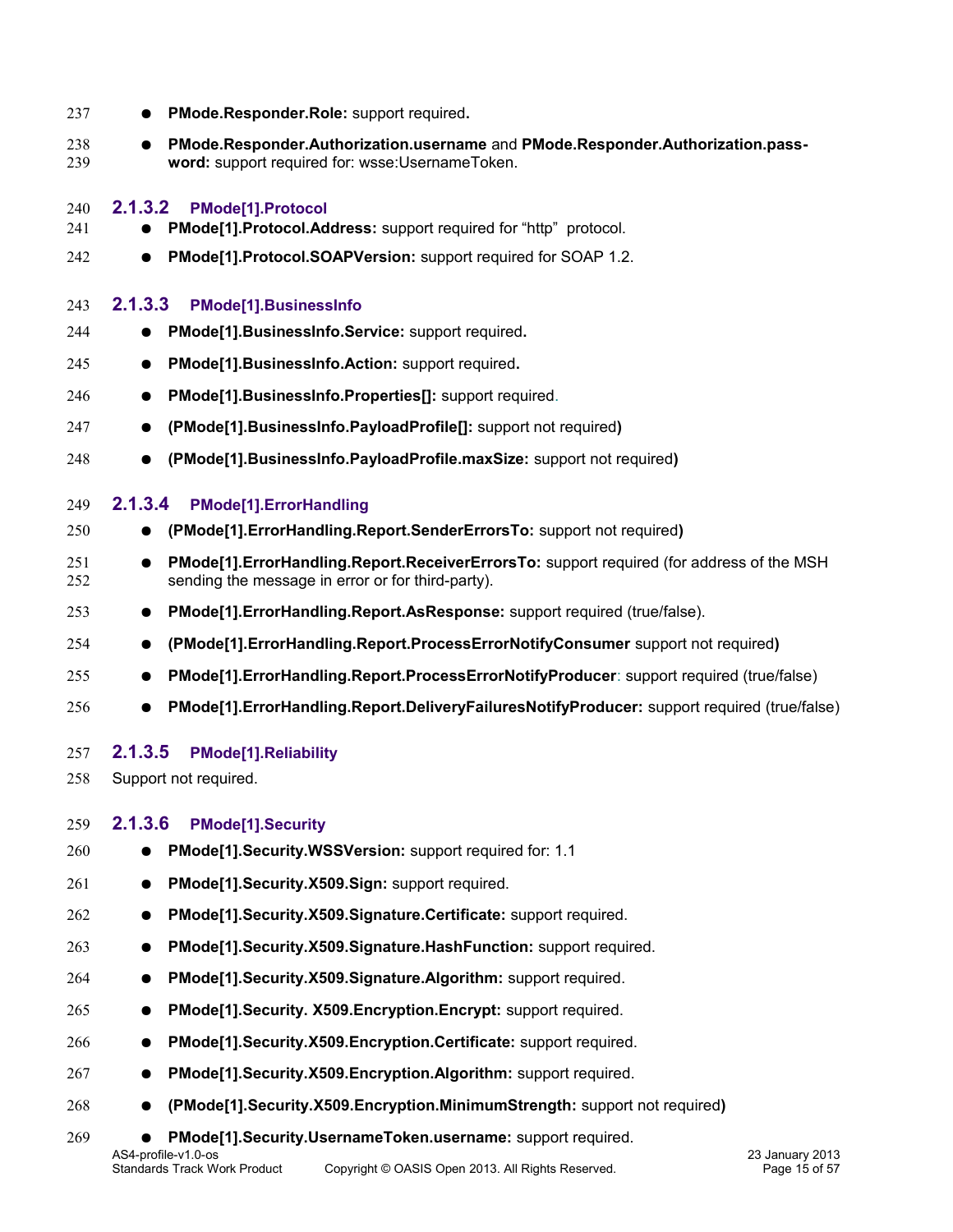- **PMode[1].Security.UsernameToken.password:** support required. 270
- **PMode[1].Security.UsernameToken.Digest:** support required (true/false) 271
- **(PMode[1].Security.UsernameToken.Nonce:** support not required**)** 272
- **PMode[1].Security.UsernameToken.Created:** support required. 273
- **PMode[1].Security.PModeAuthorize:** support required (true/false) 274
- **PMode[1].Security.SendReceipt:** support required (true/false) 275
- **Pmode[1].Security.SendReceipt.ReplyPattern:** support required (both "response" and "callback")) 276 277

## <span id="page-15-1"></span>**2.2 The AS4 Light Client Conformance Profile** 278

The AS4 Light Client Conformance Profile addresses common functional requirements of e-Business/e-Government light gateways. It is identified by the URI: 279 280

- <http://docs.oasis-open.org/ebxml-msg/ebms/v3.0/ns/cprofiles/200809/as4lightclient> 281
- (Note: this URI is only an identifier, not a document address.) 282

As indicated by its name, this profile applies only to one side of an MEP (acting as a "client" to the other 283

party). It is not required and often not even possible for two MSHs conforming to this profile to engage in 284

a point-to-point exchange. Indeed, at least one MSH must be ready to receive an incoming HTTP request 285

in any MEP as defined in ebMS, but this profile does not require this capability. As a result, when an MSH 286 287

is conforming exclusively to this profile, it can only engage into point-to-point exchanges with MSHs that conform to "more" than this profile – e.g. MSHs that conform to the ebHandler profile– in order to be able 288

to receive requests. Two light clients can also exchange messages using store-and-forward ebMS3

- 289
- intermediaries, as described in section 4. 290

<span id="page-15-0"></span>

| Conformance<br><b>Profile:</b> | <b>Profile summary: &lt; "Sending+Receiving" / "AS4 Light Client" /</b><br>Level 1 / HTTP 1.1 + SOAP 1.2>                                                                                                                                                                                                         |
|--------------------------------|-------------------------------------------------------------------------------------------------------------------------------------------------------------------------------------------------------------------------------------------------------------------------------------------------------------------|
| <b>AS4 Light Cli-</b><br>ent   |                                                                                                                                                                                                                                                                                                                   |
| <b>Functional As-</b><br>pects | <b>Profile Feature Set</b>                                                                                                                                                                                                                                                                                        |
| ebMS MEP                       | The following Message Exchange Patterns (MEPs) MUST be supported as Initiating<br>partner:                                                                                                                                                                                                                        |
|                                | One-way / Push                                                                                                                                                                                                                                                                                                    |
|                                | One-way / Pull                                                                                                                                                                                                                                                                                                    |
|                                | NOTE: This does not prevent an implementation to support Two-way MEPs.                                                                                                                                                                                                                                            |
|                                | The following requirement details apply for each MEP:                                                                                                                                                                                                                                                             |
|                                | For the One-way / Push, the "response" reply pattern MUST be supported<br>on the PMode[1]. Security. Send Receipt. Reply Pattern parameter by the<br>initiating client MSH.                                                                                                                                       |
|                                | For the One-way / Pull, the "callback" pattern is the only viable option, and<br>$\bullet$<br>the receiving MSH (initiating light client) MUST be able to send an $eb:Re-$<br>ceipt separately from the eb: PullRequest. It MAY additionally be able<br>to send an eb: Receipt piggybacked on an eb: PullRequest. |

#### **2.2.1 Feature Set** 291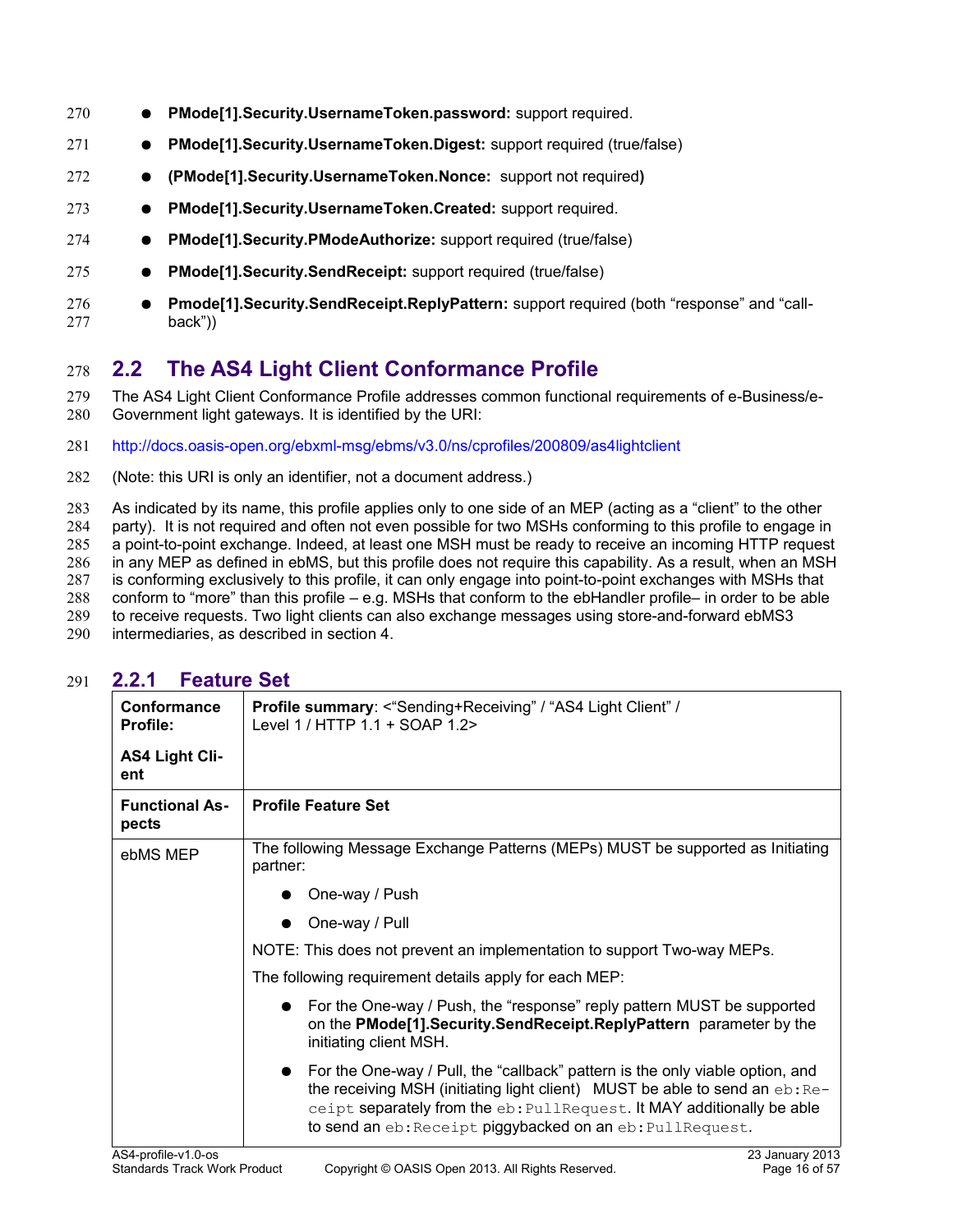|                                   | In all MEPs, the User Message receiver MUST be able to send an eb: Receipt as<br>a separate message (i.e. not piggybacked on an eb: PullRequest message or on<br>another User message). An MSH conforming to this profile is therefore NOT RE-<br>QUIRED to bundle an eb: Receipt with any other ebMS header or message body.<br>However, when receiving an eb: Receipt, an MSH conforming to this profile<br>MUST be able to process an eb: Receipt bundled with an other ebMS message<br>header or body.<br>Use of the ebbpsig: NonRepudiationInformation element (as defined in<br>[ebBP-SIG) is REQUIRED as content for the eb: Receipt message, i.e. when con-<br>forming to this profile a Receiving MSH must be able to create a Receipt with such a<br>content, and a Sending MSH must be able to process it. |
|-----------------------------------|-----------------------------------------------------------------------------------------------------------------------------------------------------------------------------------------------------------------------------------------------------------------------------------------------------------------------------------------------------------------------------------------------------------------------------------------------------------------------------------------------------------------------------------------------------------------------------------------------------------------------------------------------------------------------------------------------------------------------------------------------------------------------------------------------------------------------|
| Reliability                       | Reception Awareness, defined as the ability for a Sending light Client to notify its<br>application (message Producer) of lack of reception of an eb: Receipt related to a<br>sent message, MUST be supported. This implies support for:                                                                                                                                                                                                                                                                                                                                                                                                                                                                                                                                                                              |
|                                   | Correlating eb: Receipt elements with previously sent User messages,<br>based on the ebMS message ID.                                                                                                                                                                                                                                                                                                                                                                                                                                                                                                                                                                                                                                                                                                                 |
|                                   | Detection of a missing eb: Receipt for a sent message.                                                                                                                                                                                                                                                                                                                                                                                                                                                                                                                                                                                                                                                                                                                                                                |
|                                   | Ability to report an error to the message Producer in case no eb: Receipt<br>has been received for a sent message.                                                                                                                                                                                                                                                                                                                                                                                                                                                                                                                                                                                                                                                                                                    |
|                                   | The semantics for sending back an eb: Receipt message is as follows: a well-<br>formed ebMS user message has been received and the MSH is taking responsibility<br>for it's processing, (additional application-level delivery semantics, and payload val-<br>idation semantics are not relevant).                                                                                                                                                                                                                                                                                                                                                                                                                                                                                                                    |
| Security                          | Support for a WS reliable messaging specification is optional.<br>Both authorization options for message pulling (authorizing an eb: PullRequest<br>for a particular MPC) described in the ebHandler conformance profile MUST be sup-<br>ported:                                                                                                                                                                                                                                                                                                                                                                                                                                                                                                                                                                      |
|                                   | 1. Support for username / password token: minimal support for wss: User-<br>nameToken profile in the Pull signal - for authorizing a particular MPC. Sup-<br>port for adding a WSS security header targeted to the "ebms" actor, as spe-<br>cified in section 7.10 of ebMS V3, with the wsse: Username Token profile.<br>The use of transport-level secure protocol such as SSL or TLS is recom-<br>mended.<br>2. Support for a regular wsse security header (XMLDsig for authentication, use                                                                                                                                                                                                                                                                                                                         |
|                                   | of X509), and no additional wsse security header targeted to "ebms".                                                                                                                                                                                                                                                                                                                                                                                                                                                                                                                                                                                                                                                                                                                                                  |
|                                   | The use of transport-level secure protocols such as SSL or TLS is RECOMMEN-<br>DED.                                                                                                                                                                                                                                                                                                                                                                                                                                                                                                                                                                                                                                                                                                                                   |
| Error generation<br>and reporting | Error notification to the local message producer MUST be supported (e.g. reported<br>failure to deliver pushed messages).                                                                                                                                                                                                                                                                                                                                                                                                                                                                                                                                                                                                                                                                                             |
|                                   | The reporting of message processing errors for pulled messages to the remote<br>party MUST be supported via Error messages (errors may be bundled with another<br>pushed message or a Pull Request signal message.).                                                                                                                                                                                                                                                                                                                                                                                                                                                                                                                                                                                                  |
| Message Parti-<br>tion Channels   | Sending on the default message partition channel is sufficient (support for addi-<br>tional message partitions is NOT REQUIRED.)                                                                                                                                                                                                                                                                                                                                                                                                                                                                                                                                                                                                                                                                                      |
| Message pack-<br>aging            | Support for attachments is REQUIRED – i.e. an XML message payload may use<br>the SOAP body or a MIME part.                                                                                                                                                                                                                                                                                                                                                                                                                                                                                                                                                                                                                                                                                                            |
|                                   | Support for Message Properties is REQUIRED.                                                                                                                                                                                                                                                                                                                                                                                                                                                                                                                                                                                                                                                                                                                                                                           |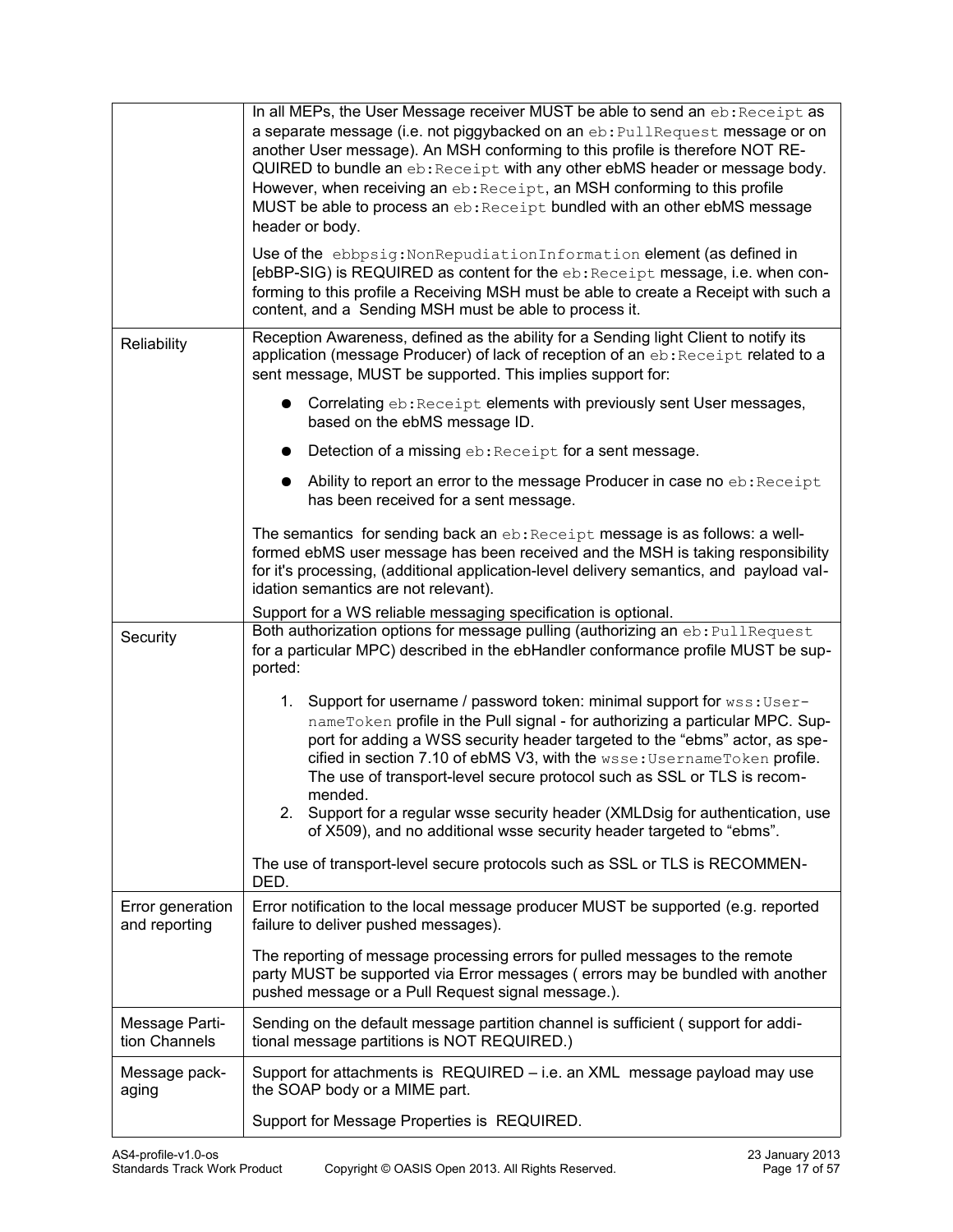|                                       | NOTE: per WS-I Basic Profile 2.0, at most one payload may be inserted as direct<br>child element of the SOAP Body. |
|---------------------------------------|--------------------------------------------------------------------------------------------------------------------|
| Interoperability<br><b>Parameters</b> | The following interoperability parameters values MUST be supported for this con-<br>formance profile:              |
|                                       | <b>Transport: HTTP 1.1</b>                                                                                         |
|                                       | <b>SOAP version: 1.2</b>                                                                                           |
|                                       | <b>Reliability Specification: none.</b>                                                                            |
|                                       | <b>Security Specification: WSS 1.1.</b>                                                                            |

#### <span id="page-17-2"></span>**2.2.2 WS-I Conformance Requirements** 292

- This conformance profile will require compliance with the following WS-I profile : 293
- 1. Basic Profile 2.0 (BP2.0) [\[WSIBP20\].](#page-8-10) 294

Note: this must be interpreted as requiring that the features exhibited by an AS4 Light Client ebMS conformance profile MUST comply with the above WS-I profile. 295 296

### <span id="page-17-1"></span>**2.2.3 Processing Mode Parameters** 297

This section contains a summary of P-Mode parameters relevant to AS4 features for this conformance profile. An AS4 Light client MUST support and understand those that are mentioned as "required". For each parameter, either: 298 299 300

- Full support is required: An implementation is supposed to support the possible options for this parameter. 301 302
- Partial support is required: Support for a subset of values is required. 303
- No support is required: An implementation is not required to support the features controlled by this parameter, and therefore not required to understand this parameter. 304 305

An AS4 Light client is expected to support the P-Mode set below both as a Sender (of the user message, in case of a one-way / push) and as a Receiver (in case of a one-way / pull). 306 307

#### <span id="page-17-0"></span>**2.2.3.1 General P-Mode parameters** 308

- **PMode.ID**: support required. 309
- **PMode.Agreement:** support required. 310
- **PMode.MEP:** support required for**:** http://www.oasis-open.org/committees/ebxml-msg/one-way 311
- **PMode.MEPbinding:** support required for**: [http://www.oasis-open.org/committees/ebxml](http://www.oasis-open.org/committees/ebxml-msg/push)[msg/push](http://www.oasis-open.org/committees/ebxml-msg/push)** and **<http://www.oasis-open.org/committees/ebxml-msg/pull>**. 312 313
- **PMode.Initiator.Party:** support required**.** 314
- **PMode.Initiator.Role:** support required**.**  315
- **PMode.Initiator.Authorization.username** and **PMode.Initiator.Authorization.password:** support required for: wsse:UsernameToken. (as initiator of the one-way / pull) 316 317
- **PMode.Responder.Party:** support required**.** 318
- **PMode.Responder.Role:** support required**.**  319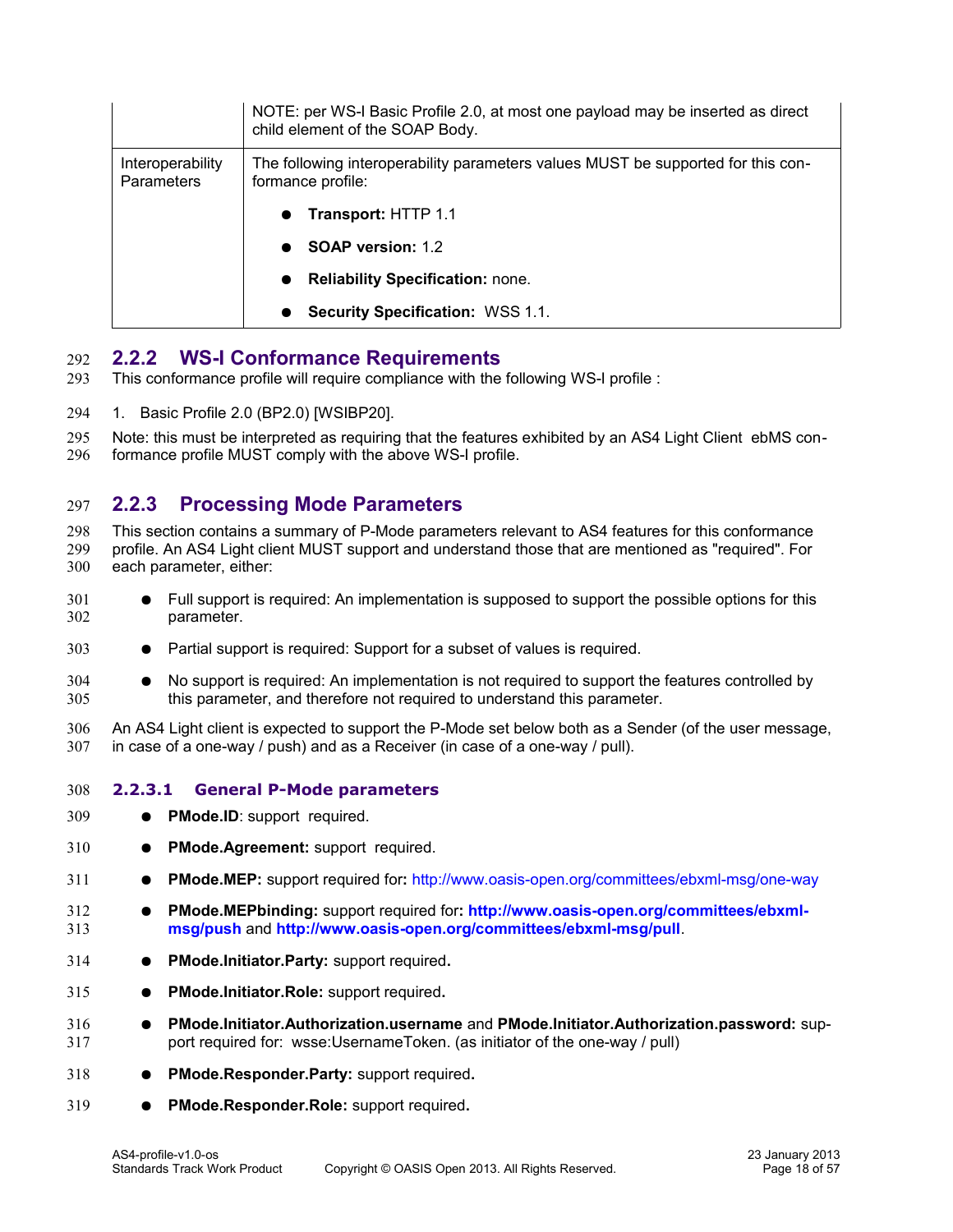<span id="page-18-4"></span><span id="page-18-3"></span><span id="page-18-2"></span><span id="page-18-1"></span><span id="page-18-0"></span>

| 320<br>321 |           | PMode.Responder.Authorization.username and PMode.Responder.Authorization.pass-<br>word: support not required.                                                                |
|------------|-----------|------------------------------------------------------------------------------------------------------------------------------------------------------------------------------|
| 322        | 2.2.3.2   | <b>PMode[1].Protocol</b>                                                                                                                                                     |
| 323        |           | PMode[1].Protocol.Address: support required for "http" protocol.                                                                                                             |
| 324        | $\bullet$ | PMode[1].Protocol.SOAPVersion: support required for SOAP 1.2.                                                                                                                |
| 325        | 2.2.3.3   | PMode[1].BusinessInfo                                                                                                                                                        |
| 326        |           | PMode[1].BusinessInfo.Service: support required.                                                                                                                             |
| 327        | $\bullet$ | PMode[1].BusinessInfo.Action: support required.                                                                                                                              |
| 328        | $\bullet$ | PMode[1].BusinessInfo.Properties[]: support required.                                                                                                                        |
| 329        | $\bullet$ | (PMode[1].BusinessInfo.PayloadProfile[]: support not required)                                                                                                               |
| 330        |           | (PMode[1].BusinessInfo.PayloadProfile.maxSize: support not required)                                                                                                         |
| 331        | 2.2.3.4   | <b>PMode[1].ErrorHandling</b>                                                                                                                                                |
| 332        |           | (PMode[1].ErrorHandling.Report.SenderErrorsTo: support not required)                                                                                                         |
| 333<br>334 | $\bullet$ | PMode[1]. Error Handling. Report. As Response: support required (true/false) as initiator of the<br>one-way / push, as well as for the eb: PullRequest signal (PMode[1][s]). |
| 335        | $\bullet$ | (PMode[1].ErrorHandling.Report.ProcessErrorNotifyConsumer support not required)                                                                                              |
| 336        | $\bullet$ | PMode[1].ErrorHandling.Report.ProcessErrorNotifyProducer: support required (true/false)                                                                                      |
| 337        |           | PMode[1].ErrorHandling.Report.DeliveryFailuresNotifyProducer: support required (true/false)                                                                                  |
| 338        | 2.2.3.5   | <b>Pmode[1].Reliability</b>                                                                                                                                                  |
| 339        |           | Support not required.                                                                                                                                                        |
| 340        | 2.2.3.6   | <b>PMode[1].Security</b>                                                                                                                                                     |
| 341        |           | PMode[1].Security.WSSVersion: support required for: 1.1                                                                                                                      |
| 342        |           | PMode[1].Security.X509.Sign: support required.                                                                                                                               |
| 343        |           | PMode[1].Security.X509.Signature.Certificate: support required.                                                                                                              |
| 344        |           | PMode[1].Security.X509.Signature.HashFunction: support required.                                                                                                             |
| 345        |           | PMode[1].Security.X509.Signature.Algorithm: support required.                                                                                                                |
| 346        |           | PMode[1].Security. X509.Encryption.Encrypt: support not required.                                                                                                            |
| 347        | $\bullet$ | PMode[1].Security.X509.Encryption.Certificate: support not required.                                                                                                         |
| 348        |           | PMode[1].Security.X509.Encryption.Algorithm: support not required.                                                                                                           |
| 349        |           | (PMode[1].Security.X509.Encryption.MinimumStrength: support not required)                                                                                                    |
| 350        |           | PMode[1].Security.UsernameToken.username: support required.                                                                                                                  |
| 351        |           | PMode[1].Security.UsernameToken.password: support required.                                                                                                                  |
| 352        |           | PMode[1].Security.UsernameToken.Digest: support required (true/false)                                                                                                        |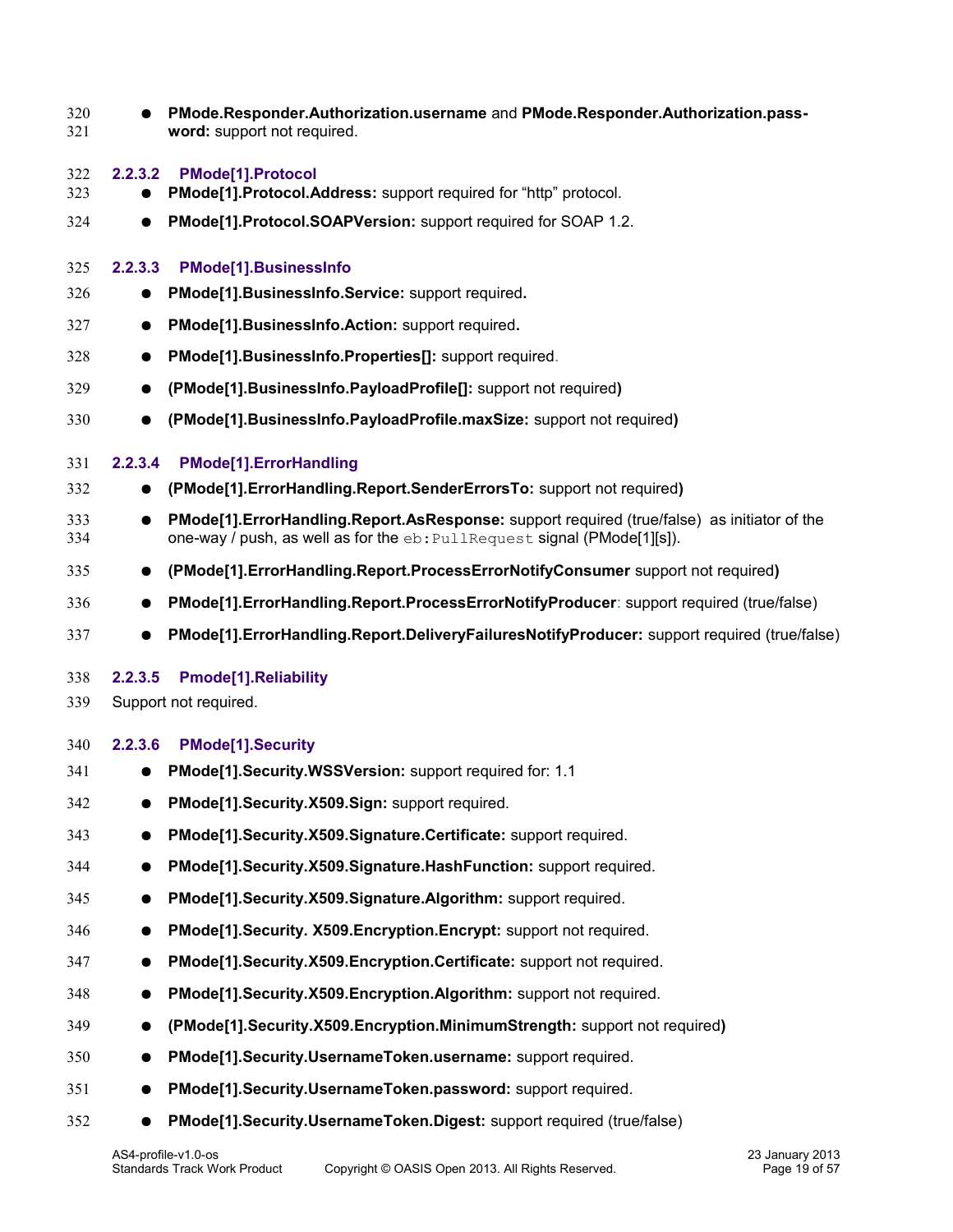- **(PMode[1].Security.UsernameToken.Nonce:** support not required**)** 353
- **PMode[1].Security.UsernameToken.Created:** support required. 354
- **PMode[1].Security.PModeAuthorize:** support required (true/false) 355
- **PMode[1].Security.SendReceipt:** support required (true/false) 356
- **Pmode[1].Security.SendReceipt.ReplyPattern:** support required for "response"if PMode.MEPbinding is "push", and for "callback" if PMode.MEPbinding is "pull". 357 358

## <span id="page-19-1"></span>**2.3 The AS4 Minimal Client Conformance Profile** 359

The AS4 Minimal Client addresses low-end functional data exchange requirements. It also supports business processes that do not require signing of messages and of message receipts. It is identified by the URI: 360 361 362

- [http://docs.oasis-open.org/ebxml-msg/ebms/v3.0/ns/cprofiles/200809/as4minimalclient](http://docs.oasis-open.org/ebxml-msg/ebms/v3.0/ns/cprofiles/200809/as4lightclient) 363
- (NOTE: this URI is only an identifier, not a document address.) 364

As indicated by its name, this profile applies only to one side of an MEP (acting as a "client" to the other party). It is not required and often not even possible for two MSHs conforming to this profile to engage in 365 366

a point-to-point exchange. Indeed, at least one MSH must be ready to receive an incoming (HTTP) 367

request in any MEP as defined in ebMS, but this profile does not require this capability. As a result, when 368

an MSH is conforming exclusively to this profile, it can only engage into point-to-point exchanges with 369

MSHs that conform to "more" than this profile –e.g. MSHs that conform to the ebHandler profile– in order 370

to be able to receive requests. 371

<span id="page-19-0"></span>

| Conformance<br>Profile:             | Profile summary: <"Sending" / "AS4 Minimal Client" /<br>Level 1 / HTTP 1.1 + SOAP 1.2>                                                                                                  |
|-------------------------------------|-----------------------------------------------------------------------------------------------------------------------------------------------------------------------------------------|
| <b>AS4 Minimal</b><br><b>Client</b> |                                                                                                                                                                                         |
| <b>Functional As-</b><br>pects      | <b>Profile Feature Set</b>                                                                                                                                                              |
| ebMS MEP                            | The following Message Exchange Patterns (MEPs) MUST be supported as Initiating<br>partner:                                                                                              |
|                                     | One-way / Push                                                                                                                                                                          |
|                                     | One-way / Pull                                                                                                                                                                          |
|                                     | NOTE: The requirement to support Pull is relaxed in the AS4 Minimal Sender Con-<br>formance Clause.                                                                                     |
|                                     | No support for Receipts is required: the <b>PMode[1]. Security. Send Receipt</b> para-<br>meter does NOT need to be supported for value "true".                                         |
| Reliability                         | Support for a WS reliable messaging specification is NOT REQUIRED.                                                                                                                      |
|                                     | Support for Reception Awareness is NOT REQUIRED.                                                                                                                                        |
| Security                            | The first authorization option for message pulling (authorizing an $eb$ : PullRe-<br>quest for a particular MPC) described in the ebHandler conformance profile<br>SHOULD be supported: |
|                                     | Support for adding a WSS security header targeted to the "ebms" actor, as<br>$1_{-}$<br>specified in section 7.10 of ebMS V3, with the wsse: Username Token pro-                        |

#### **2.3.1 Feature Set** 372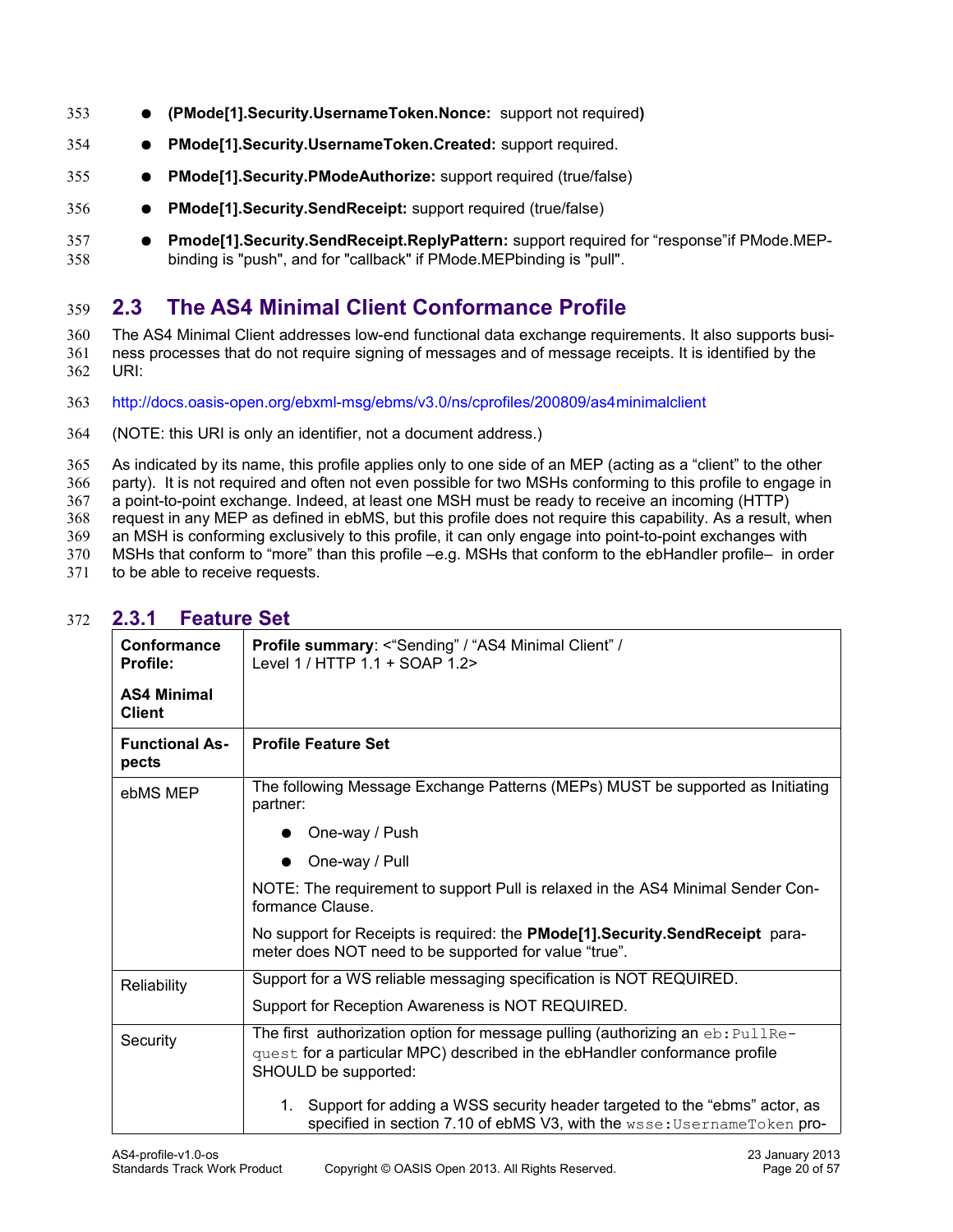|                                   | file [WSS11-UT]. NOTE: This requirement is relaxed in the AS4 Minimal<br>Sender Conformance Clause.<br>Support for the WSS Web Services Security X.509 Certificate Token Profile<br>[WSS11-X509] is NOT REQUIRED.<br>The use of transport-level secure protocols such as SSL or TLS is RECOMMEN-<br>DED. |
|-----------------------------------|----------------------------------------------------------------------------------------------------------------------------------------------------------------------------------------------------------------------------------------------------------------------------------------------------------|
| Error generation<br>and reporting | Error notification to the local message producer MUST be supported (e.g. reported<br>failure to deliver pushed messages).                                                                                                                                                                                |
| Message Parti-<br>tion Channels   | Sending on the default message partition channel is sufficient (support for additional<br>message partitions is NOT REQUIRED.)                                                                                                                                                                           |
| Message pack-<br>aging            | Support for attachments is NOT REQUIRED – i.e. an XML message payload will al-<br>ways use the SOAP body.                                                                                                                                                                                                |
|                                   | NOTE: per WS-I Basic Profile 2.0, at most one payload may be inserted as direct<br>child element of the SOAP Body.                                                                                                                                                                                       |
|                                   | Support for Message Properties is NOT REQUIRED.                                                                                                                                                                                                                                                          |
| Interoperability<br>Parameters    | The following interoperability parameters values MUST be supported for this con-<br>formance profile:                                                                                                                                                                                                    |
|                                   | Transport: HTTP 1.1                                                                                                                                                                                                                                                                                      |
|                                   | <b>SOAP version: 1.2</b>                                                                                                                                                                                                                                                                                 |
|                                   | <b>Reliability Specification: none.</b>                                                                                                                                                                                                                                                                  |
|                                   | Security Specification: none.                                                                                                                                                                                                                                                                            |

#### <span id="page-20-2"></span>**2.3.2 WS-I Conformance Requirements** 373

This conformance profile will require compliance with the following WS-I profile : 374

2. Basic Profile 2.0 (BP2.0) [\[WSIBP20\].](#page-8-10) 375

Note: this must be interpreted as requiring that the features exhibited by an AS4 Minimal Client ebMS conformance profile MUST comply with the above WS-I profile. 376 377

#### <span id="page-20-1"></span>**2.3.3 Processing Mode Parameters** 378

This section contains a summary of P-Mode parameters relevant to AS4 features for this conformance profile. An AS4 Minimal client MUST support and understand those that are mentioned as "required". For each parameter, either: 379 380 381

- Full support is required: An implementation is supposed to support the possible options for this parameter. 382 383
- Partial support is required: Support for a subset of values is required. 384
- No support is required: An implementation is not required to support the features controlled by this parameter, and therefore not required to understand this parameter. 385 386
- An AS4 Minimal client is expected to support the P-Mode set below as a Sender of the user message. 387

#### <span id="page-20-0"></span>**2.3.3.1 General P-Mode parameters** 388

● **PMode.ID**: support required. 389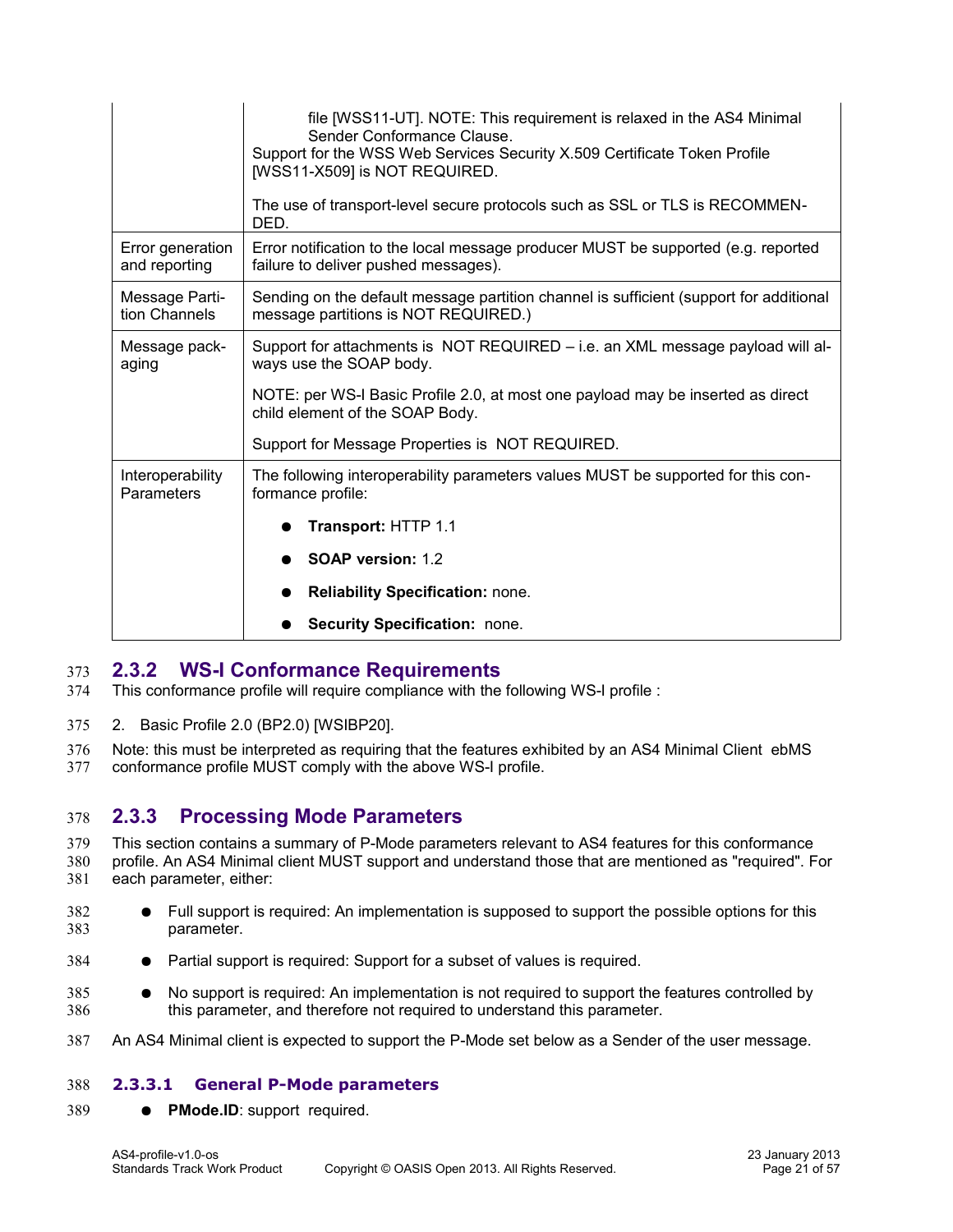<span id="page-21-4"></span><span id="page-21-3"></span>

| 390        | $\bullet$ | PMode.Agreement: support required.                                                                             |
|------------|-----------|----------------------------------------------------------------------------------------------------------------|
| 391        |           | PMode.MEP: support required for: http://www.oasis-open.org/committees/ebxml-msg/one-way                        |
| 392<br>393 |           | PMode.MEPbinding: support required for: http://www.oasis-open.org/committees/ebxml-<br>msg/push.               |
| 394        | $\bullet$ | PMode.Initiator.Party: support required.                                                                       |
| 395        | $\bullet$ | PMode.Initiator.Role: support required.                                                                        |
| 396<br>397 |           | PMode.Initiator.Authorization.username and PMode.Initiator.Authorization.password: sup-<br>port not required.  |
| 398        |           | PMode.Responder.Party: support required.                                                                       |
| 399        | $\bullet$ | PMode.Responder.Role: support required.                                                                        |
| 400<br>401 |           | PMode.Responder.Authorization.username and PMode.Responder.Authorization.pass-<br>word: support not required.  |
| 402<br>403 | 2.3.3.2   | PMode[1].Protocol<br>PMode[1].Protocol.Address: support required for "http" protocol.                          |
| 404        | $\bullet$ | PMode[1].Protocol.SOAPVersion: support required for SOAP 1.2.                                                  |
| 405        | 2.3.3.3   | <b>PMode[1].BusinessInfo</b>                                                                                   |
| 406        |           | PMode[1].BusinessInfo.Service: support required.                                                               |
| 407        | $\bullet$ | PMode[1].BusinessInfo.Action: support required.                                                                |
| 408        | $\bullet$ | PMode[1].BusinessInfo.Properties[]: support not required.                                                      |
| 409        | $\bullet$ | (PMode[1].BusinessInfo.PayloadProfile[]: support not required)                                                 |
| 410        | $\bullet$ | (PMode[1].BusinessInfo.PayloadProfile.maxSize: support not required)                                           |
| 411        | 2.3.3.4   | PMode[1].ErrorHandling                                                                                         |
| 412        |           | (PMode[1].ErrorHandling.Report.SenderErrorsTo: support not required)                                           |
| 413<br>414 |           | PMode[1].ErrorHandling.Report.AsResponse: support required (true/false) as initiator of the<br>one-way / push. |
| 415        | $\bullet$ | (PMode[1].ErrorHandling.Report.ProcessErrorNotifyConsumer support not required)                                |
| 416        |           | PMode[1].ErrorHandling.Report.ProcessErrorNotifyProducer: support required (true/false)                        |
| 417        |           | PMode[1].ErrorHandling.Report.DeliveryFailuresNotifyProducer: support not required                             |
| 418<br>419 | 2.3.3.5   | Pmode[1].Reliability<br>Support not required.                                                                  |
| 420        | 2.3.3.6   | <b>Pmode[1].Security</b>                                                                                       |
| 421        |           | Support not required.                                                                                          |

<span id="page-21-2"></span><span id="page-21-1"></span><span id="page-21-0"></span>● **PMode[1].Security.SendReceipt:** support not required. 422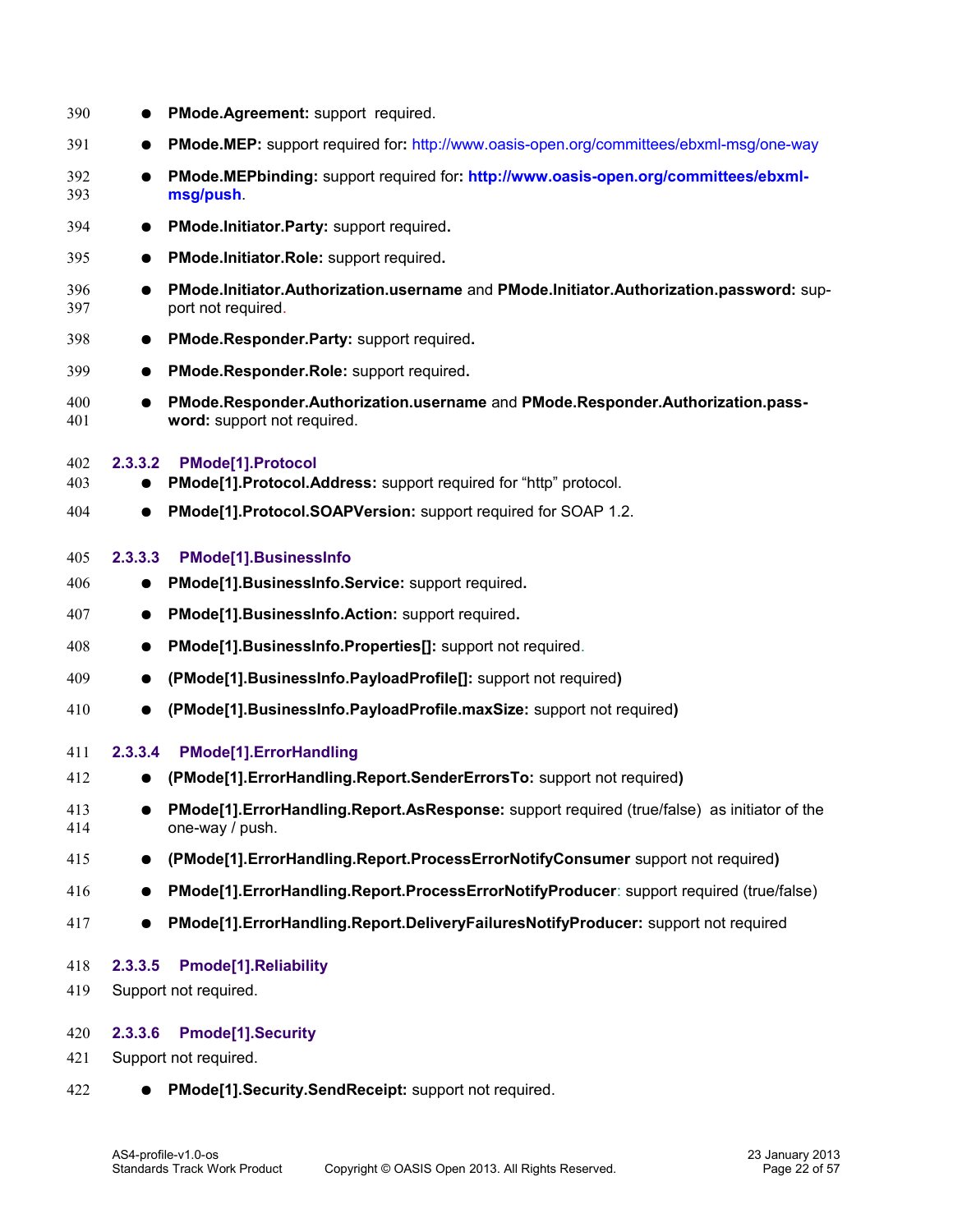## <span id="page-22-0"></span>**2.4 Conformance Profiles Compatibility** 423

- The AS4 profile is compatible with the following ebMS V3 conformance profiles, defined in [\[ebMS3-CP\]:](#page-8-8) 424
- 1. Gateway RM V2/3 425
- 2. Gateway RM V3 426
- 3. Gateway RX V2/3 427
- 4. Gateway RX V3 428
- AS4 may be deployed on any MSH that conforms to one of the above conformance profiles. 429
- NOTE: AS4 may also be deployed on an MSH that supports B2B messaging protocols other than ebMS, 430
- such as AS2 [\[RFC4130\].](#page-9-8) Such an MSH could be used by organizations that use AS2 for some business 431
- partners, or for some types of documents, and AS4 for others. 432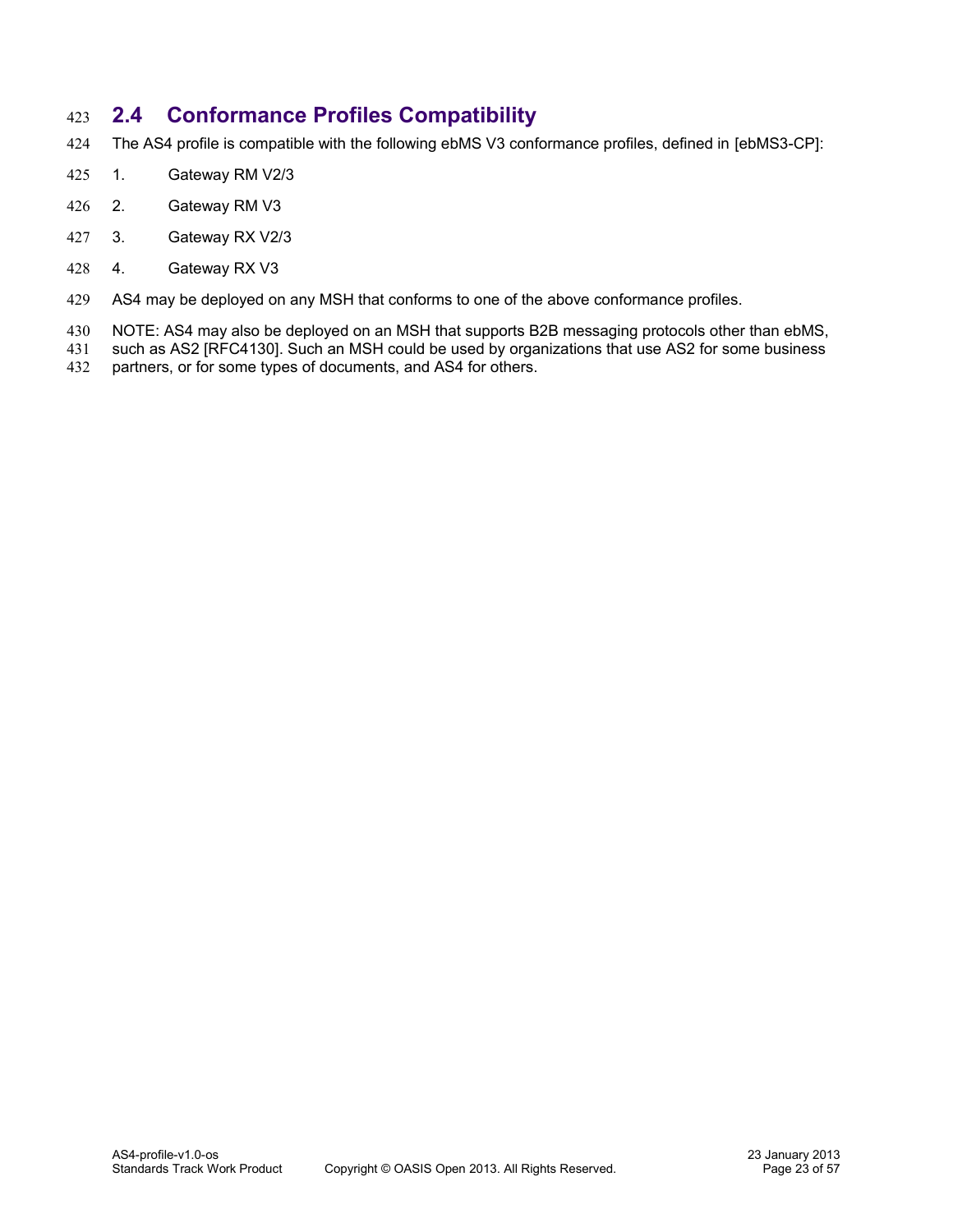# <span id="page-23-1"></span>**3 AS4 Additional Features** 433

This section defines features that were not specified in the ebMS V3 Core Specification and therefore out 434

- of scope for the previous conformance profiles (ebHandler CP and Light Client CP). These features 435
- should be considered as additional capabilities that are either required by or made optional to AS4 imple-436
- mentations as indicated in the conformance clauses in section 6. 437
- The profiling tables below can be used for adding user-defined profiling requirements to be adopted within 438
- a business community. Whenever the feature, or its profiling, is mandatory, the right-side column (Profile 439
- Requirement) will specify it. 440

#### <span id="page-23-0"></span>**3.1 Compression** 441

The AS4 Compression feature provides configurable (de)compression of application payloads. AS4 mes-442

- sages containing compressed application payloads are built in conformance with the SOAP with Attach-443
- ments (SwA) [\[SOAPATTACH\]](#page-8-3) specification<sup>[1](#page-23-2)</sup>. Each compressed payload is carried in a separate MIME 444
- body part. Compression of the SOAP envelope and/or of a payload contained within the SOAP Body of 445
- an ebMS Message is not supported by the feature described here. However, if compression of the SOAP envelope is required then the content-coding feature of HTTP/1.1 [\[RFC2616\]](#page-8-17) MAY be used. 446 447
- 448
- To compress the payload(s) of a message payload, the GZIP [\[RFC1952\]](#page-8-16) compression algorithm MUST 449
- be used. Compression MUST be applied before payloads are attached to the SOAP Message. 450
- The  $eb:PartInfo$  element in the message header that relates to the compressed message part, MUST 451
- have an eb:Property element with @name ="CompressionType": 452
- <eb:Property name="CompressionType">application/gzip</eb:Property> 453
- The content type of the compressed attachment MUST be "application/gzip". 454
- These are indicators to the receiving MSH that the sending MSH has compressed a payload part. The re-455
- ceiving AS4 MSH MUST decompress any payload part(s) compressed by the sending MSH before deliv-456
- ering the message. 457
- When compression, signature and encryption are required, any attached payload(s) MUST be com-458
- pressed prior to being signed and/or encrypted. 459
- Packaging requirements: 460

| 461 | • An eb: PartInfo/eb: PartProperties/eb: Property/@name="MimeType" value is RE- |
|-----|---------------------------------------------------------------------------------|
| 462 | QUIRED to identify the MIME type of the payload before compression was applied. |

- For XML payloads, an eb: PartInfo/eb: PartProperties/eb: Property/@name="CharacterSet" value is RECOMMENDED to identify the character set of the payload before compression was applied. The values of this property MUST conform to the values defined in section 4.3.3 of [\[XML10\].](#page-8-15) 463 464 465 466
- Example: <eb:PartInfo href=["cid:attachment1234@example.com"](file:///C:/Users/Paul%20Knight/Documents/OASIS-TC/ebXML/AS4/os/Documents%20and%20Settings/jdurand/Local%20Settings/Temporary%20Internet%20Files/Content.Outlook/VGMF53KF/cid=foo@example.com) > <eb:PartProperties> <eb:Property name="MimeType">application/xml</eb:Property> <eb:Property name="CharacterSet">utf-8</eb:Property> 468 469 470 471 472
	- 1 Although a SOAP 1.2 version of SwA has not been formally submitted to W3C, it appears that most SOAP products have anticipated that usage, and after investigation, it appears that they have done so in a consistent, interoperable way. This specification is acknowledging these *de facto* upgrades of SwA, (see Appendix C of **[ebM-**

# <span id="page-23-2"></span>**S3CORE]**).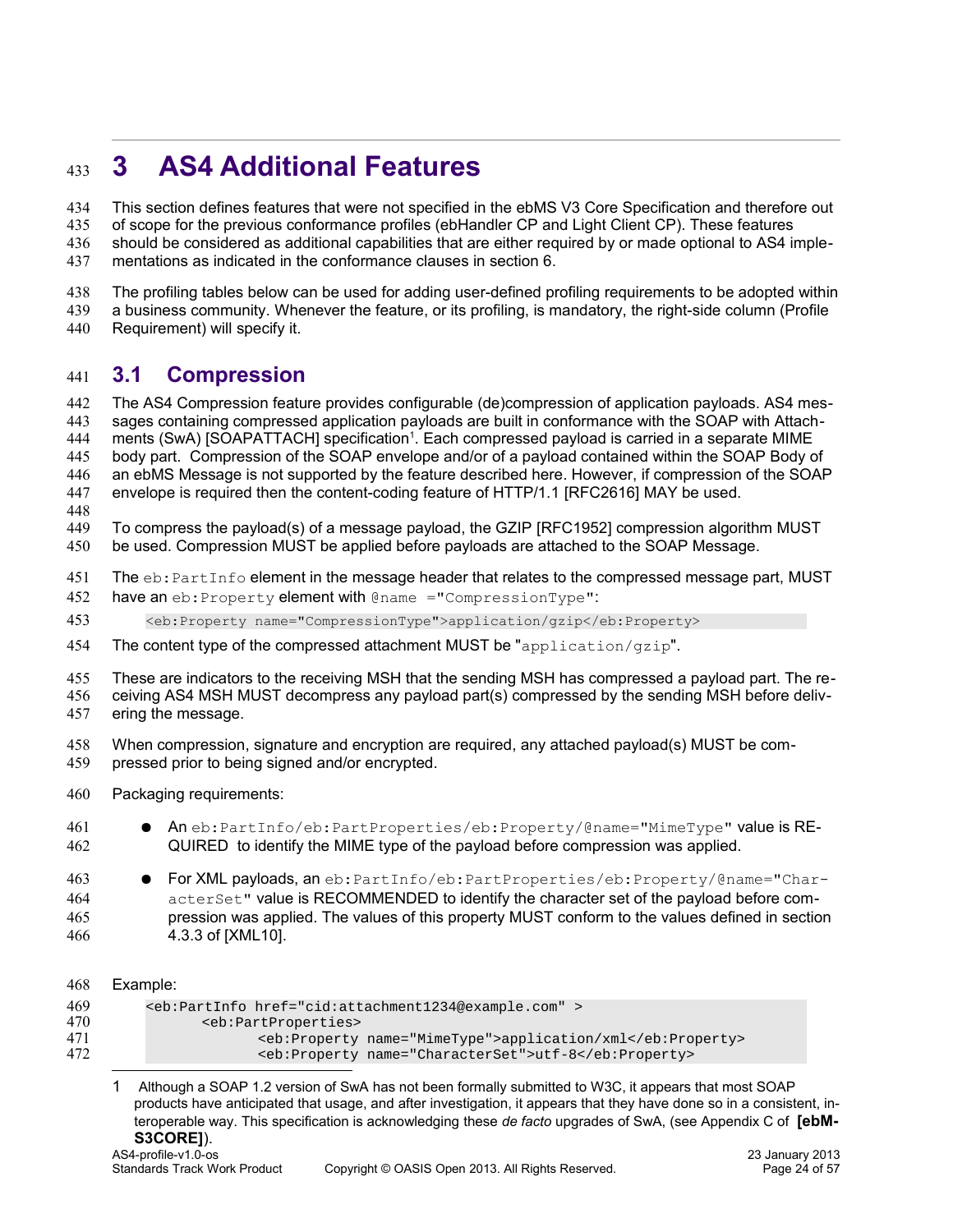| 473 | <eb:property name="CompressionType">application/qzip</eb:property> |
|-----|--------------------------------------------------------------------|
| 474 |                                                                    |
| 475 | <eb:partinfo></eb:partinfo>                                        |

- An additional P-Mode parameter is defined, which MUST be supported as part of the compression feature: 476 477
- **PMode[1].PayloadService.CompressionType:** (either absent, empty or equal to "application/gzip") 478 479
- **Value="application/gzip"**: the AS4 sending MSH SHOULD compress the attached payload(s) over this MEP segment. GZIP compression of payloads in data formats that provide native, built-in compression typically often does not result in good compression ratios and is therefore NOT REQUIRED. 480 481 482
- **Absent or empty** (default): no compression is used over this MEP segment. 483
- In case of error during decompression, the following error MUST be used: Code = EBMS:0303, Short Description = DecompressionFailure, Severity = Failure, Category = Communication. 484 485

## <span id="page-24-0"></span>**3.2 Reception Awareness features and Duplicate Detection** 486

These capabilities make use of the  $eb:Receipt$  as the sole type of acknowledgment. Duplicate detec-487

tion only relies on the eb:MessageInfo/eb:MessageId. 488

| Features                                                 | Profile requirements                                                                                                                                                                                                                                                                                                                                                                                                                                                                                                                                                                                                                                                                                    |
|----------------------------------------------------------|---------------------------------------------------------------------------------------------------------------------------------------------------------------------------------------------------------------------------------------------------------------------------------------------------------------------------------------------------------------------------------------------------------------------------------------------------------------------------------------------------------------------------------------------------------------------------------------------------------------------------------------------------------------------------------------------------------|
| Reception awareness error handling<br>(REQUIRED support) | Ability for the MSH expecting an eb: Receipt to generate an er-<br>ror in case no eb: Receipt has been received for a sent mes-<br>sage. It is RECOMMENDED that this error be a new error: Code =<br>EBMS:0301, Short Description = MissingReceipt, Severity = Fail-<br>ure, Category = Communication.<br>Ability for the MSH expecting an eb: Receipt to report a Missin-<br>gReceipt error to the message Producer.                                                                                                                                                                                                                                                                                   |
| Message Retry (OPTIONAL sup-<br>port)                    | Ability for a User message sender that has not received an ex-<br>pected eb: Receipt to resend the User message. If doing so, the<br>eb: MessageInfo/eb: MessageId element of the resent mes-<br>sage and of the original User message MUST be same. When re-<br>sending a message for which non-repudiation of receipt is re-<br>quired, the sender MUST ensure that the hash values for the di-<br>gests to be included in the Receipt (i.e. the content of<br>ebbpsig: MessagePartNRInformation elements), do not vary<br>from the original message to the retry(ies), so that non-repudiation<br>of receipt can be asserted based on the original message and the<br>receipt of any of its retries. |
| <b>Duplicate Detection ( REQUIRED</b><br>support)        | Ability for the MSH receiving a User message to detect and/or<br>eliminate duplicates based on eb: MessageInfo/eb: Mes-<br>sageId. If duplicates are just detected (not eliminated) then at<br>the very least it is REQUIRED that the Receiving MSH notifies its<br>application (message Consumer) of the duplicates. For examples,<br>these could be logged.<br>Related quantitative parameters (time window for the detection, or<br>maximum message log size) are left to the implementation.                                                                                                                                                                                                        |

489

The following additional P-Mode parameters are defined as part of the reception awareness feature: AS4-profile-v1.0-os 23 January 2013<br>Standards Track Work Product Copyright © OASIS Open 2013. All Rights Reserved. 2013 2013 Copyright © OASIS Open 2013. All Rights Reserved. 490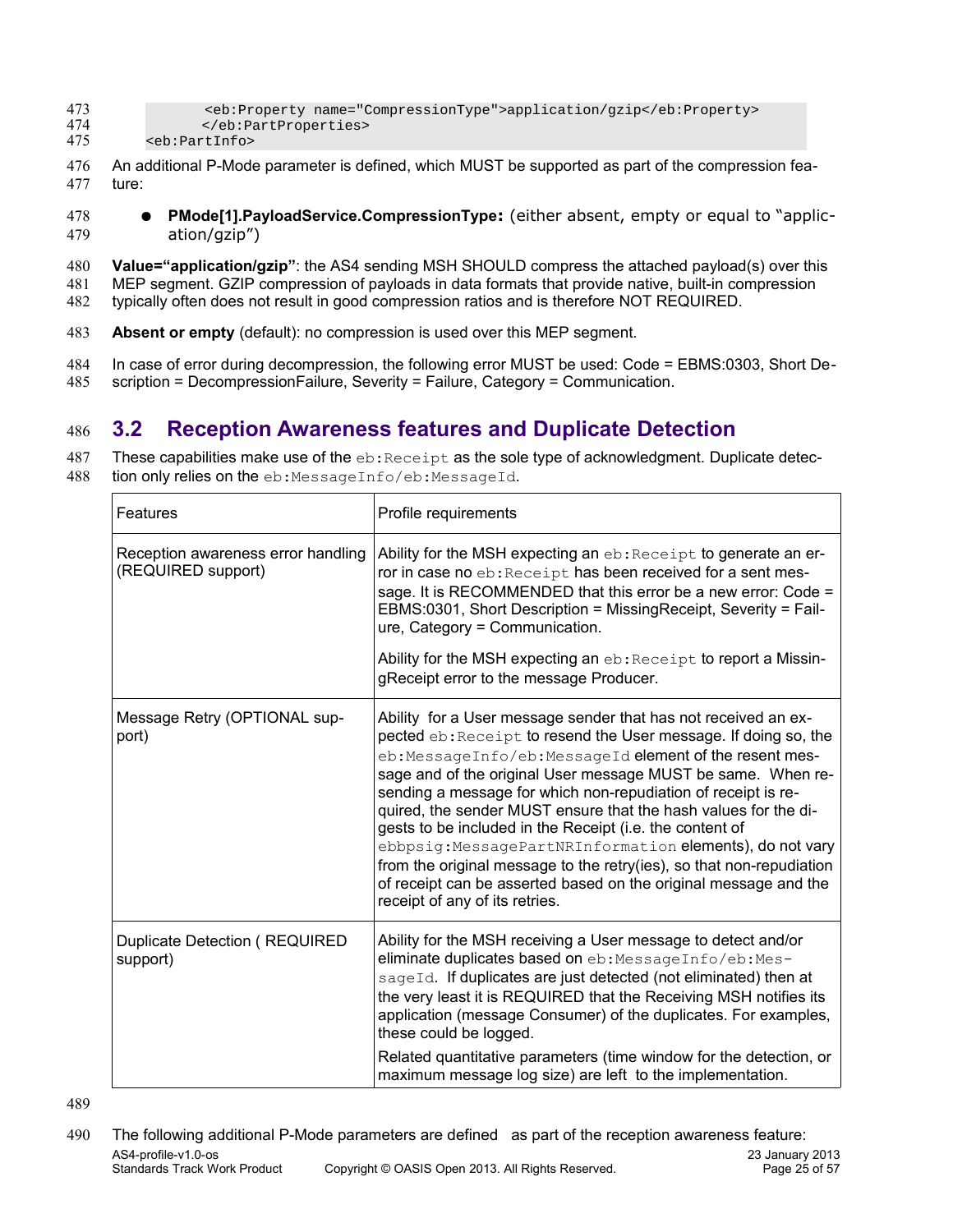| 491<br>492                                    | 35<br>17<br><b>PMode[1]. Reception Awareness:</b> (true / false) Note: when set to true, the<br>PMode[1].Security.SendReceipt must also be set to true.                                                                                                                                                                                                                                                                                                                                                                                                                                                      |
|-----------------------------------------------|--------------------------------------------------------------------------------------------------------------------------------------------------------------------------------------------------------------------------------------------------------------------------------------------------------------------------------------------------------------------------------------------------------------------------------------------------------------------------------------------------------------------------------------------------------------------------------------------------------------|
| 493                                           | $\frac{35}{17}$<br>PMode[1].ReceptionAwareness.Retry: (true / false)                                                                                                                                                                                                                                                                                                                                                                                                                                                                                                                                         |
| 494<br>495<br>496<br>497<br>498               | 35<br>17<br>PMode[1]. Reception Awareness. Retry. Parameters: (contains a composite string<br>specifying: (a) maximum number of retries or some timeout, (b) frequency of retries<br>or some retry rule). The string contains a sequence of parameters of the form:<br>name=value, separated by either comas or ";". Example:<br>"maxretries=10, period=3000", in case the retry period is 3000 ms.                                                                                                                                                                                                          |
| 499                                           | $\begin{array}{c} 35 \\ 17 \end{array}$<br>PMode[1].ReceptionAwareness.DuplicateDetection: (true / false)                                                                                                                                                                                                                                                                                                                                                                                                                                                                                                    |
| 500<br>501<br>502<br>503<br>504<br>505<br>506 | $\begin{array}{c} 35 \\ 17 \end{array}$<br>PMode[1]. Reception Awareness. Detect Duplicates. Parameters: (contains an im-<br>plementation specific composite string. As an example this string may specify either<br>(a) maximum size of message log over which duplicate detection is supported, (b)<br>maximum time window over which duplicate detection is supported). The string con-<br>tains a sequence of parameters of the form: name=value, separated by either comas<br>or ';'. Example: "maxsize=10Mb, checkwindow=7D", in case the duplicate check win-<br>dow is guaranteed of 7 days minimum. |

# <span id="page-25-1"></span>**3.3 Alternative Pull Authorization** 507

In addition to the two authorization options described in the AS4 Conformance Profile (section 2.1.1), an implementation MAY optionally decide to support a third authorization technique, based on transient security (SSL or TLS). 508 509 510

SSL/TLS can provide certificate-based client authentication. Once the identity of the Pulling client is es-511

tablished, the Security module may pass this identity to the ebms module, which can then associate it 512

with the right authorization entry, e.g. the set of MPCs this client is allowed to pull from. 513

This third authorization option, compatible with AS4 although not specified in ebMS Core V3, relies on the 514

ability of the ebMS module to obtain the client credentials. This capability represents an (optional) new 515

feature. When using this option for authorizing pulling, there is no need to insert any WS-Security header 516

in the Pull request at all. 517

# <span id="page-25-0"></span>**3.4 Semantics of Receipt in AS4** 518

The notion of Receipt in ebMS V3 is not associated with any particular semantics, such as delivery assurance. However, when combined with security (signing), it is intended to support Non Repudiation of Receipt (NRR). 519 520 521

In AS4, the  $eb:Receipt$  message serves both as a business receipt (its content is profiled in Section 522

2), and as a reception indicator, being a key element of the reception awareness feature. No particular 523

delivery semantics can be assumed however: the sending of an eb: Receipt only means the following, 524

from a message processing viewpoint: 525

- $^{35}_{17}$  The related ebMS user message has been received and is well-formed. 526
- $\frac{35}{7}$  The message has been successfully processed by the Receiving MSH (i.e. not just "received"). Successful processing of a message means that none of the MSH operations needed over this message has generated an error. 527 528 529
- $\frac{35}{17}$  Because the latest steps of a message processing in the Receiving MSH (leading to actual "delivery" to the message Consumer) may vary greatly in their implementation from one implementation to the other, it is left to implementers to clarify to users at what exact step of the MSH processing flow the eb: Receipt is sent. 530 531 532 533
- The meaning of NOT getting an expected Receipt, for the sender of a related user message, is one of the 534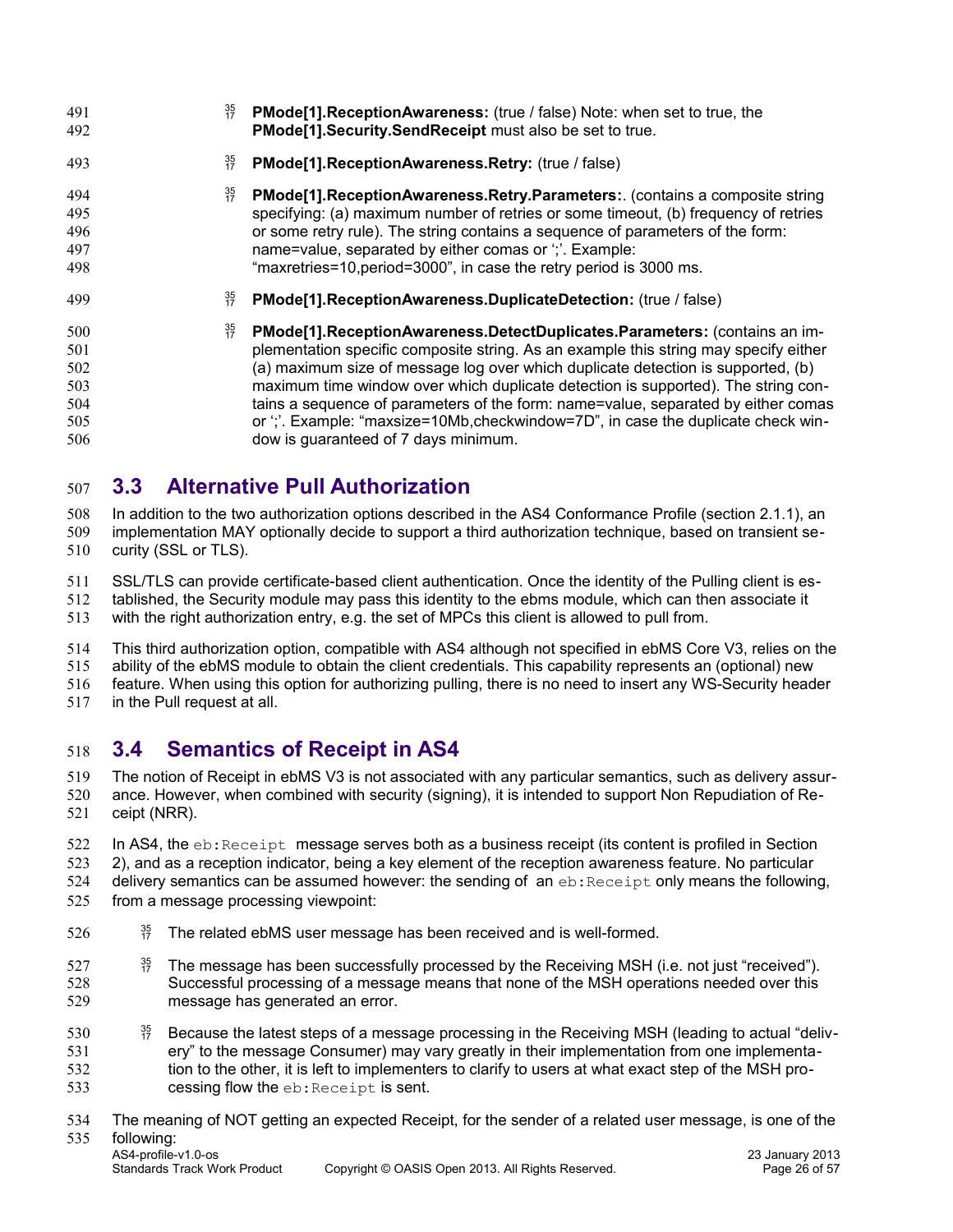- 1. The user message was lost and never received by the Receiving MSH. 536
- 2. The user message was received, but the  $eb:Receipt$  was never generated, e.g. due to a faulty configuration (P-Mode). 537 538
- 3. The user message was received, the  $eb:Receipt$  was sent back but was lost on the way. 539
- See section [5.1.8 f](#page-35-0)or AS4 usage rules about Receipts. 540
- Note: The use of the phrase 'business receipt' in AS4 is to distinguish the nature of the AS4/ebMS3 re-541
- ceipt as being sufficient for Non-Repudiation of Receipt (NRR). In this sense it is very similar to the Mes-542
- sage Disposition Notification (MDN, [\[RFC3798\]\)](#page-9-10) response that is used by AS2 as a business receipt for 543
- non-repudiation. This receipt in AS4/ebMS3 contains the same information as the MDN, and thus distin-544
- guishes itself from the web services reliable messaging (sequence) acknowledgment. 545

### <span id="page-26-1"></span>**3.5 Sub-channels for Message Pulling** 546

- Optionally, the sub-channel feature defined in section 2 of ebMS V3 Part 2 ( [\[ebMS3ADV\]\)](#page-8-7) for intermedi-547
- aries in a multi-hop context, MAY be supported by an AS4 MSH. On the Sending side of an AS4 ex-548
- change, this feature will apply to a sending AS4 MSH in the same way it applies to the edge intermediary in ebMS V3 Part 2. 549 550
- In short, this feature allows for a Producer application to submit messages intended for many receiving 551
- parties (i.e. different Client AS4 MSHs) over the same MPC, possibly covered by a single Pmode. This 552
- MPC is configured for message pulling and will be authorized for different pulling endpoints (AS4 Clients). 553
- This MPC is associated with a set of sub-channels to which different authorization credentials apply. Each 554
- client will be authorized to pull on its own sub-channel, Sub-channels are identified by an MPC Id extension as illustrated below: 555 556
- If the MPC identifier is an URI of the form: 557

| 558                             | http://sender.example.com/mpc123                                                                                                                                                                                                                                                                                       |
|---------------------------------|------------------------------------------------------------------------------------------------------------------------------------------------------------------------------------------------------------------------------------------------------------------------------------------------------------------------|
| 559                             | A sub-channel of this MPC may have an identifier of the form:                                                                                                                                                                                                                                                          |
| 560                             | http://sender.example.com/mpc123/subc42                                                                                                                                                                                                                                                                                |
| 561<br>562<br>563               | The @mpc attribute value in the message is not altered so the message is still considered as sent over<br>this MPC (mpc123). The sub-channel identifier is only apparent in the pull Request messages generated<br>by the Receiver MSH,                                                                                |
| 564                             |                                                                                                                                                                                                                                                                                                                        |
| 565                             | The following additional P-Mode parameter is defined and MUST be used when sub-channels are used:                                                                                                                                                                                                                      |
| 566<br>567<br>568<br>569<br>570 | $\frac{35}{17}$<br>Pmode[1]. BusinessInfo.subMPCext:: this parameter specifies the subchannel ex-<br>tension to be used. For example if PMode [1]. BusinessInfo. MPC =<br>"http://sender.example.com/mpc123" and subMPCext = "subc42" then the<br>subchannel to pull from is: http://sender.example.com/mpc123/subc42. |
| 571                             | On the Pecciving MCH side, support for this feature means the ability to understand the above PMede                                                                                                                                                                                                                    |

- On the Receiving MSH side, support for this feature means the ability to understand the above PMode 571
- parameter in order to issue  $eb:FullRequest$  signals with the proper subchannel MPC value, while be-572
- ing able to process received pulled messages that contain the MPC value corresponding to the core 573
- channel. 574

#### <span id="page-26-0"></span>**3.6 Additional Features Errors** 575

The following error codes are extending the set of ebMS V3 error codes to support the AS4 additional features. They are to be generated and/or processed by an AS4 MSH depending on which feature is supported (i.e. depending on the conformance profile): 576 577 578 579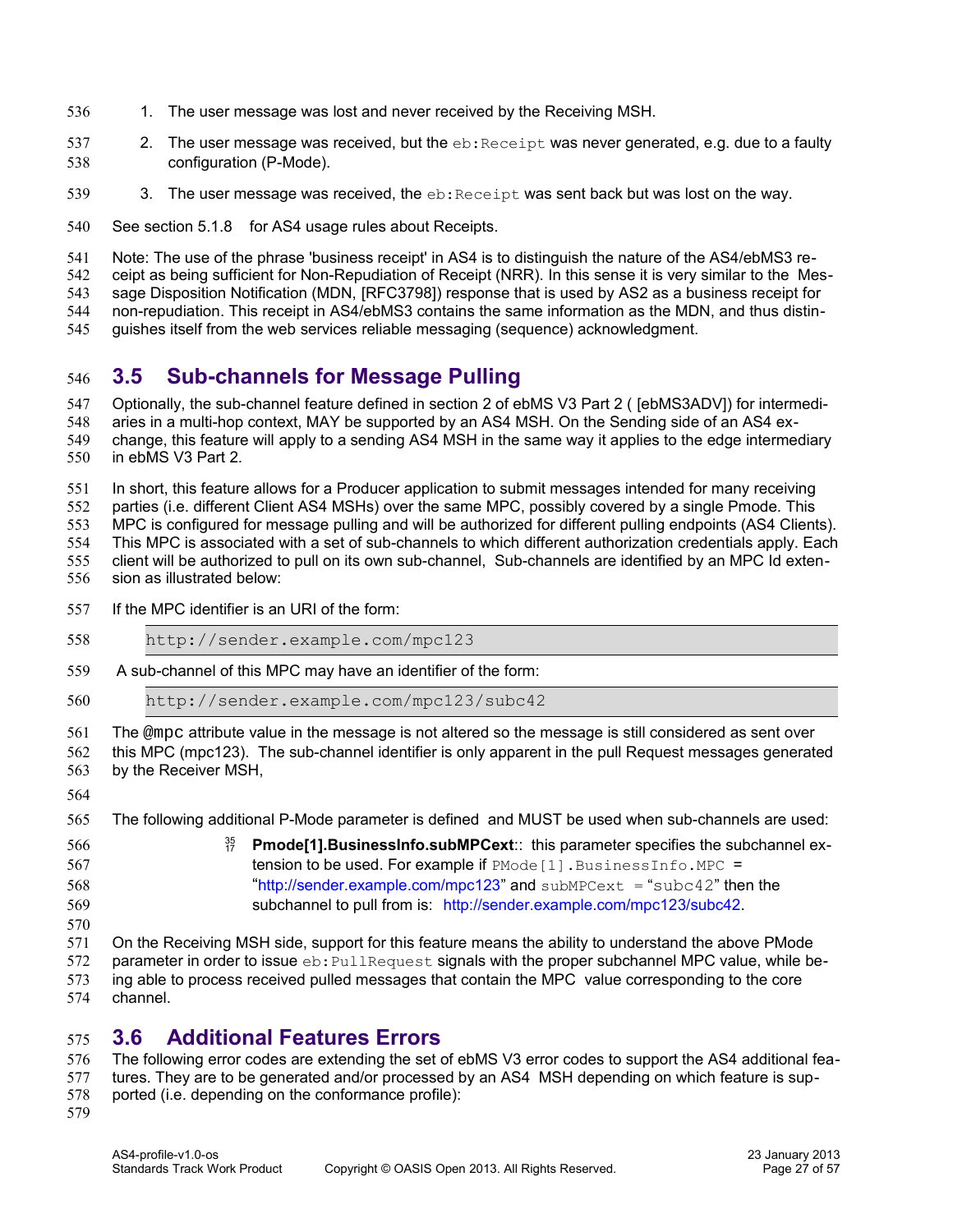| <b>Error Code</b> | <b>Short Description</b>   | Recommended<br><b>Severity</b> | <b>Category Value</b> | <b>Description or Semantics</b>                                                                                                                                                                                                                                                                 |
|-------------------|----------------------------|--------------------------------|-----------------------|-------------------------------------------------------------------------------------------------------------------------------------------------------------------------------------------------------------------------------------------------------------------------------------------------|
| EBMS:0301         | MissingReceipt             | failure                        | Communication         | A Receipt has not been received for<br>a message that was previously sent<br>by the MSH generating this error.                                                                                                                                                                                  |
| EBMS:0302         | InvalidReceipt             | failure                        | Communication         | A Receipt has been received for a<br>message that was previously sent<br>by the MSH generating this error,<br>but the content does not match the<br>message content (e.g. some part<br>has not been acknowledged, or the<br>digest associated does not match<br>the signature digest, for NRR). |
| EBMS:0303         | Decompres-<br>sion-Failure | failure                        | Communication         | An error occurred during the decom-<br>pression.                                                                                                                                                                                                                                                |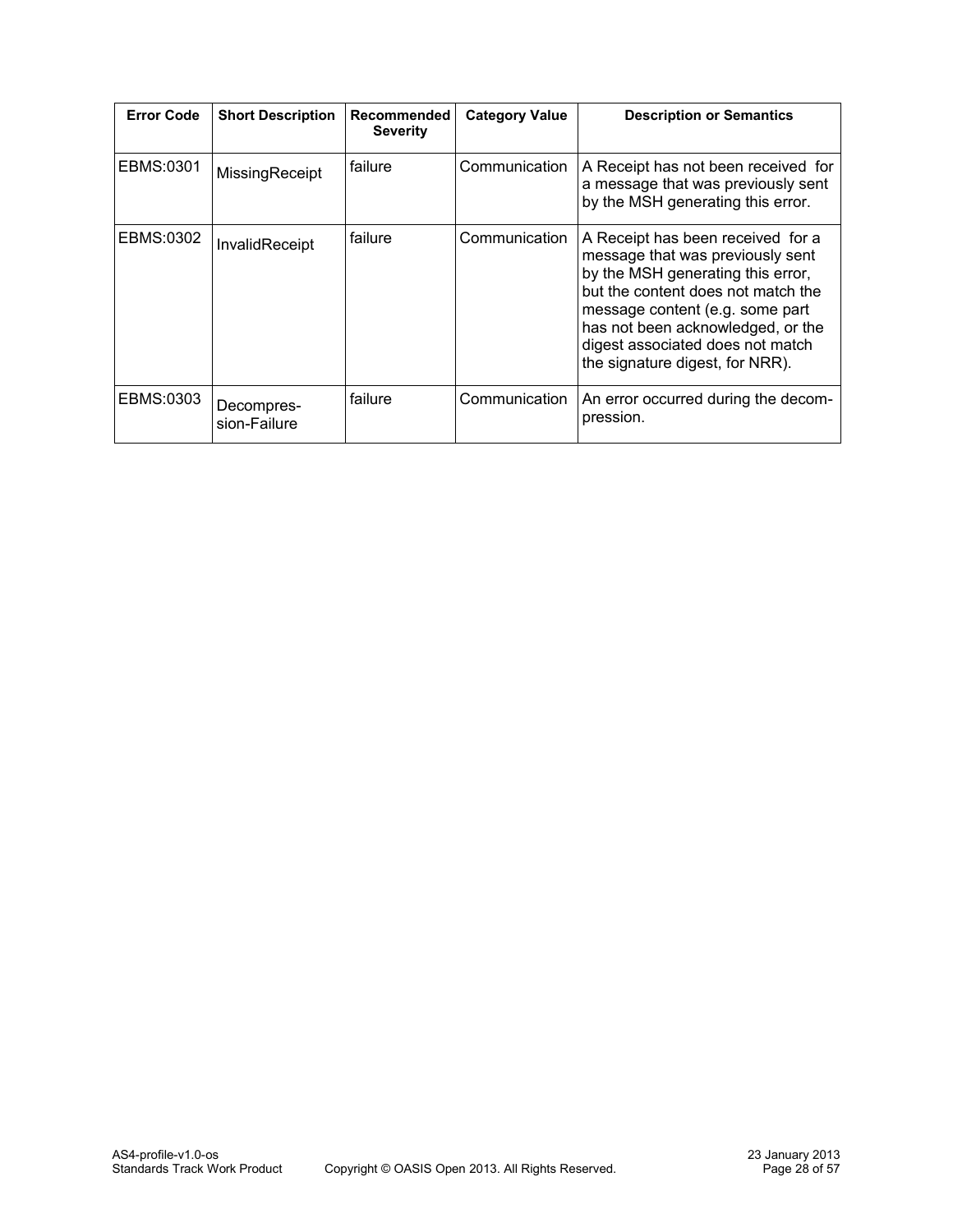# <span id="page-28-1"></span>**4 Complementary Requirements for the AS4 Multi-Hop Profile**  580 581

The ebMS 3.0 Part 2, Advanced Features specification [\[ebMS3ADV\]](#page-8-7) defines several advanced messaging features. One of these is a multi-hop feature that provides functionality to exchange ebMS messages through clouds of intermediaries, or *I-Clouds*. These intermediaries serve various purposes, including message routing and store-and-forward (or store-and-collect) connections. Intermediaries allow messages to flow through a *multi-hop* path and serve to interconnect (private or public) networks and clouds. This section specifies an optional profile for AS4 endpoints in order to converse with ebMS 3.0 intermediaries. This profile is complementary to the primary profiles defined in section 2. This complementary profile: 582 583 584 585 586 587 588 589

- Simplifies the fine-grained endpoint configuration options of [\[ebMS3ADV\]](#page-8-7) to a single processing mode parameter (section [4.3 \)](#page-29-1). 590 591
- Extends the capability of AS4 endpoints to exchange messages in a peer-to-peer fashion to exchanges across intermediaries (section [4.4 \)](#page-29-0). 592 593

Section [4.1 i](#page-28-0)s non-normative and provides the rationale and context for using AS4 and intermediaries. Section [4.2 d](#page-29-2)efines some general constraints and assumptions. Section [4.3 p](#page-29-1)resents the single additional processing mode parameter required for multi-hop. Section [4.4 p](#page-29-0)rovides a minimal interoperability subset for AS4 endpoints in an *I-Cloud*. 594 595 596 597

## <span id="page-28-0"></span>**4.1 Rationale and Context**  598

A key motivation for AS4 is to provide a simplified profile of ebMS 3.0 that allows Small and Medium-Size Enterprises (SMEs) to exchange messages using Web Services. Two situations can be distinguished: 599 600

Situations where one partner in an exchange is an SME and the other is a larger organization. AS4 allows SME trading partners of a large organization to operate "client-only" endpoints and pull messages from a B2B gateway server operated by the large organization. That B2B gateway operates as a server and is addressable and available for pulling. These exchanges can be said to be *asymmetric*. 601 602 603 604 605

Situations where all partners are SMEs, organized in collaborative SME B2B networks. In these situations there is no single larger partner that the other partners are organized around. These exchanges can be said to be *symmetric*. 606 607 608

- When two endpoints exchange messages directly, they cannot both be client-only endpoints. Inter-609
- mediaries can serve SME networks by offering store-and-collect capabilities, just like Internet Service 610
- Providers (ISPs) offer mailbox services for email, Value-Added Network (VAN) services offer document 611

exchange services, and Cloud-based File Storage services offer secure temporary storage and exchange 612

of large files. 613

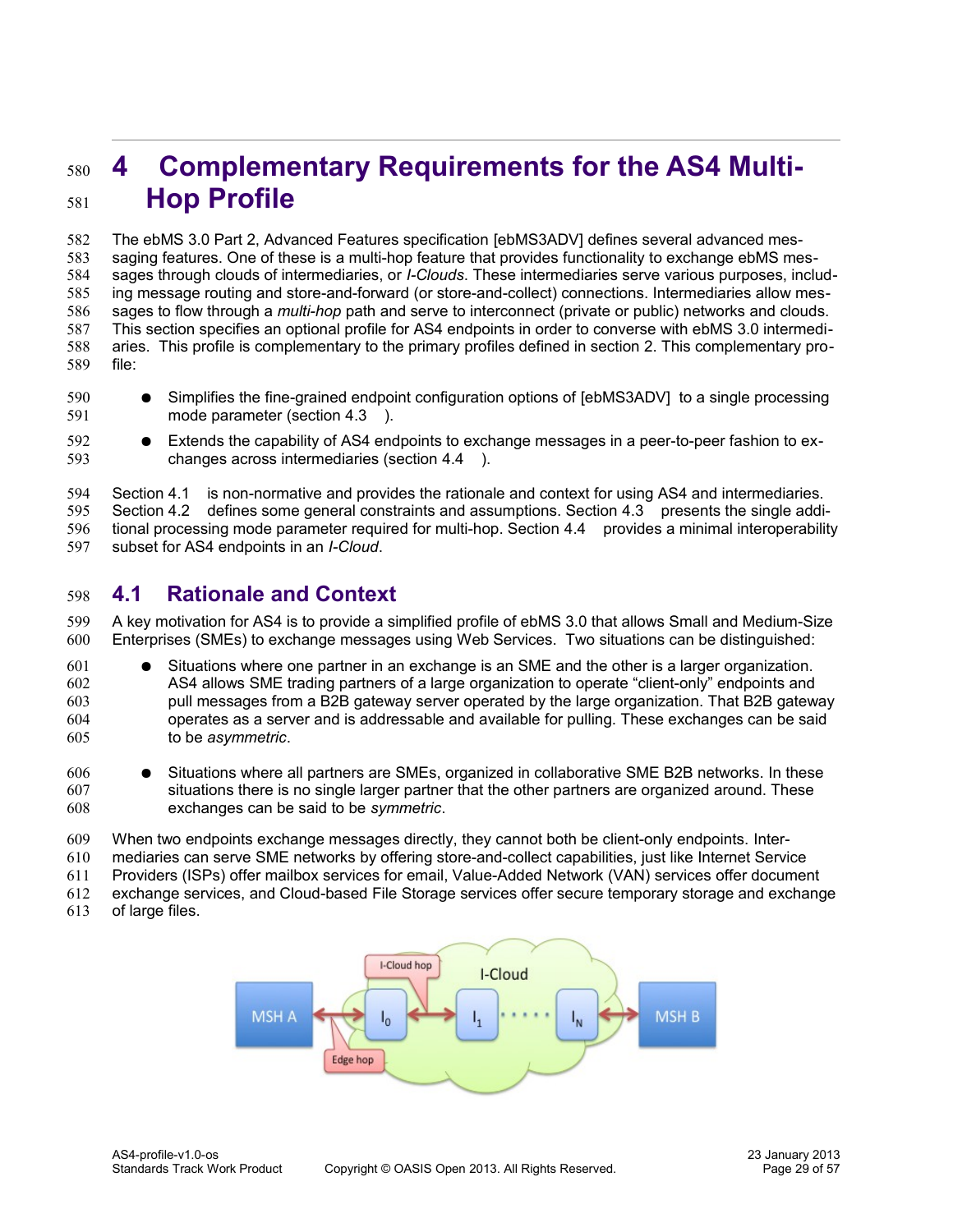- In the diagram, messages can be sent any time to MSH A or MSH B as long as the I-Cloud is able to 615
- forward messages to AS4 edge intermediaries  $I_0$  and  $I_N$ , from which they can be pulled at a convenient time. 616 617

### <span id="page-29-2"></span>**4.2 General Constraints** 618

- This profile defines the following general constraints: 619
- Whether or not two AS4 endpoint exchange user messages in a peer-to-peer fashion or across an I-Cloud is determined by a single processing mode parameter. 620 621
- Sender and Receiver MSH can diverge in some "init" and "resp" parameters (terminology from section 2.7.2 of [\[ebMS3ADV\]\)](#page-8-7), as some parameters in an exchange relate to the edge intermediaries, not to the ultimate destination MSH. 622 623 624
- Whether or not an AS4 endpoint returns related response signals (receipts, errors) in a peer-topeer fashion or across an I-Cloud is not based on configuration, but is determined by how the associated user message was delivered: 625 626 627
- Receipts and errors for user messages received directly are sent back directly. 628
- Receipts and errors for user messages received through an I-Cloud are sent back through the I-Cloud. 629 630
- Edge intermediaries connect to AS4 endpoints as servers: they do not pull messages from endpoints. 631 632
- Pull signals from AS4 endpoints target AS4 edge intermediaries and are not forwarded across an I-Cloud. 633 634
- An AS4 edge intermediary that is capable of delivering a particular user message to an AS4 endpoint SHOULD be configured to provide initial reverse routing of any related signals (receipts, errors). 635 636 637
- There is no requirement to support WS-ReliableMessaging sequence lifecycle messages. 638

#### <span id="page-29-1"></span>**4.3 Processing Mode Parameter** 639

In this profile, AS4 processors either operate in peer-to-peer exchange mode or exchange messages across intermediaries based on the value of a single processing mode parameter, defined in section 6.4.2 of [\[ebMS3ADV\]:](#page-8-7) **Pmode[1].Protocol.AddActorOrRoleAttribute**. 640 641 642

- If this value is set to *true* for a P-Mode, the ebMS header in AS4 user messages MUST have a SOAP 1.2 role attribute and its value MUST be set to the fixed value [http://docs.oasis](http://docs.oasis-open.org/ebxml-msg/ebms/v3.0/ns/part2/200811/nextmsh)[open.org/ebxml-msg/ebms/v3.0/ns/part2/200811/nextmsh.](http://docs.oasis-open.org/ebxml-msg/ebms/v3.0/ns/part2/200811/nextmsh) 643 644 645
- For AS4, the default value of this parameter is *false*, meaning that the SOAP 1.2 role attribute is not present. In SOAP 1.2, this is equivalent to the attribute being present with the value [http://www.w3.org/2003/05/soap-envelope/role/ultimateReceiver.](http://www.w3.org/2003/05/soap-envelope/role/ultimateReceiver) 646 647 648

#### <span id="page-29-0"></span>**4.4 AS4 Endpoint Requirements** 649

The ebMS 3.0 multi-hop feature specifies requirements on endpoints to be able to exchange messages in 650

an I-Cloud. This section further constrains these requirements and provides a minimal interoperability 651

- subset for AS4 endpoints. The structure of this section follows the structure of section 2.6 of [\[ebM-](#page-8-7)652
- [S3ADV\],](#page-8-7) which considers initiating messages and responding messages. 653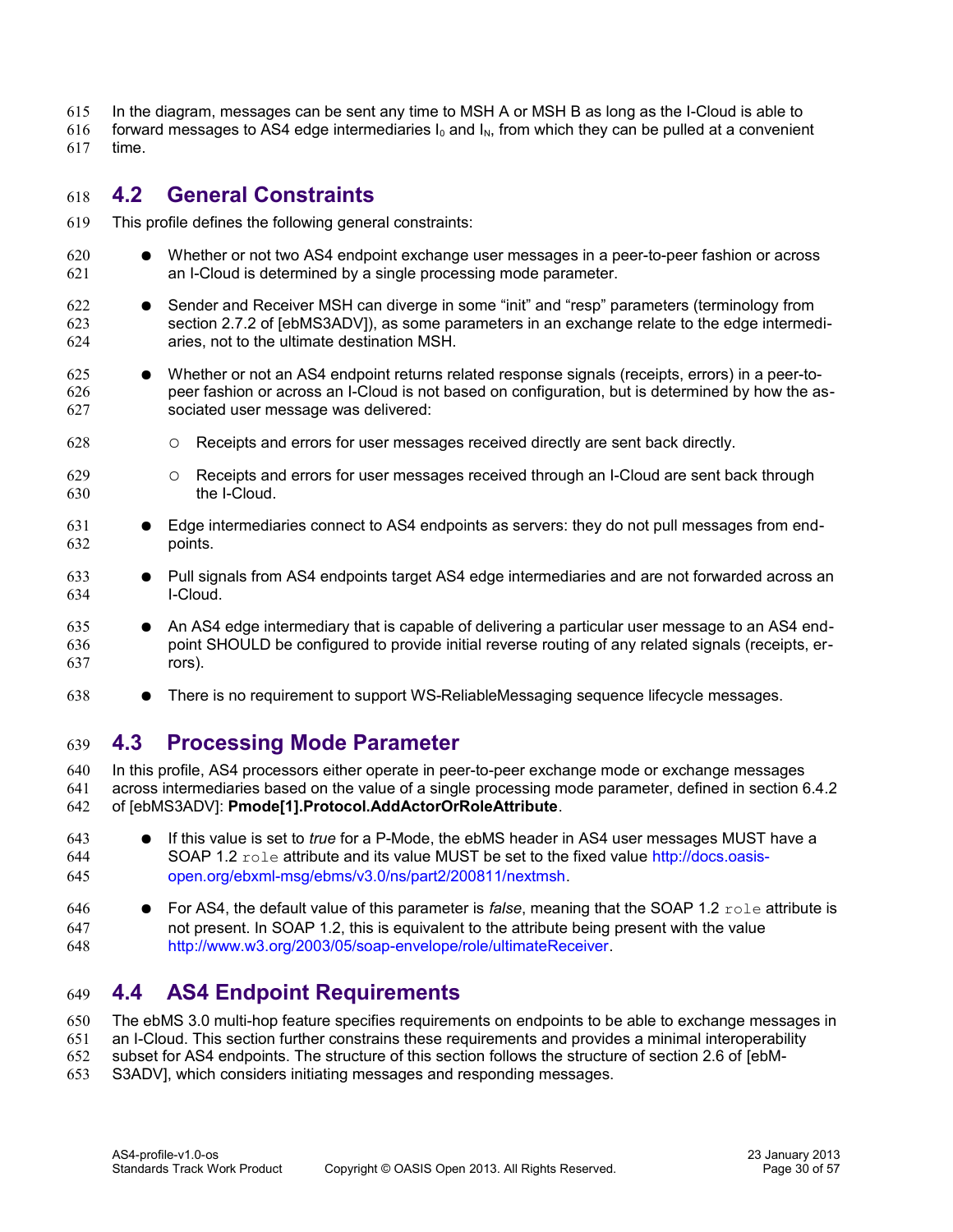User Messages. No special processing is required of an AS4 processor, other than being able to insert the role attribute with the appropriate value, subject to the selected processing mode, as specified in section 4.3. ebMS Signal Messages. This AS4 profile constrains this further as follows: ○ No ebint:RoutingInput reference parameter and no role attribute are added to eb:PullRequest messages. ○ AS4 endpoints MUST NOT send initiating error messages. Non-ebMS Messages: this situation is not relevant in the case of AS4 as it does not require support for Web Services protocols like WS-ReliableMessaging [\[WSRM12\].](#page-9-2) For this reason there is no need to support initiating non-ebMS messages. Section 2.6 of [\[ebMS3ADV\]](#page-8-7) distinguishes the following type of responding messages: ebMS response User Messages. This is handled in the same way as ebMS request User Messages. ebMS Signal Messages. These messages are making use of WS-Addressing headers [\[WSAD-](#page-8-1)[DRCORE\]](#page-8-1) under certain conditions. This profile restricts or relaxes further the use of and/or support for these "wsa" headers. O AS4 endpoints are NOT REQUIRED to support wsa: ReplyTo header or wsa: FaultTo when generating responses.  $\circ$  If the user message that the signal relates to DOES NOT contain a  $\text{role}$  attribute with a value of [http://docs.oasis-open.org/ebxml-msg/ebms/v3.0/ns/part2/200811/nextmsh,](http://docs.oasis-open.org/ebxml-msg/ebms/v3.0/ns/part2/200811/nextmsh) processing of signals is as specified in the ebMS 3.0 Core Specification and in the other chapters of this specification.  $\circ$  If the user message that the signal relates to DOES contain a  $\text{role}$  attribute with a value of [http://docs.oasis-open.org/ebxml-msg/ebms/v3.0/ns/part2/200811/nextmsh,](http://docs.oasis-open.org/ebxml-msg/ebms/v3.0/ns/part2/200811/nextmsh) a response signal MUST contain ○ a wsa:To header element with value [http://docs.oasis-open.org/ebxml](http://docs.oasis-open.org/ebxml-msg/ebms/v3.0/ns/part2/200811/icloud)[msg/ebms/v3.0/ns/part2/200811/icloud](http://docs.oasis-open.org/ebxml-msg/ebms/v3.0/ns/part2/200811/icloud) ○ a wsa:Action header element with value [http://docs.oasis-open.org/ebxml](http://docs.oasis-open.org/ebxml-msg/ebms/v3.0/ns/core/200704/oneWay.receipt)[msg/ebms/v3.0/ns/core/200704/oneWay.receipt](http://docs.oasis-open.org/ebxml-msg/ebms/v3.0/ns/core/200704/oneWay.receipt) or [http://docs.oasis-open.org/ebxml](http://docs.oasis-open.org/ebxml-msg/ebms/v3.0/ns/core/200704/oneWay.error)[msg/ebms/v3.0/ns/core/200704/oneWay.error](http://docs.oasis-open.org/ebxml-msg/ebms/v3.0/ns/core/200704/oneWay.error) ○ and a WS-Addressing reference parameter with content as specified in the subsection "Inferred RoutingInput for the reverse path" of section 2.6.2 of [\[ebMS3ADV\].](#page-8-7) The value of the MPC attribute is to be set based on the value of the MPC attribute in the user message. If that value is not set, the default value [http://docs.oasis-open.org/ebxml](http://docs.oasis-open.org/ebxml-msg/ebms/v3.0/ns/core/200704/defaultMPC)[msg/ebms/v3.0/ns/core/200704/defaultMPC](http://docs.oasis-open.org/ebxml-msg/ebms/v3.0/ns/core/200704/defaultMPC) is assumed (as defined in section 3.4.1 i[n](#page-8-5) [\[ebMS3CORE\]\)](#page-8-5): **■** The MPC value for an AS4 receipt signal is formed by concatenating the string ".  $re$ ceipt" to the (default) MPC value of the received message. **■** The MPC value for an AS4 error signal is formed by concatenating the string ".  $er$ ror" to the (default) MPC value of the message in error. 655 656 657 658 659 660 661 662 663 664 665 666 667 668 669 670 671 672 673 674 675 676 677 678 679 680 681 682 683 684 685 686 687 688 689 690 691 692 693 694

The section distinguishes three types of initiating messages:

654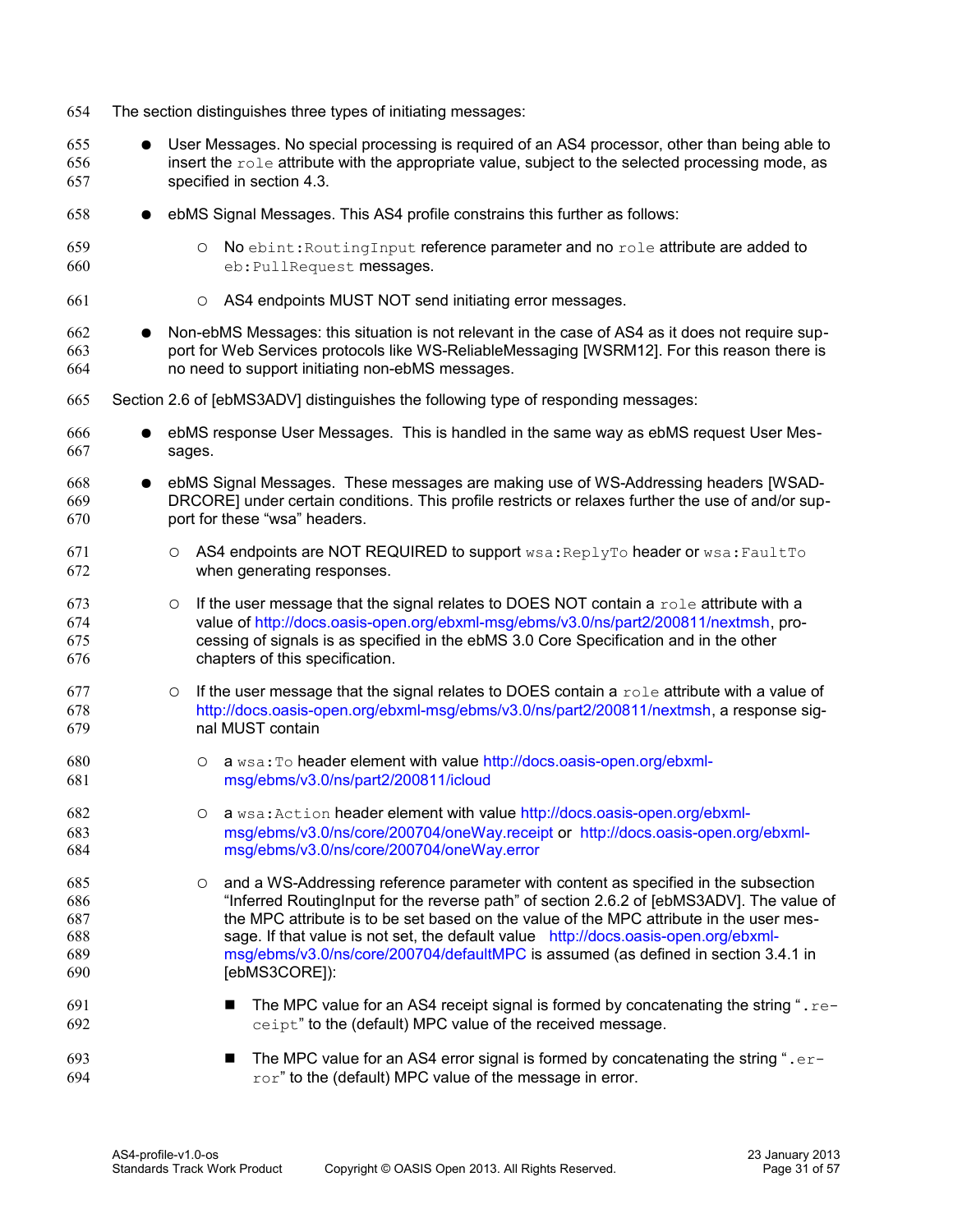● Non-ebMS Messages: this situation is not relevant in the case of AS4, because AS4 does not require support for Web Services protocols that return signal messages, such as reliable messaging acknowledgments. 695 696 697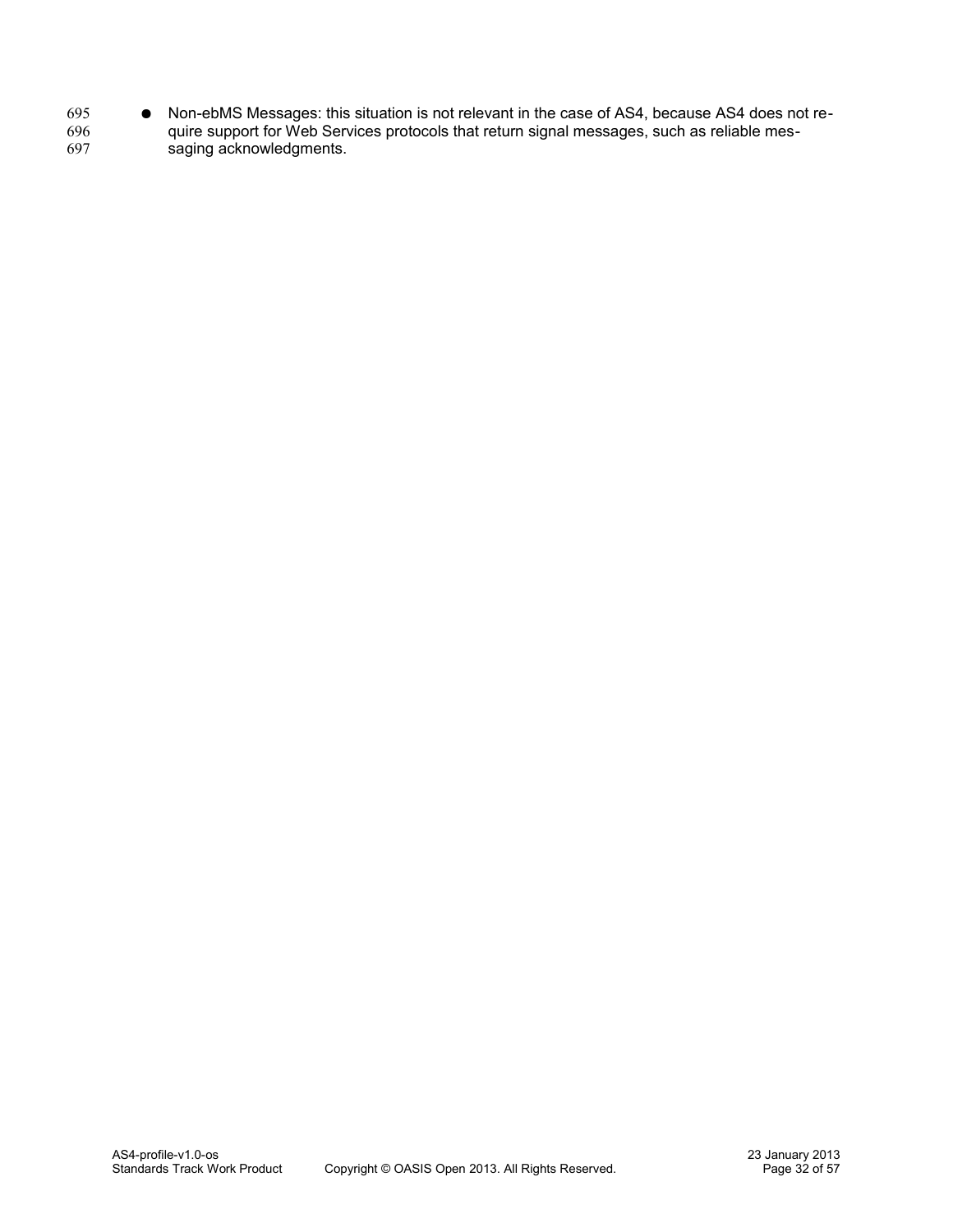# <span id="page-32-2"></span>**5 AS4 Usage Profile of ebMS 3.0 Core Specification**  698

While the previous sections were describing messaging handler requirements for AS4 compliance (i.e. mostly intended for product developers), this section is about configuration and usage options. 699 700

- This section is split in two major subsections: 701
- <sup>35</sup> AS4 Usage Rules: this section provides the rules for using messaging features in an AS4-compliant way. 702 703
- **AS4 Usage Agreements**: this section provides notes to the users on the main options left open by the AS4 profiles, that have to be agreed on in order to interoperate. 704 705

Both sections are about features that are under responsibility of the user when using an AS4-compliant product. 706 707

### <span id="page-32-1"></span>**5.1 AS4 Usage Rules** 708

#### <span id="page-32-0"></span>**5.1.1 Core Components / Modules to be Used** 709

This table summarizes which functional modules in the ebMS V3 specification are required to be imple-710

- mented by the AS4 profile, and whether or not these modules are actually profiled for AS4. 711
- 712

| ebMS V3 Component<br><b>Name and Reference</b>  | <b>Profiling status</b>                                                                                                                                                                                   |
|-------------------------------------------------|-----------------------------------------------------------------------------------------------------------------------------------------------------------------------------------------------------------|
| Messaging Model (sec-<br>tion $2)$              | Usage: Required<br>Profiled: Yes                                                                                                                                                                          |
| Message Pulling and<br>Partitioning (section 3) | Usage: Required<br>Profiled: No<br>Notes: The profiling of QoS associated with Pulling is defined in another mod-<br>ule. The MPC and pulling feature itself are not profiled.                            |
| Processing Modes (sec-<br>tion 4)               | Usage: Required<br>Profiled: Yes                                                                                                                                                                          |
| Message Packaging<br>(section 5)                | Usage: Required<br>Profiled: Yes<br>Notes: Default business process defines acceptable defaults for Role, Service<br>and Action. Bundling options for message headers (piggybacking) are restric-<br>ted. |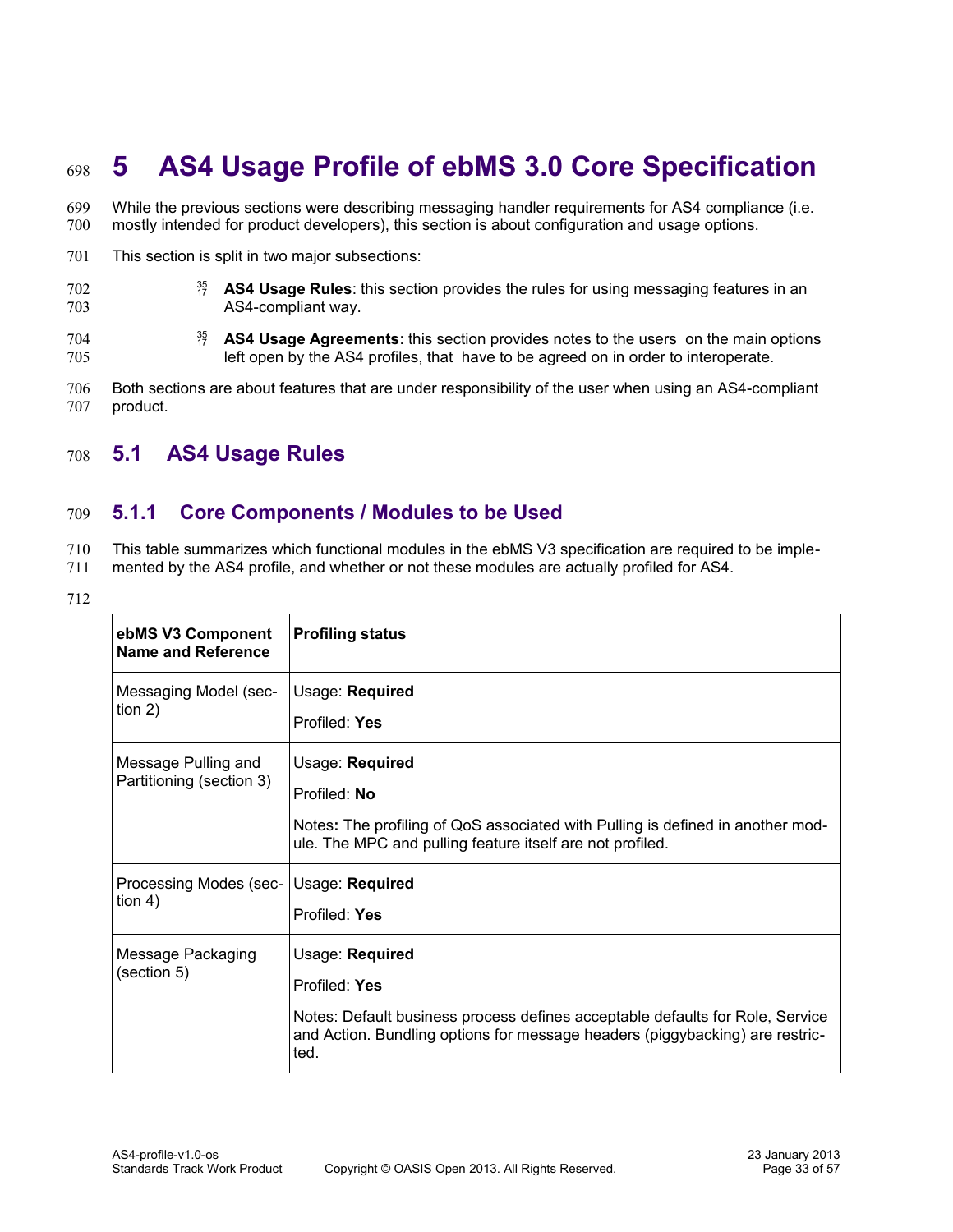| ebMS V3 Component<br>Name and Reference  | <b>Profiling status</b>                                                                                                                                                                                                                                                                       |
|------------------------------------------|-----------------------------------------------------------------------------------------------------------------------------------------------------------------------------------------------------------------------------------------------------------------------------------------------|
| Error Handling (section<br>6)            | Usage: Required<br>Profiled: Yes<br>Notes: Addition of some new Error Codes regarding Reception Awareness                                                                                                                                                                                     |
| Security Module (sec-<br>tion $7)$       | Usage: Required<br>Profiled: Yes<br>Notes: Guidance regarding which part(s) of the message may be encrypted<br>and included in the signature. Further guidance on how to secure the<br>eb: PullRequest Signal and the preventing of replay attacks                                            |
| Reliable Messaging<br>Module (section 8) | Usage: Not Required<br>Profiled: No<br>Notes: This profile does not require the use of the Reliable Messaging Module<br>using either WS-ReliableMessaging or WS-Reliability. It relies instead on<br>eb: Receipts for supporting a light reliability feature called "Reception<br>Awareness". |

# **5.1.2 Bundling rules** 713

<span id="page-33-1"></span>

| Scope of the Profile<br>Feature | Defines bundling (or "piggybacking") rules of ebMS MEPs, including Receipts.                                                                                                                                                                          |
|---------------------------------|-------------------------------------------------------------------------------------------------------------------------------------------------------------------------------------------------------------------------------------------------------|
| <b>Specification Feature</b>    | Message Packaging                                                                                                                                                                                                                                     |
| <b>Specification Reference</b>  | ebMS v3.0 Core Specification, Section 5.2.4.                                                                                                                                                                                                          |
| Profiling Rule (a)              | This profile supports the One-Way/Push MEP.                                                                                                                                                                                                           |
|                                 | Both synchronous and asynchronous transport channels for the response<br>(eb: Receipt) are allowed by this profile.                                                                                                                                   |
| Profiling Rule (b)              | This profile supports the One-Way/Pull MEP. When sending a Receipt for this<br>MEP, a Receiving MSH conforming to this profile MAY bundle the Receipt with<br>any other ebMS message header (including an eb: PullRequest signal) or<br>message body. |

# **5.1.3 Security Element** 714

<span id="page-33-0"></span>

| Specification Feature   | Use of WSS features                                                                                                                                                     |
|-------------------------|-------------------------------------------------------------------------------------------------------------------------------------------------------------------------|
| Specification Reference | ebMS v3.0 Core Specification, Section 7.1                                                                                                                               |
| Profiling Rule (a)      | When using digital signatures or encryption, an AS4 MSH implementation is<br>REQUIRED to use the Web Services Security X.509 Certificate Token Profile<br>[WSS11-X509]. |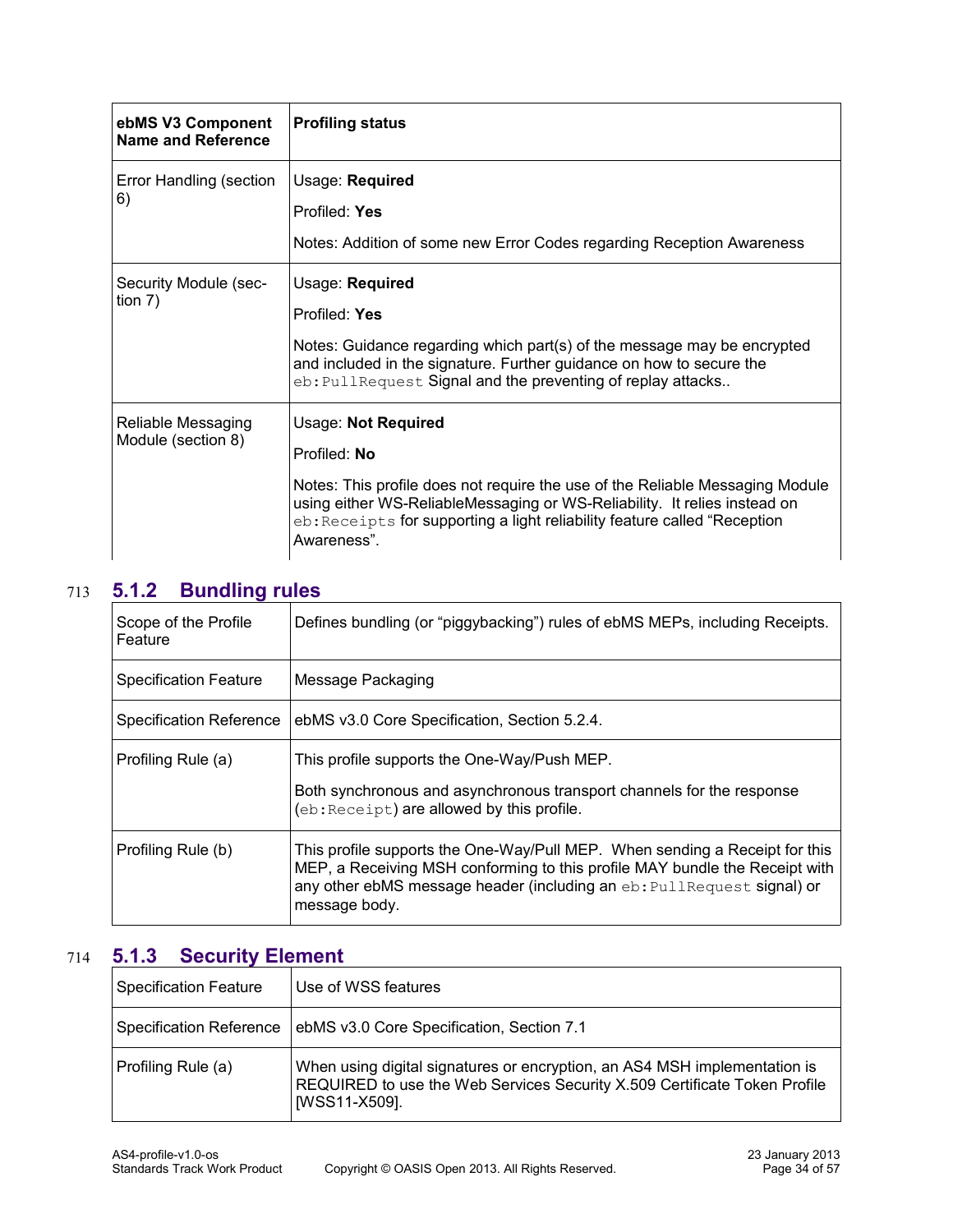# **5.1.4 Signing Messages** 715

<span id="page-34-2"></span>

| <b>Specification Feature</b>   | Digital Signatures for SOAP message headers and body                                                                                                                                                                                                                        |
|--------------------------------|-----------------------------------------------------------------------------------------------------------------------------------------------------------------------------------------------------------------------------------------------------------------------------|
| <b>Specification Reference</b> | ebMS v3.0 Core Specification, Section 7.2                                                                                                                                                                                                                                   |
| Profiling Rule (a)             | AS4 MSH implementations are REQUIRED to use Detached Signatures as<br>defined by the XML Signature Specification [XMLDSIG] when signing AS4<br>user or signal messages. Enveloped Signatures as defined by [XMLDSIG]<br>are not supported by or authorized in this profile. |
| Profiling Rule (b)             | AS4 MSH implementations are REQUIRED to include the entire eb: Mes-<br>saging SOAP header block and the (possibly empty) SOAP Body in the sig-<br>nature. The eb: Messaging header SHOULD be referenced using the "id"<br>attribute.                                        |

# **5.1.5 Signing SOAP with Attachments Messages** 716

<span id="page-34-1"></span>

| <b>Specification Feature</b>   | Signing attachments                                                                                                                                                                                                                               |
|--------------------------------|---------------------------------------------------------------------------------------------------------------------------------------------------------------------------------------------------------------------------------------------------|
| <b>Specification Reference</b> | ebMS v3.0 Core Specification, Section 7.3                                                                                                                                                                                                         |
| Profiling Rule (a)             | AS4 MSH implementations are REQUIRED to use the Attachment-Con-<br>tent-Only transform when building application payloads using SOAP with At-<br>tachments [SOAPATTACH]. The Attachment-Complete transform is not sup-<br>ported by this profile. |
| Profiling Rule (b)             | AS4 MSH implementations are REQUIRED to include the entire eb: Mes-<br>saging header block and all MIME body parts of included payloads in the sig-<br>nature.                                                                                    |

# **5.1.6 Encrypting Messages** 717

<span id="page-34-0"></span>

| <b>Specification Feature</b>   | Encrypting messages                                                                                                                                                                                                                                                                                                      |
|--------------------------------|--------------------------------------------------------------------------------------------------------------------------------------------------------------------------------------------------------------------------------------------------------------------------------------------------------------------------|
| <b>Specification Reference</b> | ebMS v3.0 Core Specification, Section 7.4                                                                                                                                                                                                                                                                                |
| Profiling Rule (a)             | If an AS4 user message is to be encrypted, AS4 MSH implementations MUST<br>encrypt ALL payload parts. However, AS4 MSH implementations SHALL NOT<br>encrypt the eb: Messaging header. If confidentiality of data in the eb: Mes-<br>saging header is required, implementations SHOULD use transport level se-<br>curity. |
| Profiling Rule (b)             | If an AS4 user message is to be encrypted and the user-specified payload<br>data is to be packaged in the SOAP Body, AS4 MSH implementations are RE-<br>QUIRED to encrypt the SOAP Body.                                                                                                                                 |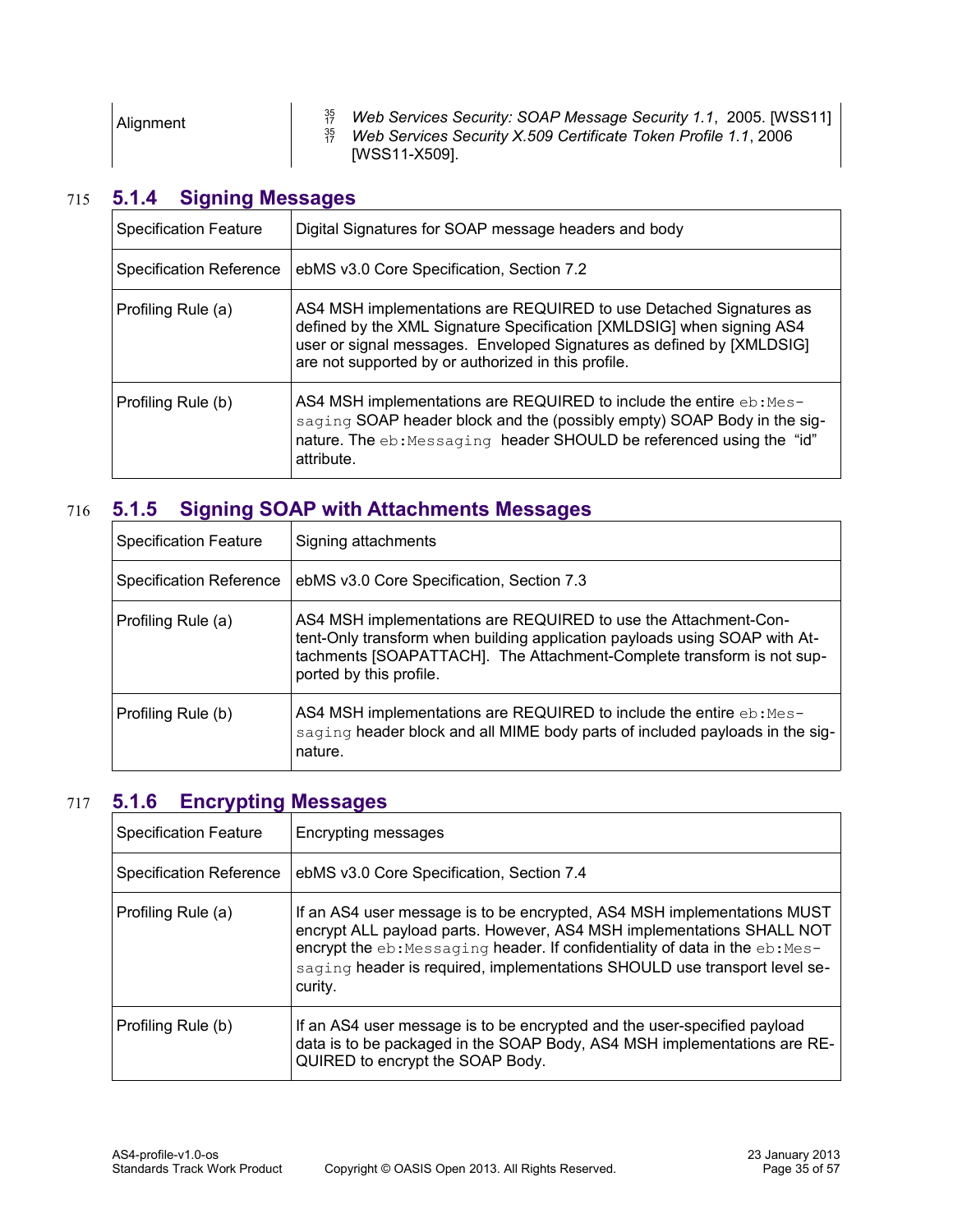# **5.1.7 Encrypting SOAP with Attachments Messages** 718

<span id="page-35-1"></span>

| Specification Feature   | Encryption of message attachments.                                                                                                                                                                                                                       |
|-------------------------|----------------------------------------------------------------------------------------------------------------------------------------------------------------------------------------------------------------------------------------------------------|
| Specification Reference | ebMS v3.0 Core Specification, Section 7.5                                                                                                                                                                                                                |
| Profiling Rule (a)      | If an AS4 user message is to be encrypted and the user-specified payload<br>data is to be packaged in conformance with the [SOAPATTACH] specification,  <br>AS4 MSH implementations are REQUIRED to encrypt the MIME Body parts of<br>included payloads. |

# **5.1.8 Generating Receipts** 719

<span id="page-35-0"></span>

| <b>Specification Feature</b>                                                | eb:Receipt signal messages                                                                                                                                                                                                                                                                                                                                                                                                                                                                                                                                                                                                                          |
|-----------------------------------------------------------------------------|-----------------------------------------------------------------------------------------------------------------------------------------------------------------------------------------------------------------------------------------------------------------------------------------------------------------------------------------------------------------------------------------------------------------------------------------------------------------------------------------------------------------------------------------------------------------------------------------------------------------------------------------------------|
| <b>Specification Reference</b>                                              | ebMS v3.0 Core Specification, Section 7.122 (Persistent Signed Receipt)<br>ebMS v3.0 Core Specification, Section 5.2.3.3, eb: Messaging/eb: Sig-<br>nalMessage/eb:Receipt                                                                                                                                                                                                                                                                                                                                                                                                                                                                           |
| Profiling Rule (a): Re-<br>ceipts for reception<br>awareness                | When a Receipt is to be used solely for reception awareness, the sender of<br>the Receipt MUST contain a copy of the eb: UserMessage structure of the<br>received AS4 message.                                                                                                                                                                                                                                                                                                                                                                                                                                                                      |
|                                                                             | The $eb$ : RefToMessageId in the $eb$ : MessageInfo group in the $eb$ : Sig-<br>nalMessage contains the message identifier of the received message.                                                                                                                                                                                                                                                                                                                                                                                                                                                                                                 |
| Profiling Rule (b): Re-<br>ceipts for Non Repudi-<br>ation of Receipt (NRR) | When a Receipt is to be used for Non Repudiation of Receipt, the content of<br>the eb: Receipt element MUST be a valid ebbpsig: NonRepudiation-<br>Information element. When a Receipt is to be used for Non Repudiation of<br>Receipt (NRR), the sender of the Receipt:                                                                                                                                                                                                                                                                                                                                                                            |
|                                                                             | 35<br>17<br>MUST use ds: Reference elements containing digests of the original<br>message parts for which NRR is required. Message parts MUST NOT<br>be identified using ebbpsig: Message PartIdentifier elements.                                                                                                                                                                                                                                                                                                                                                                                                                                  |
|                                                                             | $\frac{35}{17}$<br>MUST sign the AS4 receipt Signal Message.                                                                                                                                                                                                                                                                                                                                                                                                                                                                                                                                                                                        |
|                                                                             | When signed receipts are requested in AS4 that make use of default conven-<br>tions, the Sending message handler (i.e. the MSH sending messages for<br>which signed receipts are expected) MUST identify message parts (referenced<br>in eb: PartInfo elements in the received User Message) and MUST sign the<br>SOAP body and all attachments using the http://docs.oasis-<br>open.org/wss/oasis-wss-SwAProfile-1.1#Attachment-Content-Signature-<br>Transform. The Receiving message handler (i.e. the MSH generating the<br>receipt signal) can reuse the ds: Reference elements from the SignedInfo<br>reference list in the received message. |
|                                                                             | Note that the Sending message handler MUST NOT encrypt any signed con-<br>tent before signing (Section 7.6 in ebMS V3). If using compression in an at-<br>tachment, the Sending message handler MUST sign the data after compres-<br>sion (see section 3.1). Variations from default conventions can be agreed to<br>bilaterally, but conforming implementations are only required to provide re-<br>ceipts using the default conventions described in this section.                                                                                                                                                                                |
| Profiling Rule (c)                                                          | An AS4 message that has been digitally signed MUST be acknowledged with<br>a message containing an eb: Receipt signal that itself is digitally signed.                                                                                                                                                                                                                                                                                                                                                                                                                                                                                              |
| AS4-profile-v1.0-os<br><b>Standards Track Work Product</b>                  | 23 January 2013<br>Copyright © OASIS Open 2013. All Rights Reserved.<br>Page 36 of 57                                                                                                                                                                                                                                                                                                                                                                                                                                                                                                                                                               |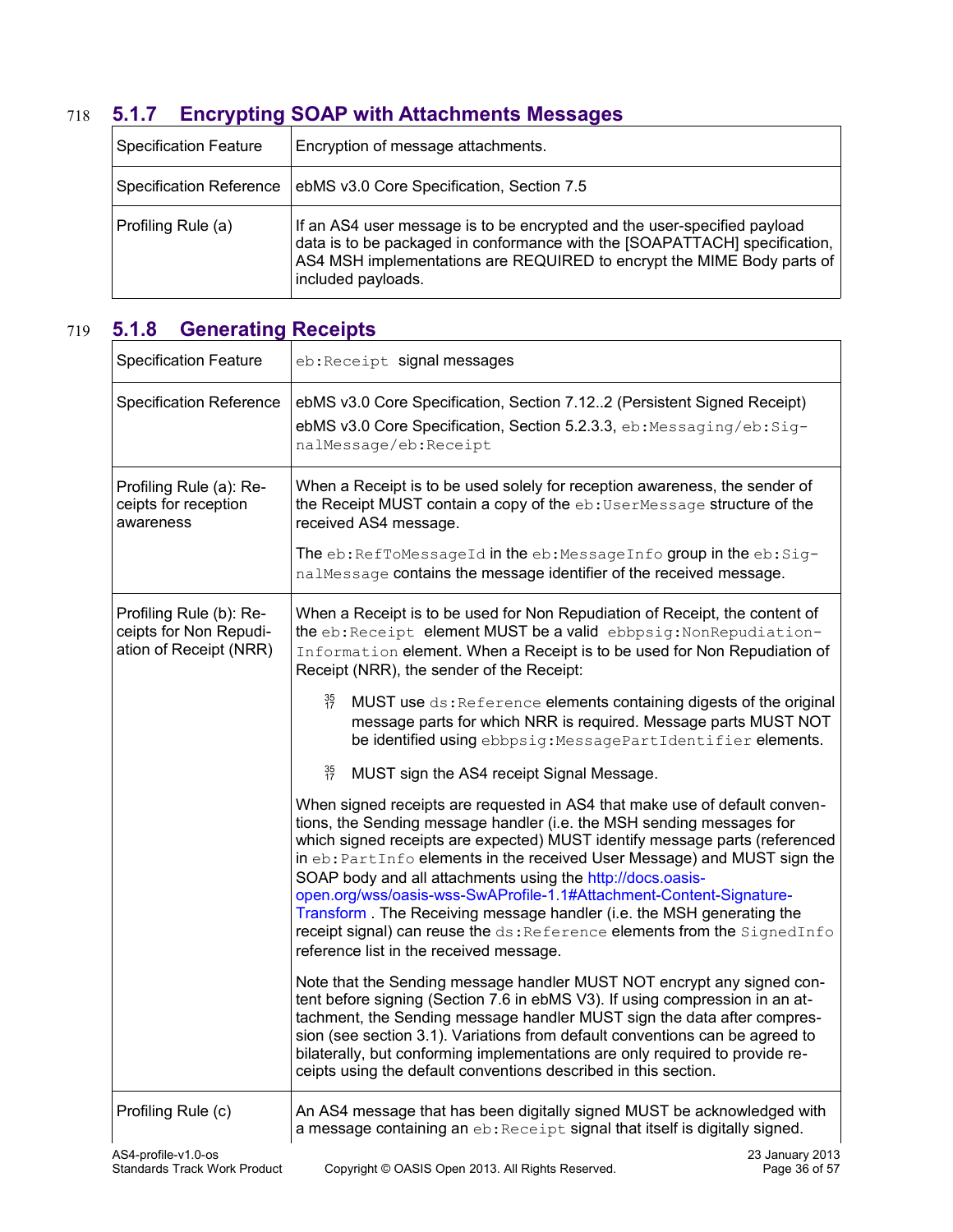| The eb: Receipt MUST contain the information necessary to provide non-re-<br>pudiation of receipt of the original message, as described in profiling rule (b).                                                                                                                                                                                                                                                                                                    |
|-------------------------------------------------------------------------------------------------------------------------------------------------------------------------------------------------------------------------------------------------------------------------------------------------------------------------------------------------------------------------------------------------------------------------------------------------------------------|
| NOTE: the digest(s) to be inserted in the ebbpsig: MessagePartNRIn-<br>formation element(s) or the Receipt, related to the original message parts<br>for which a receipt is required, may be obtained from the signature information<br>of the original message (ds: SignedInfo element), as only those parts that<br>have been signed are subject to NRR. This means a Receiving message<br>handler may not have to compute digests outside its security module. |

## **5.1.9 MIME Header and Filename information** 720

<span id="page-36-2"></span>

| <b>Specification Feature</b>   | Optional presence of a "filename" value in "Content-disposition" header on<br>MIME body parts.                                                                                                                                |
|--------------------------------|-------------------------------------------------------------------------------------------------------------------------------------------------------------------------------------------------------------------------------|
| <b>Specification Reference</b> | MIME specification (IETF) [RFC2045]                                                                                                                                                                                           |
| Profiling Rule (a)             | The "Content-disposition" header on MIME body parts, when used, MUST<br>carry file name information. Implementations MUST support the setting (when<br>sending) and reading (when receiving) of "Content-disposition" header, |
| Profiling Rule (b)             | When end users wish to supply file names and have that information confiden-<br>tial, they SHOULD use TLS/SSL based encryption.                                                                                               |

## <span id="page-36-1"></span>**5.2 AS4 Usage Agreements** 721

This section defines the operational aspect of the profile configuration aspects that users have to agree 722

on, mode of operation, etc to interoperate. This section is not normative and is provided here only as guidance for users. 723 724

All the user agreement options related to a specific type of message exchange instance (e.g. related to a 725

specific type of business transaction) are controlled by the Processing Mode (P-Mode) parameters 726

defined in the ebMS Core V3 specification. This section only lists the parameters that are particularly relevant to AS4. 727 728

# **5.2.1 Controlling Content and Sending of Receipts** 729

<span id="page-36-0"></span>

| Scope of the Profile<br>Feature | Choice among options in sending Receipts.                                                                                                                                                |
|---------------------------------|------------------------------------------------------------------------------------------------------------------------------------------------------------------------------------------|
| <b>Specification Feature</b>    | eb: Receipt signal messages                                                                                                                                                              |
| <b>Specification Reference</b>  | ebMS v3.0 Core Specification, Section 2.2                                                                                                                                                |
| Usage Profiling (a)             | Must eb: Receipt signals be used for non-repudiation of receipt (NRR), or<br>just act as reception awareness feature?                                                                    |
|                                 | For non-repudiation, the eb: Receipt element must contain a well-formed<br>ebbpsig: NonRepudiationInformation element. This is indicated by the<br>new P-Mode parameter:                 |
|                                 | 35<br>17<br>PMode[1].Security.SendReceipt.NonRepudiation: value = 'true'<br>(to be used for non-repudiation of receipt), value = 'false' (to be used<br>simply for reception awareness). |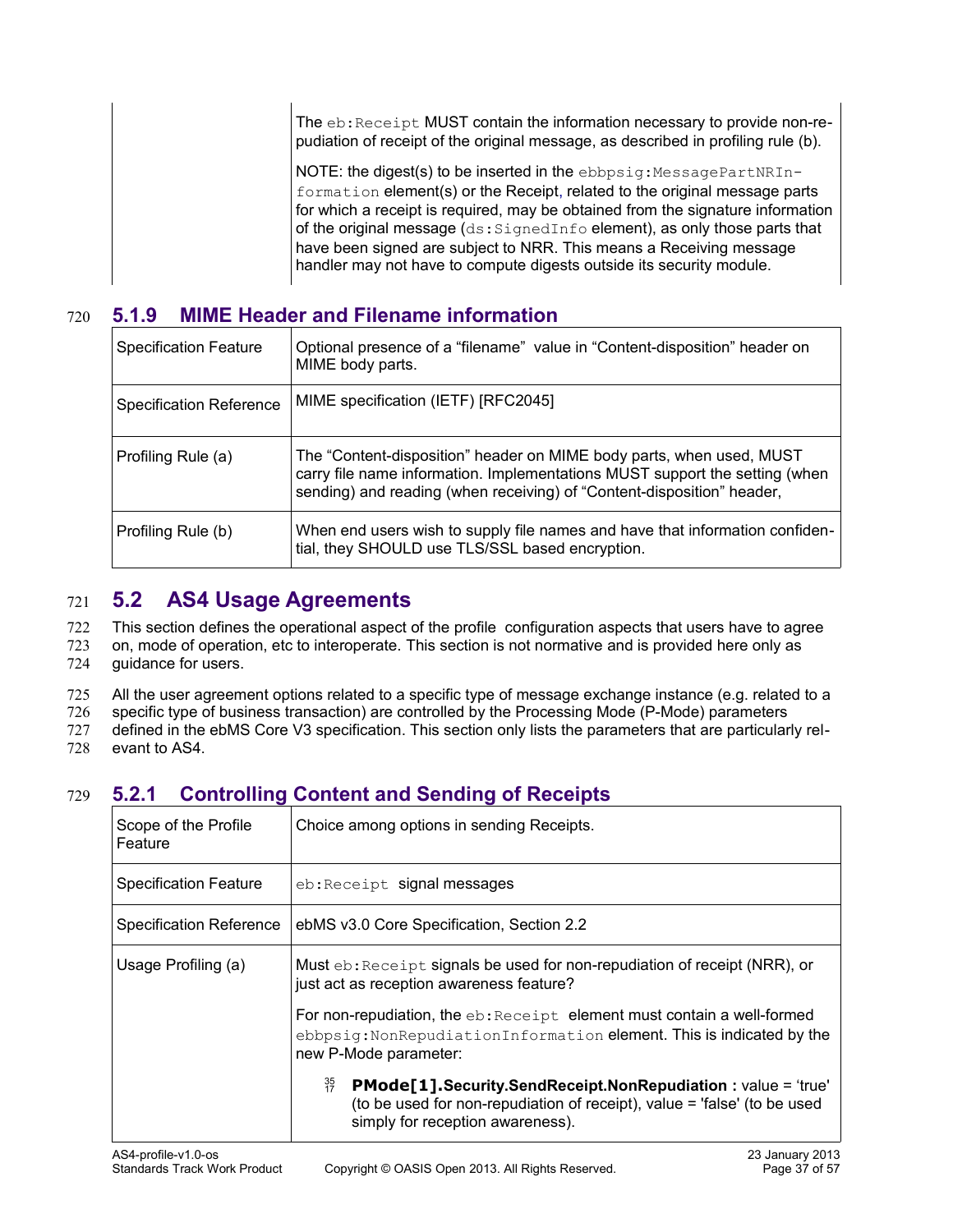| Usage Profiling (b) | Receipts for One-Way/Push MEP:                                                                                                                                                                 |
|---------------------|------------------------------------------------------------------------------------------------------------------------------------------------------------------------------------------------|
|                     | Both synchronous and asynchronous transport channels for the response<br>eb: Receipt are allowed by this profile. (Values "Response" and "Callback")                                           |
|                     | This option is controlled by the P-Mode parameter:                                                                                                                                             |
|                     | $\frac{35}{17}$<br><b>PMode[1]. Security. Send Receipt. ReplyPattern: value = 'Re-</b><br>sponse' (sending receipts on the HTTP response or back-channel).                                     |
|                     | $\frac{35}{17}$<br>PMode[1].Security.SendReceipt.ReplyPattern: value = 'Callback'<br>(sending receipts using a separate connection.)                                                           |
| Usage Profiling (c) | Receipts for the One-Way/Pull MEP:                                                                                                                                                             |
|                     | $\frac{35}{17}$<br><b>Pmode[1]. Security. Send Receipt. Reply Pattern: value = 'Call-</b><br>back' (sending receipts using a separate connection, and not bundled<br>with an eb: PullRequest.) |

# **5.2.2 Error Handling Options** 730

<span id="page-37-0"></span>

| <b>Specification Feature</b>                                                | <b>Error Handling options</b>                                                                                                                                                                                                                                                                                                                                                                                                                                                                                                                                                                                                                                                                                                                                                               |
|-----------------------------------------------------------------------------|---------------------------------------------------------------------------------------------------------------------------------------------------------------------------------------------------------------------------------------------------------------------------------------------------------------------------------------------------------------------------------------------------------------------------------------------------------------------------------------------------------------------------------------------------------------------------------------------------------------------------------------------------------------------------------------------------------------------------------------------------------------------------------------------|
| <b>Specification Reference</b>                                              | ebMS v3.0 Core Specification, chapter 6                                                                                                                                                                                                                                                                                                                                                                                                                                                                                                                                                                                                                                                                                                                                                     |
| Usage Profiling (a):<br>Receiver-side error                                 | All Receiver-side error reporting options are left for users to agree on, includ-<br>ing the choice to not report at all:<br>35<br>17<br>PMode[1].ErrorHandling.Report.ReceiverErrorsTo: recommenda-<br>tion is to report such Receiver-side errors to the Sender. Otherwise:<br>report URI that is different from sender URI?<br>$\frac{35}{17}$<br>PMode[1].ErrorHandling.Report.AsResponse: recommendation for<br>one-way messages (except when pulling is in use) is value="true": re-<br>port errors on the back-channel of erroneous messages. Errors for<br>pulled messages can only be reported on a separate connection.<br>35<br>17<br>PMode[1].ErrorHandling.Report.ProcessErrorNotifyConsumer:<br>(true / false) for controlling escalating the error to the application layer. |
| Usage Profiling (b):<br><b>Reception Awareness</b><br>errors                | What is the behavior of a Sender that failed to receive a Receipt (even after<br>message retries)?<br>$\frac{35}{17}$<br>No error reporting (in case no reception awareness required).<br>$\frac{35}{17}$<br>Error reporting from the Sender MSH to its message Producer (applic-<br>ation-level notification). Error type: EBMS:0301: MissingReceipt (see<br>Section 3.2 in Additional Features.)<br>P-Mode parameter:<br>35<br>17<br>PMode[1].ErrorHandling.Report.MissingReceiptNotifyProducer:<br>(new) true if $(b)$ , false if $(a)$<br>$\frac{35}{17}$<br>PMode[1]. Error Handling. Report. Sender Errors To: (in case an error<br>should be sent about such failures $-$ e.g. to a third party if not to the<br>original Receiver of the non-acknowledged user message.)            |
| Usage Profiling (c):                                                        | How are errors about Receipt messages reported?<br>P-Mode parameters:                                                                                                                                                                                                                                                                                                                                                                                                                                                                                                                                                                                                                                                                                                                       |
| $\triangle$ S <sub>1-</sub> profile $\vee$ 1 $\triangle$<br>23 January 2013 |                                                                                                                                                                                                                                                                                                                                                                                                                                                                                                                                                                                                                                                                                                                                                                                             |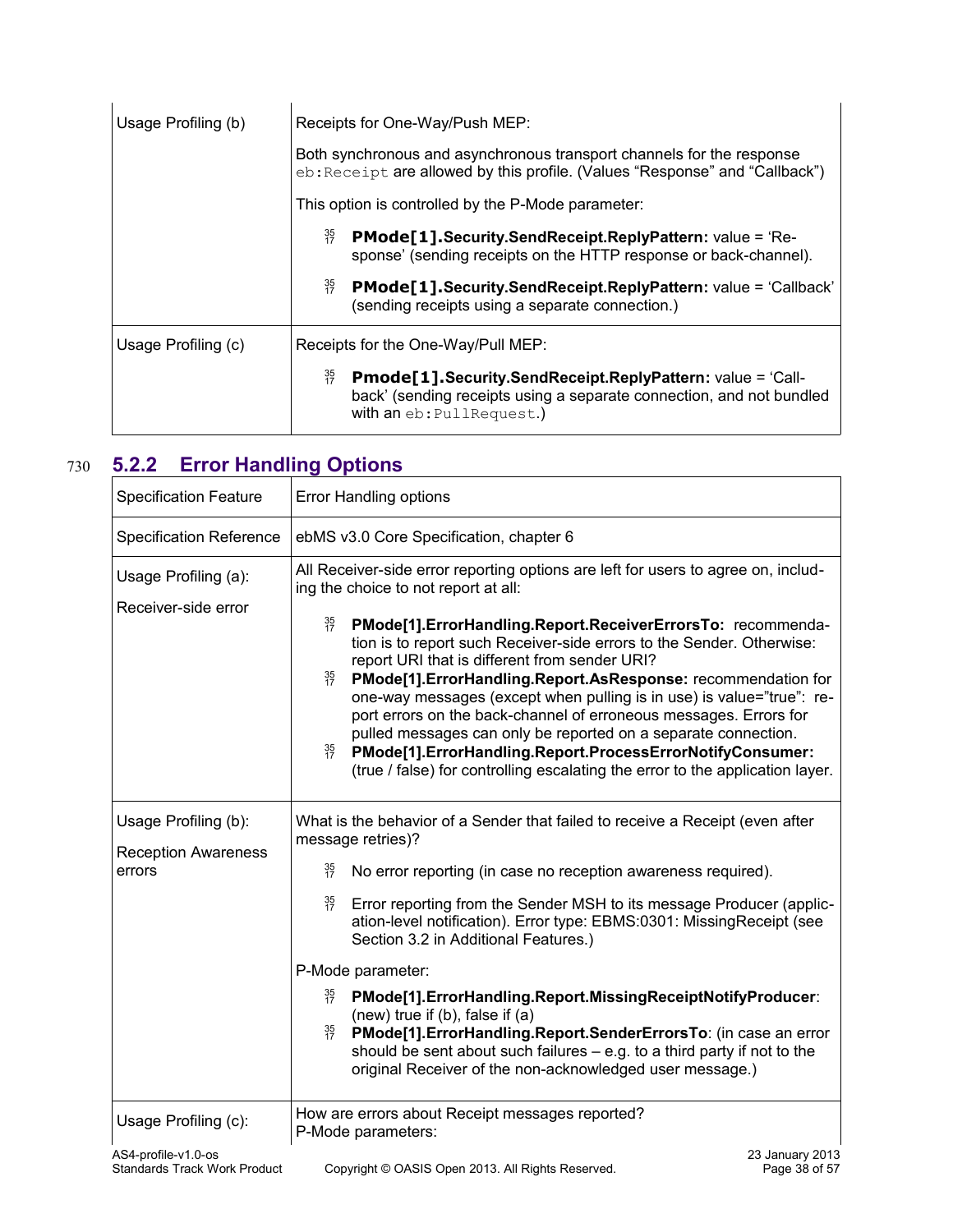| <b>Error about Receipts</b> | $\frac{35}{17}$<br>$\frac{35}{17}$<br>$\frac{35}{17}$ | PMode[1].ErrorHandling.Report.SenderErrorsTo: reporting URI<br>that is different from Receiver URI?<br>PMode[1].ErrorHandling.Report.AsResponse: (true / false) NOTE:<br>In case of Receipts already sent over the HTTP back-channel, can<br>only be "false" meaning such errors will be sent over separate connec-<br>tion.<br>PMode[1].ErrorHandling.Report.ProcessErrorNotifyProducer:<br>(true / false) for controlling escalating the error to the application layer. |
|-----------------------------|-------------------------------------------------------|----------------------------------------------------------------------------------------------------------------------------------------------------------------------------------------------------------------------------------------------------------------------------------------------------------------------------------------------------------------------------------------------------------------------------------------------------------------------------|
|-----------------------------|-------------------------------------------------------|----------------------------------------------------------------------------------------------------------------------------------------------------------------------------------------------------------------------------------------------------------------------------------------------------------------------------------------------------------------------------------------------------------------------------------------------------------------------------|

## **5.2.3 Securing the PullRequest** 731

<span id="page-38-1"></span>

| <b>Specification Feature</b>   | Pulling authorization options                                                                                                                                                                                                                                                                                                                                                                                                                                                                                                                                                         |
|--------------------------------|---------------------------------------------------------------------------------------------------------------------------------------------------------------------------------------------------------------------------------------------------------------------------------------------------------------------------------------------------------------------------------------------------------------------------------------------------------------------------------------------------------------------------------------------------------------------------------------|
| <b>Specification Reference</b> | ebMS v3.0 Core Specification, Section 7.11.x                                                                                                                                                                                                                                                                                                                                                                                                                                                                                                                                          |
|                                | AS4 Conformance Profile authorization options (section 2.1.1)                                                                                                                                                                                                                                                                                                                                                                                                                                                                                                                         |
| Usage Profiling (a)            | An AS4 Sending MSH MAY authenticate a Receiving MSH that sends an<br>eb: PullRequest in two ways:                                                                                                                                                                                                                                                                                                                                                                                                                                                                                     |
|                                | (Option 1 in 2.1.1) Use of the WSS security header targeted to the "ebms"<br>1.<br>actor, as specified in section 7.10 of ebMS V3, with the wsse: User-<br>nameToken profile [WSS11-UT].                                                                                                                                                                                                                                                                                                                                                                                              |
|                                | 2.<br>(Option 2 in 2.1.1) by using [WSS11-X509] coupled with the Message<br>Partition Channel that a Pull signal is accessing for pulling messages.                                                                                                                                                                                                                                                                                                                                                                                                                                   |
|                                | P-Mode parameters:                                                                                                                                                                                                                                                                                                                                                                                                                                                                                                                                                                    |
|                                | 35<br>17<br>PMode.Initiator.Authorization: must be set to true (the initiator of a<br>Pull request must be authorized).<br>$\frac{35}{17}$<br>PMode.Initiator.Authorization.username: (for option (a))<br>$\frac{35}{17}$<br>PMode.Initiator.Authorization.password: (for option (a))<br>$\frac{35}{17}$<br>PMode[1]. Security. PModeAuthorize: must be set to true in the<br>PMode leg describing the transfer of a pulled message.<br>35<br>17<br>PMode[1].Security.X509.sign: (for option (b))<br>$\frac{35}{17}$<br>PMode[1].Security.X509.SignatureCertificate: (for option (b)) |
|                                | NOTE: in (b), the P-Mode parameters about X509 are controlling both the au-<br>thentication of eb: PullRequest signals and authentication of other User<br>Messages.                                                                                                                                                                                                                                                                                                                                                                                                                  |
| Usage Profiling (b)            | eb: PullRequest signals: are they sent using the HTTPS transport protocol<br>with optional Client-side Authentication?                                                                                                                                                                                                                                                                                                                                                                                                                                                                |
|                                | P-Mode parameter:                                                                                                                                                                                                                                                                                                                                                                                                                                                                                                                                                                     |
|                                | $\frac{35}{17}$<br>PMode[1].Protocol.Address: The URL scheme will indicate whether<br>HTTPS is used or not.                                                                                                                                                                                                                                                                                                                                                                                                                                                                           |

# **5.2.4 Reception Awareness Parameters** 732

<span id="page-38-0"></span>

| Specification Feature                                      | Message Retry and Duplicate Detection options                                                   |                                  |
|------------------------------------------------------------|-------------------------------------------------------------------------------------------------|----------------------------------|
|                                                            | Specification Reference   AS4 Profile (this specification), AS4 Additional Features (section 3) |                                  |
| AS4-profile-v1.0-os<br><b>Standards Track Work Product</b> | Copyright © OASIS Open 2013. All Rights Reserved.                                               | 23 January 2013<br>Page 39 of 57 |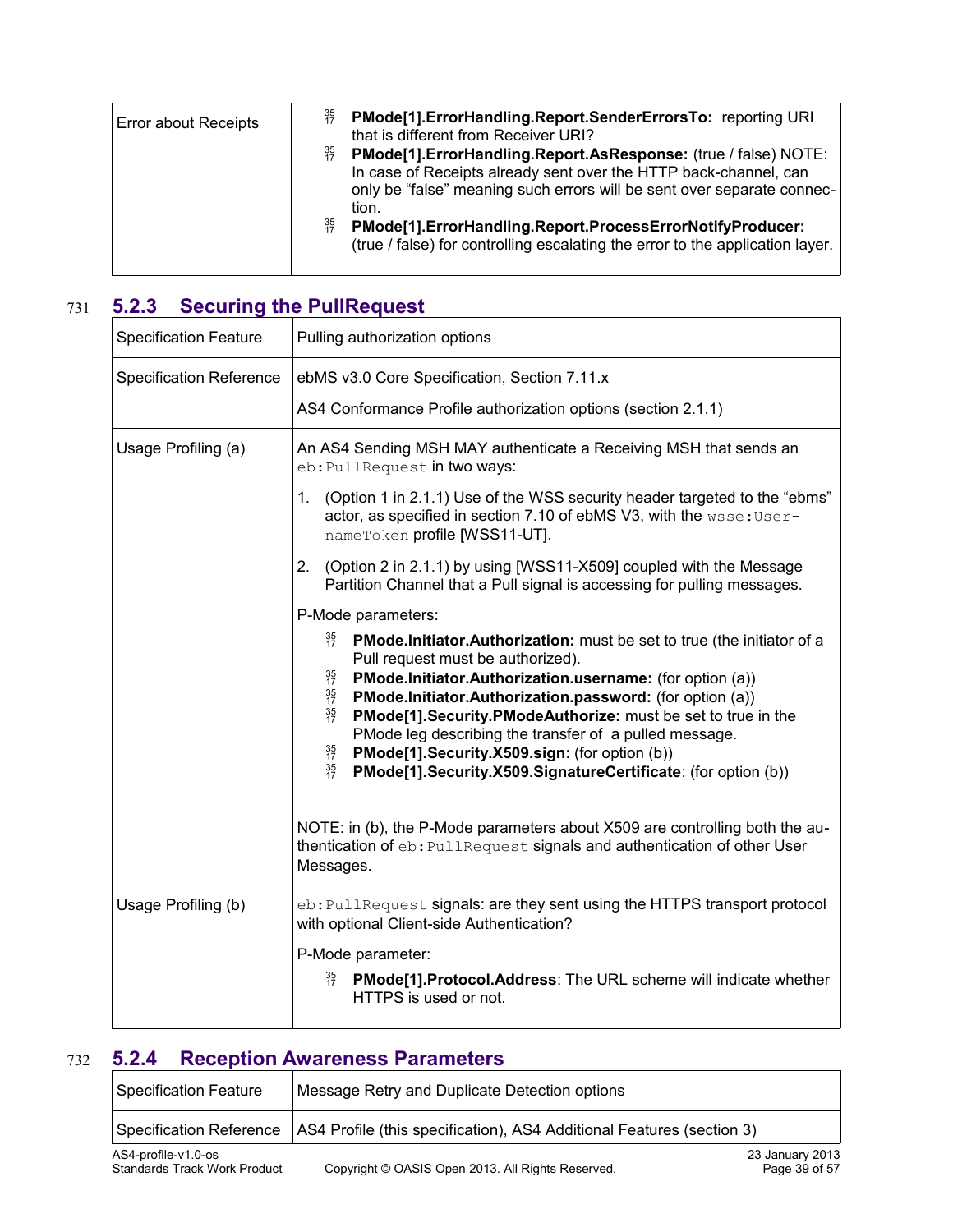| Usage Profiling (a):<br>Sender options | In case Reception Awareness is used: what is the behavior of a Sender that<br>did not receive a Receipt?                                                                                                                                                                                                                                |
|----------------------------------------|-----------------------------------------------------------------------------------------------------------------------------------------------------------------------------------------------------------------------------------------------------------------------------------------------------------------------------------------|
|                                        | (a) No message retry.                                                                                                                                                                                                                                                                                                                   |
|                                        | (b) Resend the message. Retry parameters: to agree on: (1) retry<br>count, (2) retry frequency                                                                                                                                                                                                                                          |
|                                        | P-Mode parameters (additional to those defined in ebMS Core V3):                                                                                                                                                                                                                                                                        |
|                                        | 35<br>17<br>PMode[1].ReceptionAwareness: (true / false)<br>35<br>17<br>PMode[1].ReceptionAwareness.Retry: (true / false)<br>$\frac{35}{17}$<br>PMode[1].ReceptionAwareness.Retry.Parameters: (contains a<br>composite string specifying: (a) maximum number of retries or some<br>timeout, (b) frequency of retries or some retry rule. |
| Usage Profiling (b):                   | Is duplicate detection enabled?                                                                                                                                                                                                                                                                                                         |
| Receiver options                       | (a) No. Duplicates are not detected.                                                                                                                                                                                                                                                                                                    |
|                                        | (b) The receiver detects and eliminates duplicates based on $eb:$ Mes-<br>sageInfo/eb:MessageId.                                                                                                                                                                                                                                        |
|                                        | P-Mode parameters (additional to those defined in ebMS Core V3):                                                                                                                                                                                                                                                                        |
|                                        | 35<br>17<br>PMode[1].ReceptionAwareness.DuplicateDetection: (true / false)<br>$\frac{35}{17}$<br>PMode[1].ReceptionAwareness.DuplicateDetection.Parameters                                                                                                                                                                              |

# **5.2.5 Default Values of Some P-Mode Parameters** 733

<span id="page-39-0"></span>

| <b>Specification Feature</b>                               | Default values and authorized values for main P-Mode parameters.                      |
|------------------------------------------------------------|---------------------------------------------------------------------------------------|
| <b>Specification Reference</b>                             | ebMS v3.0 Core Specification, Appendix D.3                                            |
| Usage Profiling (a)                                        | <b>PMode.MEP</b> parameter will be constrained to the following value:                |
|                                                            | http://docs.oasis-open.org/ebxml-msg/ebms/v3.0/ns/core/200704/oneWay                  |
| Usage Profiling (b)                                        | PMode.MEPbinding parameter will be constrained to the following values:               |
|                                                            | http://docs.oasis-open.org/ebxml-msg/ebms/v3.0/ns/core/200704/push                    |
|                                                            | http://docs.oasis-open.org/ebxml-msg/ebms/v3.0/ns/core/200704/pull                    |
| Usage Profiling (c)                                        | PMode. Initiator. Role parameter will have the following default value:               |
|                                                            | http://docs.oasis-open.org/ebxml-msg/ebms/v3.0/ns/core/200704/initiator               |
| Usage Profiling (d)                                        | <b>PMode.Responder.Role</b> parameter will have the following default value:          |
|                                                            | http://docs.oasis-open.org/ebxml-msg/ebms/v3.0/ns/core/200704/responder               |
| Usage Profiling (e)                                        | PMode[1]. BusinessInfo. Service parameter will have the following default             |
| AS4-profile-v1.0-os<br><b>Standards Track Work Product</b> | 23 January 2013<br>Copyright © OASIS Open 2013. All Rights Reserved.<br>Page 40 of 57 |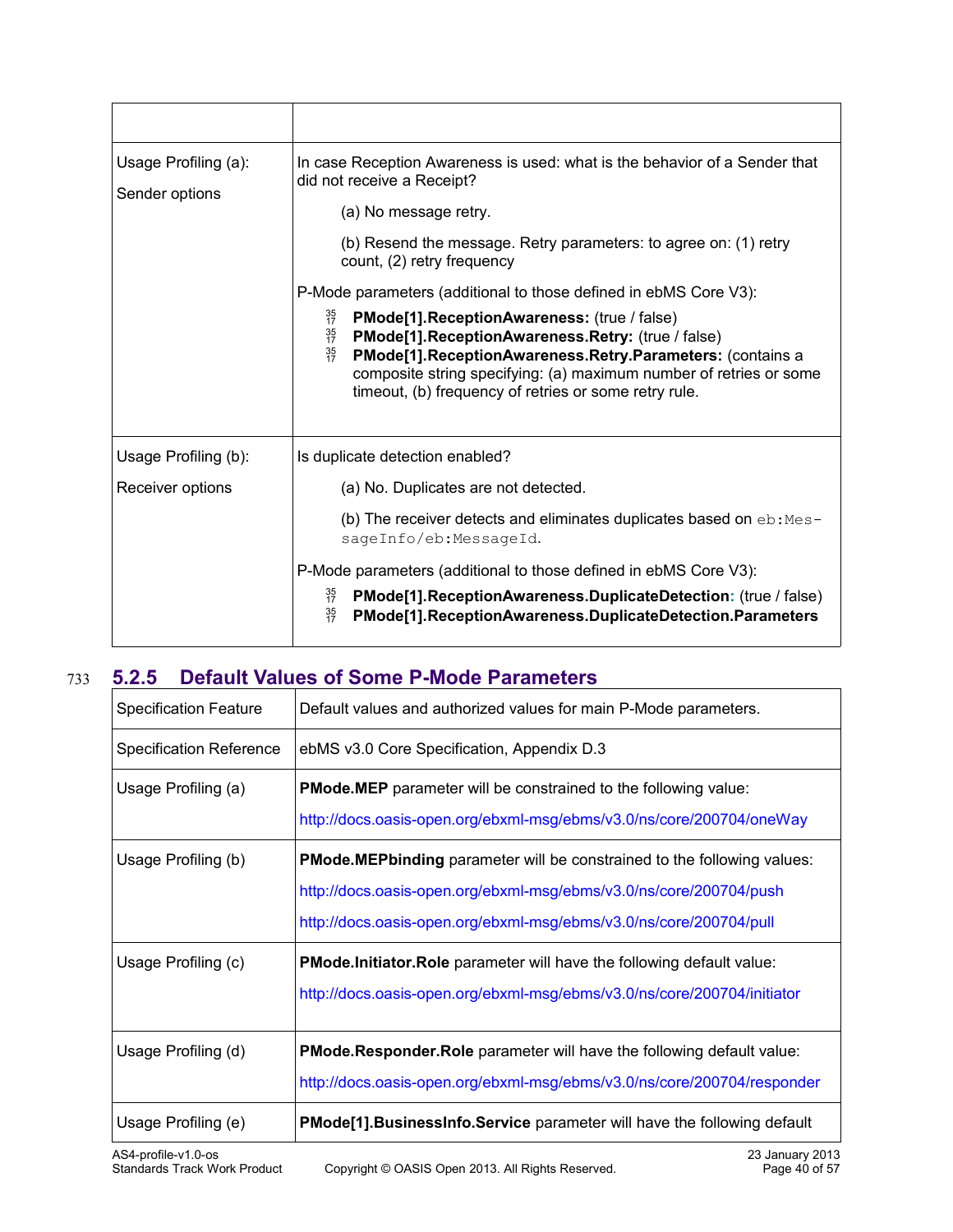|                     | value:                                                                                                                                                                                                                                                                       |
|---------------------|------------------------------------------------------------------------------------------------------------------------------------------------------------------------------------------------------------------------------------------------------------------------------|
|                     | http://docs.oasis-open.org/ebxml-msg/as4/200902/service                                                                                                                                                                                                                      |
|                     | NOTE: this default is to be considered a P-Mode content default: absence of<br>the P-Mode itself will cause the default value defined in the ebMS V3 Core<br>specification (section 4.3) to apply. This value is usually enforced by the MSH<br>implementation itself.       |
| Usage Profiling (f) | <b>PMode[1].BusinessInfo.Action</b> parameter will have the following default<br>value:                                                                                                                                                                                      |
|                     | http://docs.oasis-open.org/ebxml-msg/as4/200902/action                                                                                                                                                                                                                       |
|                     | NOTE: this default is to be considered a P-Mode content default: absence of<br>the P-Mode itself will cause the default value defined in the ebMS V3 Core<br>specification (section 4.3) to apply. This value is usually enforced by the MSH<br><i>implementation itself</i> |
| Usage Profiling (g) | <b>PMode</b> [1]. Reliability parameters are not supported by this profile                                                                                                                                                                                                   |

## **5.2.6 HTTP Confidentiality and Security** 734

<span id="page-40-1"></span>

| <b>Specification Feature</b>   | <b>HTTP Security Management and Options</b>                                                                           |
|--------------------------------|-----------------------------------------------------------------------------------------------------------------------|
|                                | This table is intended as a guide for users, to specify their own agreements<br>on HTTP confidentiality and security. |
| <b>Specification Reference</b> | ebMS v3.0 Core Specification, Section 7, Appendix D.3.6.                                                              |
| Usage Profiling (a)            | Is HTTP transport-layer encryption required?                                                                          |
|                                | What protocol version(s)?                                                                                             |
| Usage Profiling (b)            | What encryption algorithm(s) and minimum key lengths are required?                                                    |
| Usage Profiling (c)            | What Certificate Authorities are acceptable for server certificate authentica-<br>tion?                               |
| Usage Profiling (d)            | Are direct-trust (self-signed) server certificates allowed?                                                           |
| Usage Profiling (e)            | Is client-side certificate-based authentication allowed or required?                                                  |
| Usage Profiling (f)            | What client Certificate Authorities are acceptable?                                                                   |
| Usage Profiling (g)            | What certificate verification policies and procedures must be followed?                                               |

# **5.2.7 Deployment and Processing requirements for CPAs** 735

<span id="page-40-0"></span>

| <b>Usage Profile Feature</b> | CPA Access                                                                  |
|------------------------------|-----------------------------------------------------------------------------|
| Usage Profiling (a)          | Is a specific registry for storing CPAs required? If so, provide details.   |
| Usage Profiling (b)          | Is there a set of predefined CPA templates that can be used to create given |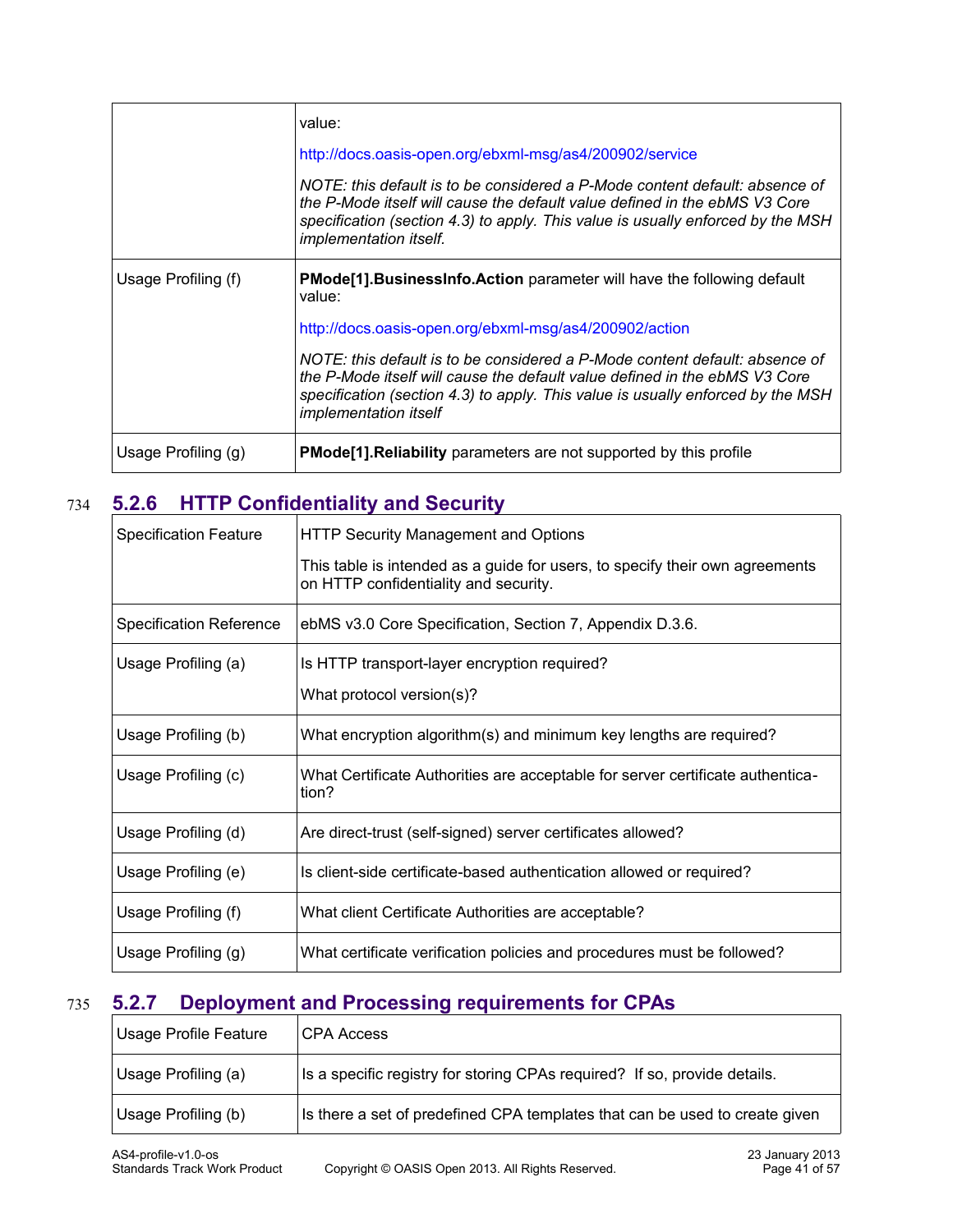|                     | Parties' CPAs?                                                                                                |
|---------------------|---------------------------------------------------------------------------------------------------------------|
| Usage Profiling (c) | Is there a particular format for file names of CPAs, in case that file name is<br>different from CPAId value? |

# **5.2.8 Message Payload and Flow Profile** 736

<span id="page-41-1"></span>

| Usage Profile Feature | <b>Message Quantitative Aspects</b>                                                                                                                                                                                       |
|-----------------------|---------------------------------------------------------------------------------------------------------------------------------------------------------------------------------------------------------------------------|
| Usage Profiling (a)   | What are typical and maximum message payload sizes that must be<br>handled? (maximum, average)                                                                                                                            |
| Usage Profiling (b)   | What are typical communication bandwidth and processing capabilities of an<br>MSH for these Services?                                                                                                                     |
| Usage Profiling (c)   | Expected Volume of Message flow (throughput): maximum (peak), average?                                                                                                                                                    |
| Usage Profiling (d)   | How many Payload Containers must be present?                                                                                                                                                                              |
| Usage Profiling (e)   | What is the structure and content of each container? [List MIME Con-<br>tent-Types and other process-specific requirements.] Are there restrictions on<br>the MIME types allowed for attachments?                         |
| Usage Profiling (f)   | How is each container distinguished from the others? [By a fixed ordering of<br>containers, a fixed Manifest ordering, or specific Content-ID values.]. Any ex-<br>pected relative order of attachments of various types? |
| Usage Profiling (g)   | Is there an agreement that message part filenames must be present in MIME<br>Content-Disposition parameter?                                                                                                               |

# **5.2.9 Additional Deployment or Operational Requirements** 737

<span id="page-41-0"></span>

| <b>Usage Profile Feature</b> | Operational or Deployment Conditions                                                             |
|------------------------------|--------------------------------------------------------------------------------------------------|
| Usage Profiling (a)          | Operational or deployment aspects that are object to further requirements or<br>recommendations. |

738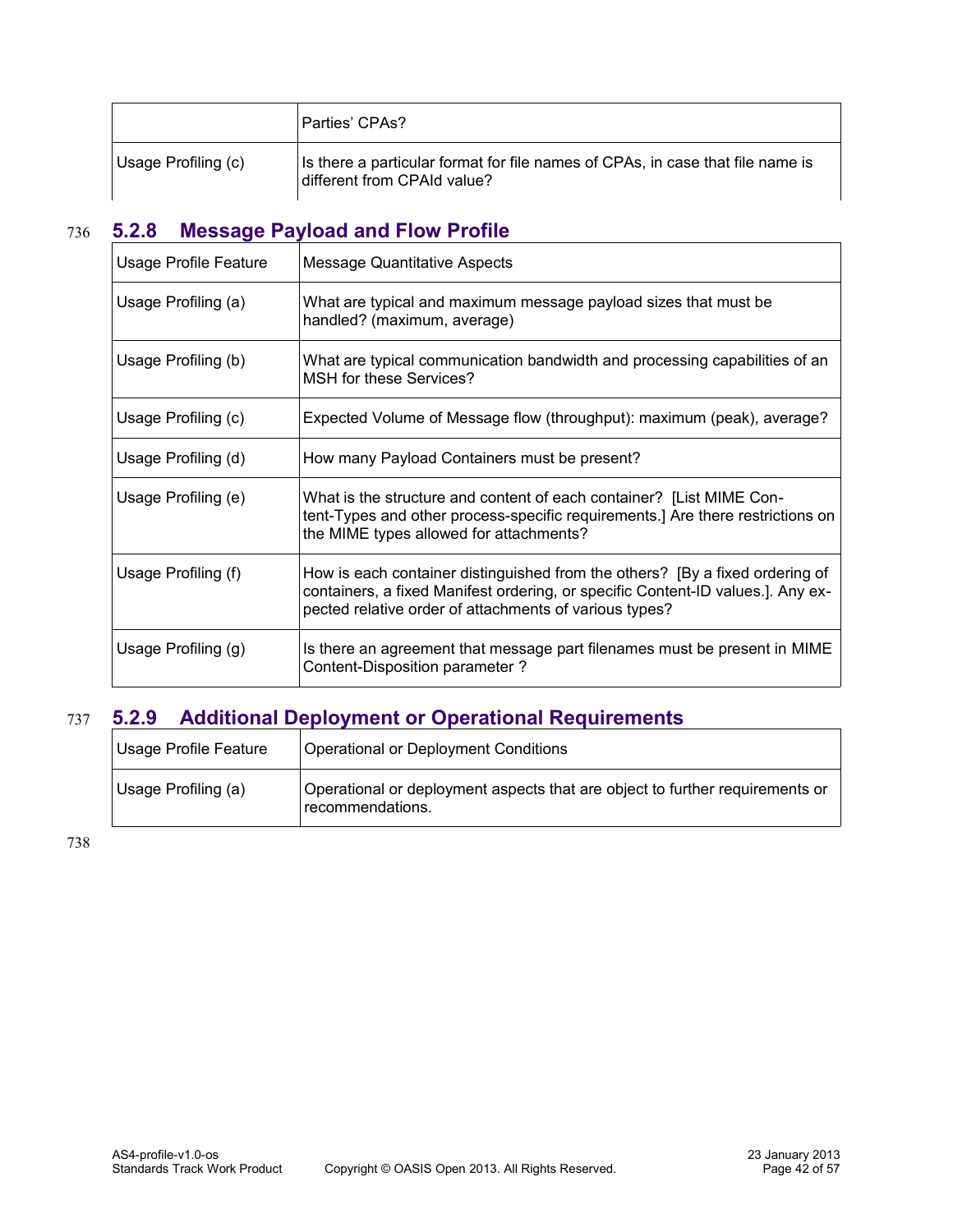# <span id="page-42-3"></span>**6 Conformance Clauses** 739

This chapter defines five AS4 conformance clauses. 740

## <span id="page-42-2"></span>**6.1 AS4 ebHandler Conformance Clause** 741

In order to conform to the AS4 ebHandler Profile, an implementation must comply with all normative statements and requirements in Section 2.1. 742 743

- In particular, it must: 744
- Observe all requirements stated as such in the Feature Set table of Section 2.1.1. 745
- Comply with WS-I requirements listed in Section 2.1.2. 746
- Support the P-Mode parameters as required in Section 2.1.3. 747
- In addition, the implementation MUST implement all of the additional features as indicated in Section 3, 748
- including the alternative Pull authorization mode, except for the sub-channel feature which remains optional in its implementation. 749 750
- Finally, the implementation MUST support the Usage Rules defined in Section [5.1 .](#page-32-1) 751
- The Usage Agreements in Section [5.2 a](#page-36-1)re not prescriptive, and implementations are free to support any subset of the features described that are not already mandated in sections 2.1, 3 or [5.1 .](#page-32-1) 752 753

## <span id="page-42-1"></span>**6.2 AS4 Light Client Conformance Clause** 754

- In order to conform to the AS4 Light Client Profile, an implementation MUST comply with all normative statements and requirements in Section 2.2. 755 756
- In particular, it must: 757
- Observe all requirements stated as such in the Feature Set table of Section 2.2.1. 758
- Comply with WS-I requirements listed in Section 2.2.2. 759
- Support the P-Mode parameters as required in Section 2.2.3. 760
- In addition, the implementation must implement all of the additional features as indicated in Section 3, in-761
- cluding the alternative Pull authorization mode, with the following exception: the sub-channel feature (as a Receiving MSH) which remains optional. 762 763
- Finally, the implementation must support the Usage Rules defined in Section [5.1 .](#page-32-1) 764
- The Usage Agreements in Section [5.2 a](#page-36-1)re not prescriptive, and implementations are free to support any subset of the features described that are not already mandated in sections 2.2, 3 or [5.1 .](#page-32-1) 765 766

## <span id="page-42-0"></span>**6.3 AS4 Minimal Client Conformance Clause** 767

- In order to conform to the AS4 Minimal Client Profile, an implementation MUST comply with all normative statements and requirements in Section 2.3. 768 769
- In particular, it must: 770
- Observe all requirements stated as such in the Feature Set table of Section 2.3.1. 771
- Comply with WS-I requirements listed in Section 2.3.2. 772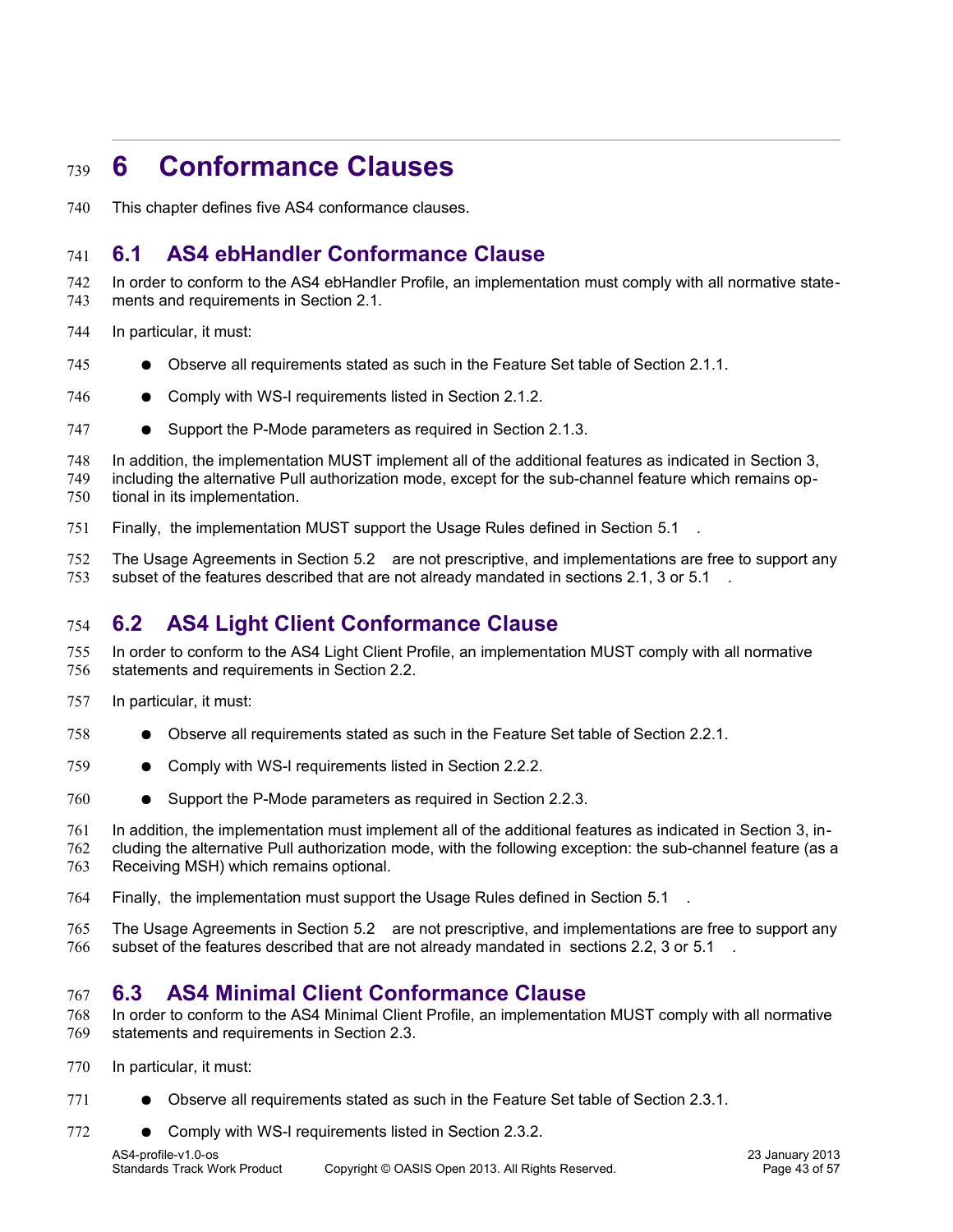- Support the P-Mode parameters as required in Section 2.3.3. 773
- The implementation does not have to implement any of the additional features as indicated in Section 3. 774
- Finally, the implementation must support only the Usage Rules defined in Section [5.1](#page-32-1) that pertain to its required features (2.3.1). 775 776

#### <span id="page-43-0"></span>**6.4 AS4 Minimal Sender Conformance Clause** 777

- In order to conform to the AS4 Minimal Sender Profile, an implementation MUST conform to the AS4 Minimal Client Conformance Clause as defined in section [6.3 w](#page-42-0)ith the following exceptions: 778 779
- Support for One Way / Pull messages is NOT REQUIRED. 780
- Support for WS-Security is NOT REQUIRED (as it is only used in the Minimal Client CP to secure Pull requests, which are not used by a Minimal Sender). 781 782
- The implementation does not have to implement any of the additional features as indicated in Section 3. 783
- This conformance clause is intended for very light devices producing AS4 user messages but with no 784
- requirement to receive and process AS4 user messages for example, monitoring devices. 785

#### <span id="page-43-2"></span>**6.5 AS2/AS4 ebHandler Conformance Clause** 786

In order to conform to the AS2/AS4 ebHandler Profile, an implementation MUST, in addition to supporting AS4 message exchanges that comply with all normative statements and requirements specified in section [6.1 ,](#page-42-2) also conform to the EDIINT Applicability Statement 2 (AS2, [\[RFC4130\]\)](#page-9-8). 787 788 789

#### <span id="page-43-1"></span>**6.6 AS4 Multi-Hop Endpoint Conformance Clause** 790

- In AS4, support for the multi-hop feature of ebMS 3.0 Part 2 is optional. In order to conform to the AS4 Multi-Hop Endpoint Conformance Clause, an implementation MUST conform to: 791 792
- All normative statements and requirements specified in section 4. 793
- At least one of the other conformance clauses [\(AS4 ebHandler Conformance Clause,](#page-42-2) AS4 Light [Client Conformance Clause,](#page-42-1) [AS4 Minimal Client Conformance Clause,](#page-42-0) [AS4 Minimal Sender Con](#page-43-0)[formance Clause](#page-43-0) or the [AS2/AS4 ebHandler Conformance Clause\)](#page-43-2). 794 795 796
- 797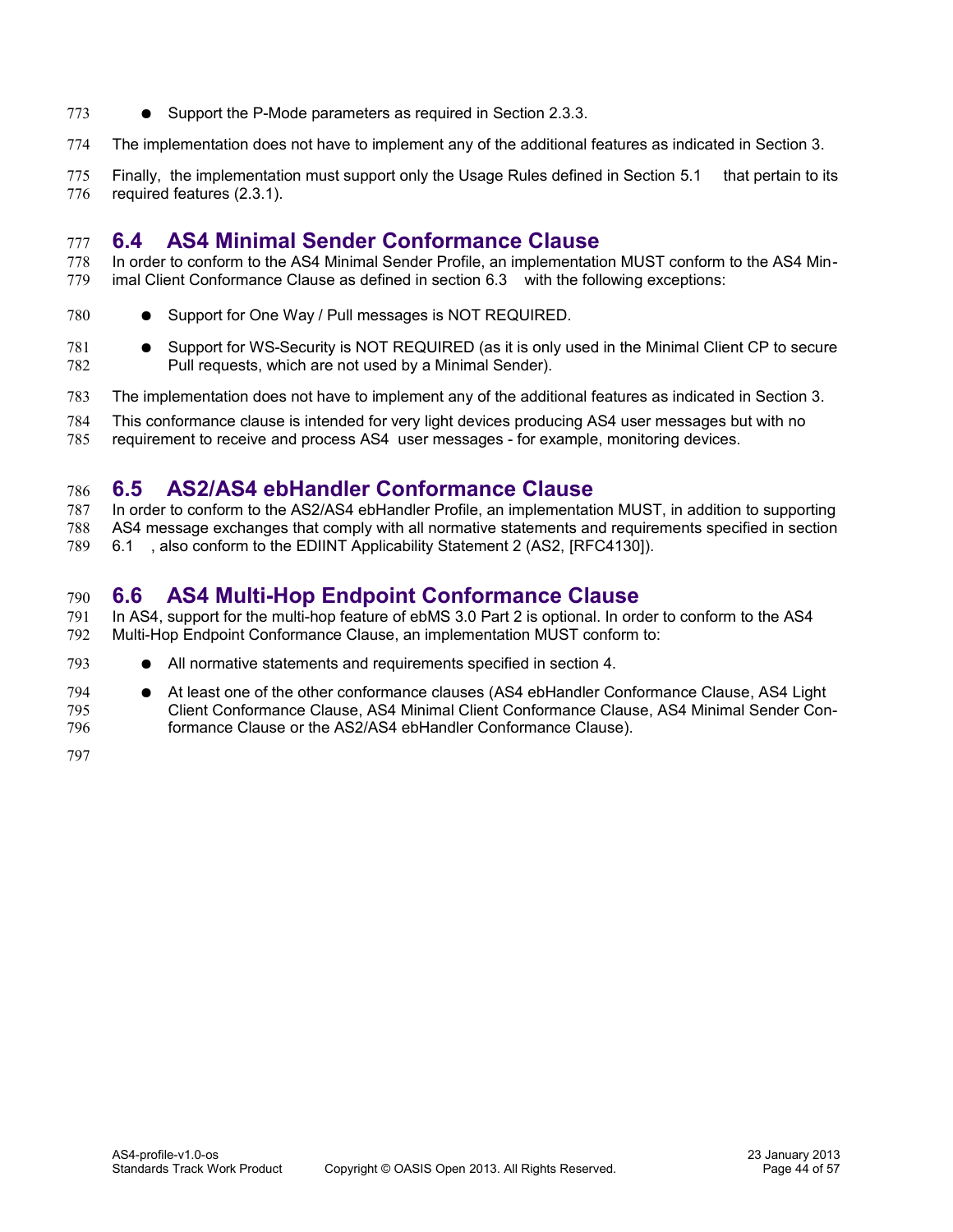# <span id="page-44-1"></span> **Appendix A Sample Messages** 798

This appendix contains examples of: 799

- an AS4 user message; 800
- an AS4 user message with a compressed attachment; 801
- AS4 receipts providing Non-Repudiation of Receipt (NRR); 802
- an AS4 Pull Request message signal. 803

#### <span id="page-44-0"></span>**Appendix A.1 User Message**  804

The following example contains the SOAP envelope of an AS4 message from a Seller to a Buyer to exchange an electronic invoice document. Both parties are identified using the GS1 global location numbers [\[GLN\]](#page-9-13) encoded using the ebCore Party Id type notation [\[ebCorePartyId\].](#page-9-12)The XML business document is an XML document (only the root element is displayed) based on the version 2.0 UN/CEFACT Cross-Industry Invoice schema [\[CII\].](#page-9-11) The business document is contained in the SOAP body. The values of eb:Service and eb:Action adopt the AS4 default values. The message is secured using a WS-Security header, details of which are omitted. This AS4 SOAP envelope is included in a SOAP-with-attachment container, which is also not shown here. <S12:Envelope 805 806 807 808 809 810 811 812 813

```
 xmlns:S12="http://www.w3.org/2003/05/soap-envelope"
        xmlns:wsse="http://docs.oasis-open.org/wss/2004/01/oasis-200401-wss-wssecurity-secext-1.0.xsd"
 xmlns:wsu="http://docs.oasis-open.org/wss/2004/01/oasis-200401-wss-wssecurity-utility-1.0.xsd" 
            xmlns:eb="http://docs.oasis-open.org/ebxml-msg/ebms/v3.0/ns/core/200704/" >
            <S12:Header>
                 <eb:Messaging S12:mustUnderstand="true" id="_9ecb9d3c-cef8-4006-ac18-f425c5c7ae3d">
                     <eb:UserMessage>
                          <eb:MessageInfo>
                              <eb:Timestamp>2011-04-03T14:49:28.886Z</eb:Timestamp>
                               <eb:MessageId>2011-921@5209999001264.example.com</eb:MessageId>
                          </eb:MessageInfo>
                          <eb:PartyInfo>
                               <eb:From>
                                   <eb:PartyId type="urn:oasis:names:tc:ebcore:partyid-type:iso6523:0088"
                                        >5209999001264</eb:PartyId>
                                   <eb:Role>Seller</eb:Role>
                              </eb:From>
                              <sub>eh</sub>:T<sub>o</sub></sub>
                                   <eb:PartyId type="urn:oasis:names:tc:ebcore:partyid-type:iso6523:0088"
                                        >5209999001295</eb:PartyId>
                                   <eb:Role>Buyer</eb:Role>
                             \langle/eb:To\rangle </eb:PartyInfo>
                          <eb:CollaborationInfo>
                               <eb:Service>http://docs.oasis-open.org/ebxml-msg/as4/200902/service</eb:Service>
                               <eb:Action>http://docs.oasis-open.org/ebxml-msg/as4/200902/action</eb:Action>
                               <eb:ConversationId>2011-921</eb:ConversationId>
                          </eb:CollaborationInfo>
                          <eb:PayloadInfo>
                               <eb:PartInfo href="#_f8aa8b55-b31c-4364-94d0-3615ca65aa40"/>
                          </eb:PayloadInfo>
                     </eb:UserMessage>
                </eb:Messaging>
                 <wsse:Security S12:mustUnderStand="true">
                     <!-- Content omitted -->
                 </wsse:Security>
            </S12:Header>
            <S12:Body wsu:Id="_f8aa8b55-b31c-4364-94d0-3615ca65aa40">
                <CrossIndustryInvoice xmlns="urn:un:unece:uncefact:data:standard:CrossIndustryInvoice:2">
                     <!-- content omitted -->
                 </CrossIndustryInvoice>
           \langle/S12:Body>
       </S12:Envelope>
814
815
816
817
818
819
820
821
822
823
824
825
826
827
828
829
830
831
832
833
834
835
836
837
838
839
840
841
842
843
844
845
846
847
848
849
850
851
852
853
854
855
856
```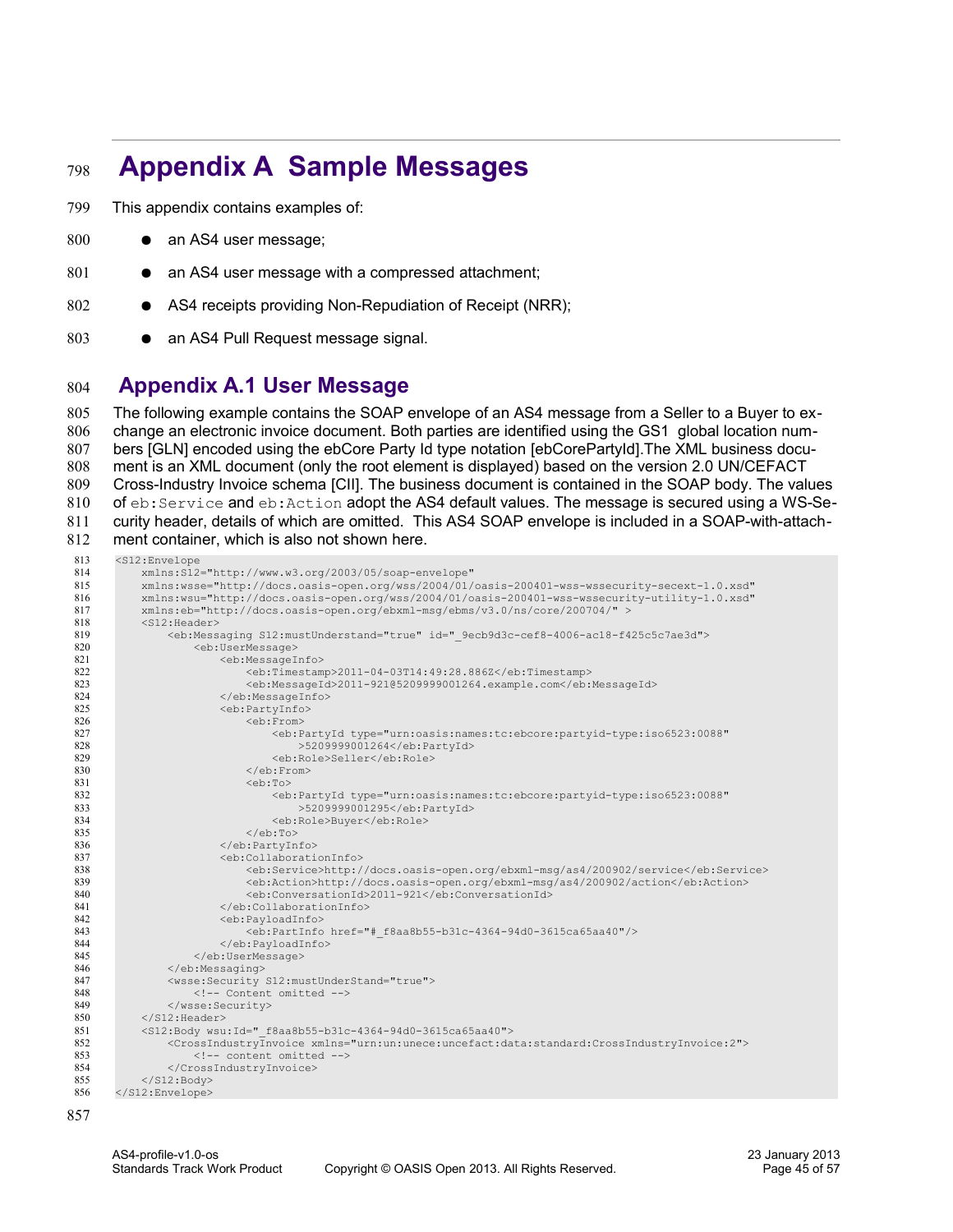#### <span id="page-45-1"></span>**Appendix A.2 User Message with Compressed Payload** 858

The following example illustrates a typical user message as above but with a compressed attachment. The SOAP-with-attachments container is shown for the compressed attachment as included in the 859 860

eb: PayloadInfo element of the user message. 861

```
Content-Type: Multipart/Related; boundary=MIME_boundary; type=application/soap+xml; 
               g@example.com>"
       --MIME boundary
       Content-Type: application/soap+xml; charset=UTF-8
       Content-Transfer-Encoding: 8bit
       Content-ID: <as4msg@example.com>
       <?xml version="1.0" encoding="UTF-8"?>
       <S12:Envelope 
            xmlns:S12="http://www.w3.org/2003/05/soap-envelope"
            xmlns:wsse="http://docs.oasis-open.org/wss/2004/01/oasis-200401-wss-wssecurity-secext-1.0.xsd"
            xmlns:wsu="http://docs.oasis-open.org/wss/2004/01/oasis-200401-wss-wssecurity-utility-1.0.xsd" 
            xmlns:eb="http://docs.oasis-open.org/ebxml-msg/ebms/v3.0/ns/core/200704/" >
            <S12:Header>
                 <eb:Messaging S12:mustUnderstand="true" id="_9ecb9d3c-cef8-4006-ac18-f425c5c7ae3d">
                    <eb:UserMessage>
                        <eb:MessageInfo>
                            <eb:Timestamp>2011-04-03T14:49:28.886Z</eb:Timestamp>
                             <eb:MessageId>2011-921@5209999001264.example.com</eb:MessageId>
                         </eb:MessageInfo>
                         <eb:PartyInfo>
                            <eb:From>
       \leqeb:PartyId type="urn:\circasis:names:tc:ebcore:partyid-type:iso6523:0088"
        >5209999001264</eb:PartyId>
                                 <eb:Role>Seller</eb:Role>
                            </eb:From>
                             <eb:To>
        <eb:PartyId type="urn:oasis:names:tc:ebcore:partyid-type:iso6523:0088"
 >5209999001295</eb:PartyId>
                                 <eb:Role>Buyer</eb:Role>
                            \langle/eb:To\rangle </eb:PartyInfo>
                         <eb:CollaborationInfo>
                             <eb:Service>http://docs.oasis-open.org/ebxml-msg/as4/200902/service</eb:Service>
                             <eb:Action>http://docs.oasis-open.org/ebxml-msg/as4/200902/action</eb:Action>
                             <eb:ConversationId>2011-921</eb:ConversationId>
                         </eb:CollaborationInfo>
                         <eb:PayloadInfo>
                             <eb:PartInfo href="cid:attachment1234@example.com">
                                 <eb:PartProperties>
                                     <eb:Property name="MimeType">application/xml<eb:Property>
                                    <eb:Property name="CharacterSet">utf-8</eb:Property>
                                     <eb:Property name="CompressionType">application/gzip</eb:Property>
                                 </eb:PartProperties>
                             </eb:PartInfo>
                        </eb:PayloadInfo>
                   </eb:UserMessage>
                </eb:Messaging>
                <wsse:Security S12:mustUnderStand="true">
                    <!-- Content omitted -->
                </wsse:Security>
           \langle/S12:Header>
            <S12:Body wsu:Id="_f8aa8b55-b31c-4364-94d0-3615ca65aa40" />
       </S12:Envelope>
       --MIME_boundary
       Content-Type: application/gzip
       Content-ID: <attachment1234@example.com>
       Content-Description: Compressed XML payload
       Content-Disposition: attachment; filename=invoice.xml
       Content-Transfer-Encoding: binary
       #‹##ºB.O#ÿ <!-- remaining binary content omitted -->
       --MIME_boundary
 862
 863
 865
 866
 867
 868
 869 870
 871
872
 873
874
875
876
877
878
 879
880
 881
882
 883
884
885
886
887
888
889
890
891
892
 893
894
895
896
897
898
899
900
 901
902
 903
904
 905
 906
 907
 908
 909
910
911
912
913
914
915
916
917 918
919
920
 921
922
923
924 925
839
 928
929
```
## <span id="page-45-0"></span>**Appendix A.3 Non-Repudiation of Receipt** 930

When the ebbpsig: NonRepudiationInformation element is used in an eb: Receipt, it contains a 931

sequence of ebbpsig:MessagePartNRInformation items for each message part for which evidence 932

of non repudiation of receipt is being provided. In the normal default usage, these message parts are AS4-profile-v1.0-os 23 January 2013 Standards Track Work Product Copyright © OASIS Open 2013. All Rights Reserved. Page 46 of 57 933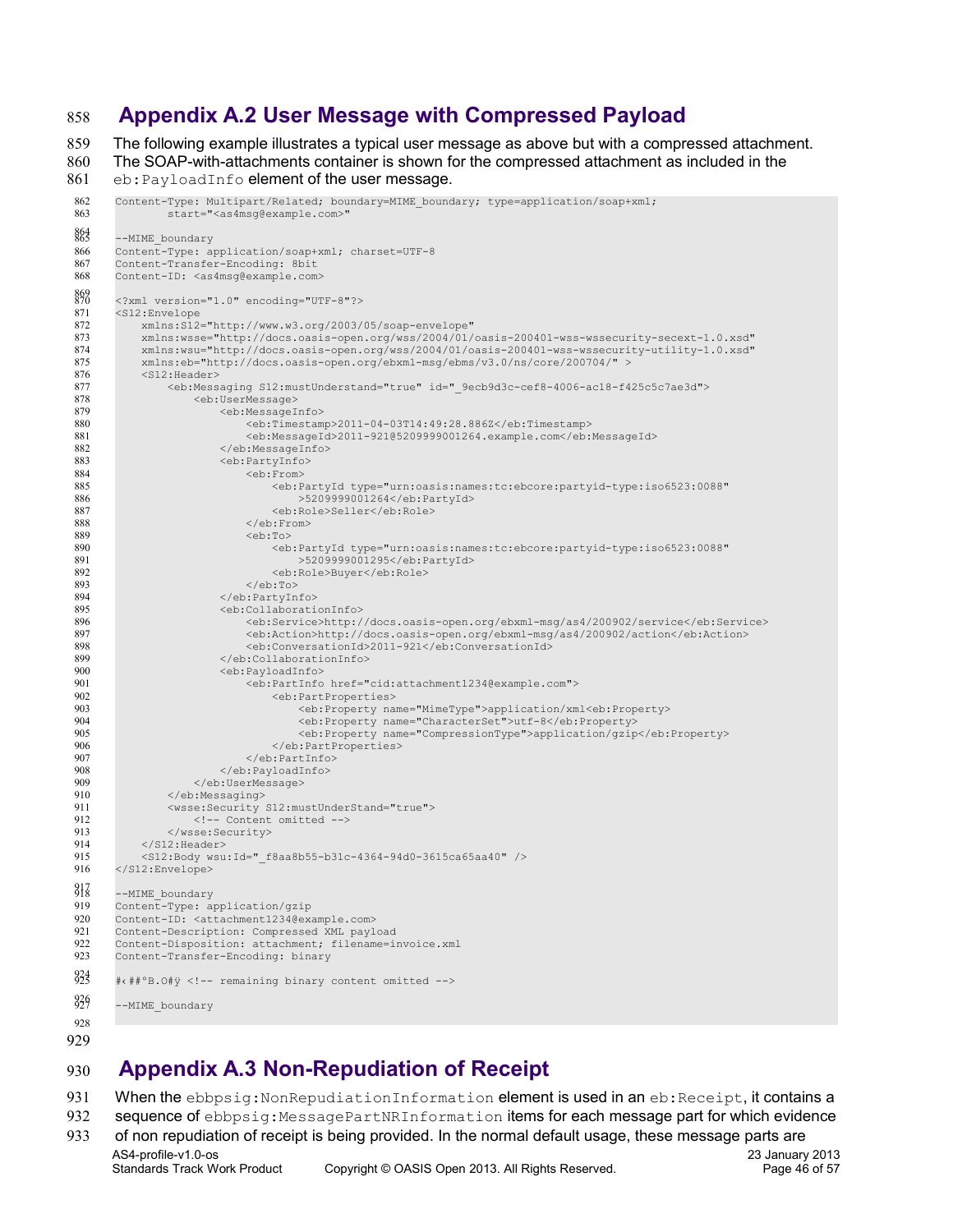those that have been signed in the original message. Each message part is described with information 934

defined by an XML Digital Signature Reference information item. The following example illustrates the ebMS V3 Signal Message header. 935 936

937

```
<eb3:Messaging S12:mustUnderstand="true" id="ValueOfMessagingHeader">
         <eb3:SignalMessage>
           <eb3:MessageInfo>
              <eb3:Timestamp>2009-11-06T08:00:09Z</eb3:Timestamp> 
              <eb3:MessageId>orderreceipt@seller.com</eb3:MessageId> 
              <eb3:RefToMessageId>orders123@buyer.com</eb3:RefToMessageId> 
           </eb3:MessageInfo>
           <eb3:Receipt>
             <ebbp:NonRepudiationInformation>
               <ebbp:MessagePartNRInformation>
                 <dsig:Reference URI="#5cb44655-5720-4cf4-a772-19cd480b0ad4">
                   <dsig:Transforms>
                       <dsig:Transform Algorithm="http://www.w3.org/2001/10/xml-exc-c14n#"/> 
                   </dsig:Transforms>
                   <dsig:DigestMethod Algorithm="http://www.w3.org/2000/09/xmldsig#sha1" />
                       <dsig:DigestValue>o9QDCwWSiGVQACEsJH5nqkVE2s0=</dsig:DigestValue> 
                 </dsig:Reference>
            </ebbp:MessagePartNRInformation>
               <ebbp:MessagePartNRInformation>
                 <dsig:Reference URI="cid:a1d7fdf5-d67e-403a-ad92-3b9deff25d43@buyer.com">
                    <dsig:Transforms>
                       <dsig:Transform 
                         Algorithm="http://docs.oasis-open.org/wss/oasis-wss-SwAProfile-1.1#Attachment-
      Content-Signature-Transform" /> 
                       </dsig:Transforms>
                       <dsig:DigestMethod 
                          Algorithm="http://www.w3.org/2000/09/xmldsig#sha1" /> 
                       <dsig:DigestValue>iWNSv2W6SxbOYZliPzZDcXAxrwI=</dsig:DigestValue>
                 </dsig:Reference>
            </ebbp:MessagePartNRInformation>
              </ebbp:NonRepudiationInformation>
           </eb3:Receipt>
         </eb3:SignalMessage>
      </eb3:Messaging>
938
939
940
941
942
943
944
945
946
947
948
949
950
951
952
953
954
955
956
957
958
959
960
961
962
963
964
965
966
967
968
969
970
971
972
```
For a signed receipt, a Web Services Security header signing over the signal header (and other elements as specified in sections [5.1.4](#page-34-2) and [5.1.5 \)](#page-34-1) is required. An example WS-Security header is as follows: 973 974

975

```
<wsse:Security S12:mustUnderstand="true"> 
          <wsu:Timestamp wsu:Id="_1">
                      <wsu:Created>2009-11-06T08:00:10Z</wsu:Created>
                      <wsu:Expires>2009-11-06T08:50:00Z</wsu:Expires>
              </wsu:Timestamp>
              <wsse:BinarySecurityToken 
           EncodingType="http://docs.oasis-open.org/wss/2004/01/oasis-200401-wss-soap-message-security-
      1.0#Base64Binary"
           ValueType="http://docs.oasis-open.org/wss/2004/01/oasis-200401-wss-x509-token-profile-
      1.0#X509v3" 
           wsu:Id="_2">MIIFADCCBGmgAwIBAgIEOmitted</wsse:BinarySecurityToken>
              <ds:Signature Id="_3">
                      <ds:SignedInfo>
                              <ds:CanonicalizationMethod 
                     Algorithm="http://www.w3.org/2001/10/xml-exc-c14n#" />
                              <ds:SignatureMethod 
                     Algorithm="http://www.w3.org/2000/09/xmldsig#rsa-sha1" />
                             <ds:Reference URI="#ValueOfMessagingHeader">
                                     <ds:Transforms>
                                             <ds:Transform Algorithm="http://www.w3.org/2001/10/xml-exc-
      c14n#">
                                             <InclusiveNamespaces PrefixList="xsd"
                            xmlns="http://www.w3.org/2001/10/xml-exc-c14n#" />
                                             </ds:Transform>
                                      </ds:Transforms>
                                      <ds:DigestMethod Algorithm="http://www.w3.org/2000/09/xmldsig#sha1"
      />
976
977
978
979
980
981
982
983
984
985
986
987
988
989
990
991
992
993
994
995
996
997
998
999
1000
1001
1002
```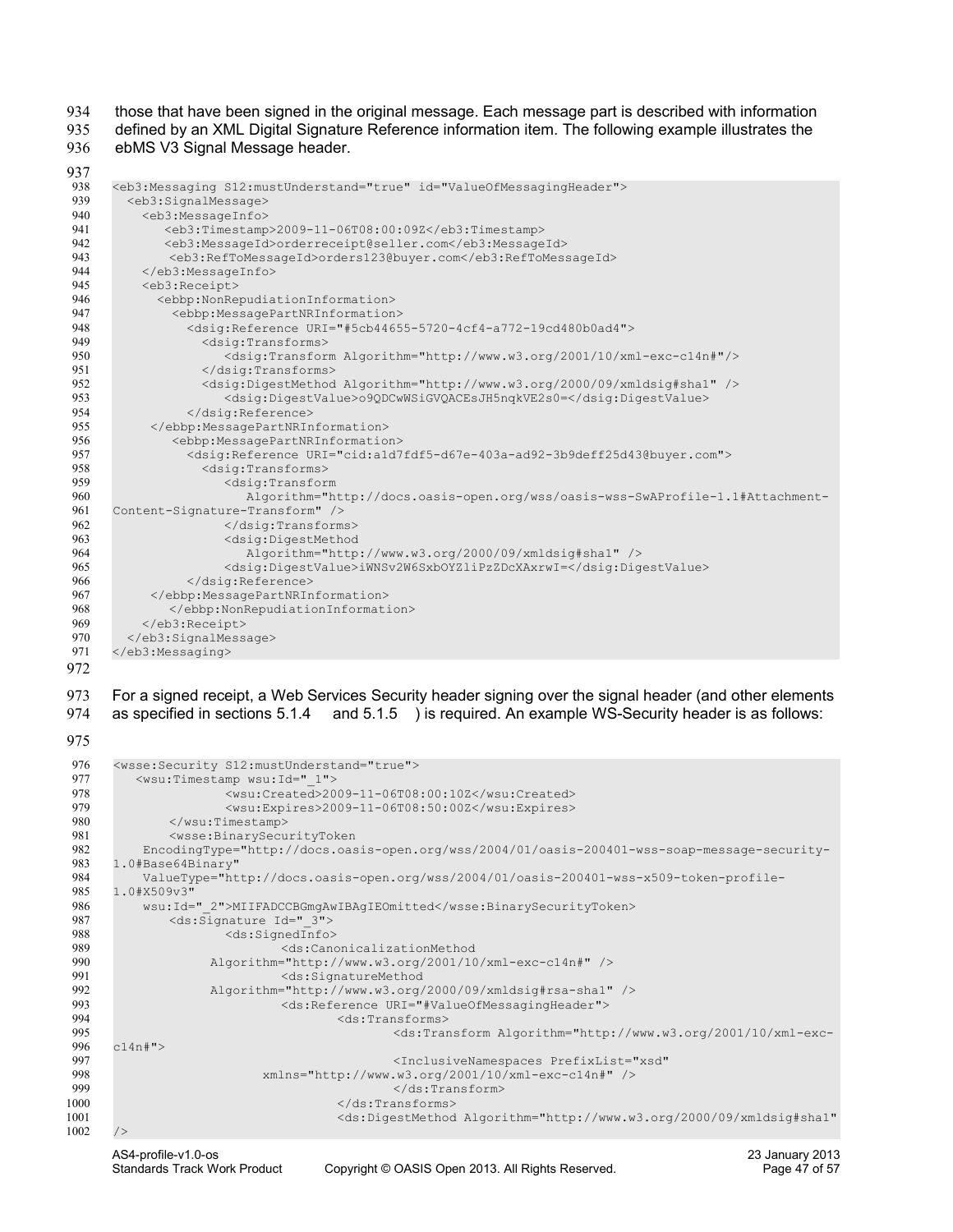```
<ds:DigestValue>ZXnOmitted=</ds:DigestValue>
                              </ds:Reference>
                  <!-- Omitted other reference elements for other signed parts -->
                      </ds:SignedInfo>
                      <ds:SignatureValue>rxaP4of8JCpUkOmitted=</ds:SignatureValue>
                      <ds:KeyInfo>
                              <wsse:SecurityTokenReference>
                    <wsse:Reference URI="#_2" 
                      ValueType="http://docs.oasis-open.org/wss/2004/01/oasis-200401-wss-x509-token-
      profile-1.0#X509v3" />
                              </wsse:SecurityTokenReference>
                      </ds:KeyInfo>
              </ds:Signature>
      </wsse:Security>
1003
1004
1005
1006
1007
1008
1009
1010
1011
1012
1013
1014
1015
1016
1017
```
## <span id="page-47-0"></span>**Appendix A.4 Pull Request Signal Message** 1018

The following example shows an AS4 Pull Request Signal on a particular message partition channel. The message contains two WS-Security headers: 1019 1020

- 1. The first WS-Security header is targeted to the "ebms" role, and is used for authorization of access to the pull channel. This header is added to the message before the second WS-Security header. 1021 1022 1023
- 2. A second WS-Security header is used to protect the signal message itself. This header is added to the message after the authorization header, and signs this authorization header, the ebMS Messaging header and the (empty) SOAP Body element. 1024 1025 1026

1027

```
<S12:Envelope xmlns:S12="http://www.w3.org/2003/05/soap-envelope"
           xmlns:xsi="http://www.w3.org/2001/XMLSchema-instance"
           xmlns:ds="http://www.w3.org/2000/09/xmldsig#"
           xmlns:eb3="http://docs.oasis-open.org/ebxml-msg/ebms/v3.0/ns/core/200704/"
           xmlns:wsse="http://docs.oasis-open.org/wss/2004/01/oasis-200401-wss-wssecurity-secext-
      1.0.xsd"
           xmlns:wsu="http://docs.oasis-open.org/wss/2004/01/oasis-200401-wss-wssecurity-utility-
      1.0.xsd">
           <S12:Header>
               <eb3:Messaging S12:mustUnderstand="true" id='_ebmessaging' >
                   <eb3:SignalMessage>
                        <eb3:MessageInfo>
                            <eb3:Timestamp>2011-02-19T11:30:11.320Z</eb3:Timestamp>
                            <eb3:MessageId>msg123@smallco.example.com</eb3:MessageId>
                        </eb3:MessageInfo>
                        <eb3:PullRequest mpc="http://as4.bigco.example.com/queues/q_456" /> 
                    </eb3:SignalMessage>
               </eb3:Messaging>
               <wsse:Security S12:role="ebms" S12:mustUnderstand="true" wsu:Id="_pullauthorization">
                    <wsse:UsernameToken>
                        <wsse:Username>smallcoAS4</wsse:Username>
                        <wsse:Password 
                            Type="http://docs.oasis-open.org/wss/2004/01/oasis-200401-wss-username-token-
      profile-1.0#PasswordDigest"
                            >B5twk47KwSrjeg==</wsse:Password>
                        <wsu:Created>2011-02-19T11:30:11.327Z</wsu:Created>
                    </wsse:UsernameToken>
               </wsse:Security>
                <wsse:Security S12:mustUnderStand="true">
                    <wsse:BinarySecurityToken wsu:Id="_smallco_cert">
                        <!-- details omitted -->
                    </wsse:BinarySecurityToken>
                    <ds:Signature>
                        <ds:SignedInfo>
                            <ds:CanonicalizationMethod 
                                Algorithm="http://www.w3.org/2001/10/xml-exc-c14n#"/>
                            <ds:SignatureMethod 
                                Algorithm="http://www.w3.org/2000/09/xmldsig#rsa-sha1"/>
                            <ds:Reference URI="#_ebmessaging">
                                <ds:Transforms>
1028
1029
1030
1031
1032
1033
1034
1035
1036
1037
1038
1039
1040
1041
1042
1043
1044
1045
1046
1047
1048
1049
1050
1051
1052
1053
1054
1055
1056
1057
1058
1059
1060
1061
1062
1063
1064
1065
1066
1067
```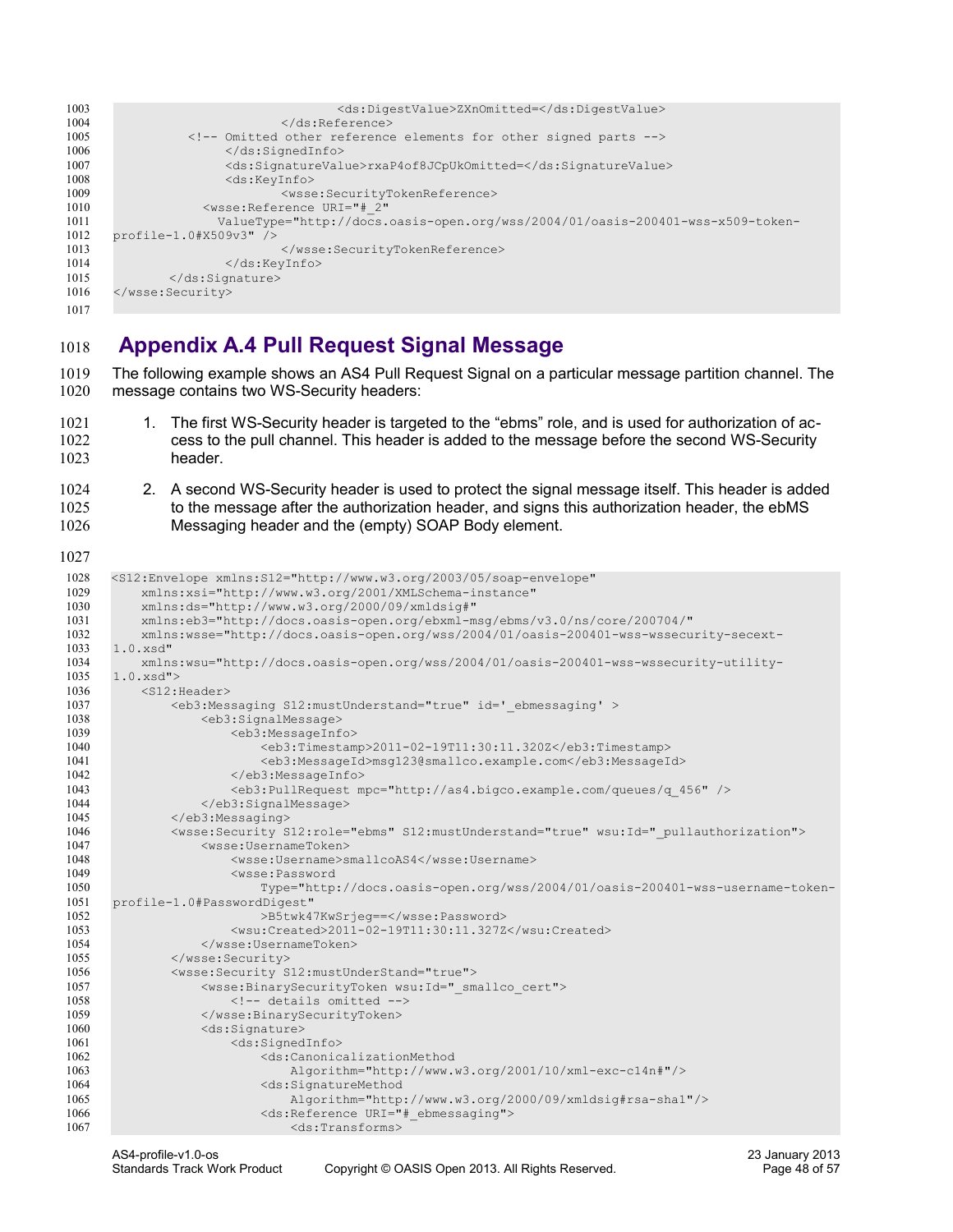| <ds:digestmethod algorithm="http://www.w3.org/2000/09/xmlds#shal"></ds:digestmethod> |
|--------------------------------------------------------------------------------------|
|                                                                                      |
|                                                                                      |
|                                                                                      |
|                                                                                      |
|                                                                                      |
|                                                                                      |
|                                                                                      |
|                                                                                      |
|                                                                                      |
|                                                                                      |
|                                                                                      |
|                                                                                      |
|                                                                                      |
|                                                                                      |
|                                                                                      |
|                                                                                      |
|                                                                                      |
|                                                                                      |
|                                                                                      |
|                                                                                      |
|                                                                                      |
|                                                                                      |
|                                                                                      |
|                                                                                      |
|                                                                                      |
|                                                                                      |
|                                                                                      |
|                                                                                      |
|                                                                                      |
| ValueType="http://docs.oasisopen.org/wss/2004/01/oasis-200401-wss-                   |
|                                                                                      |
|                                                                                      |
|                                                                                      |
|                                                                                      |
|                                                                                      |
|                                                                                      |
|                                                                                      |
|                                                                                      |
|                                                                                      |
|                                                                                      |
|                                                                                      |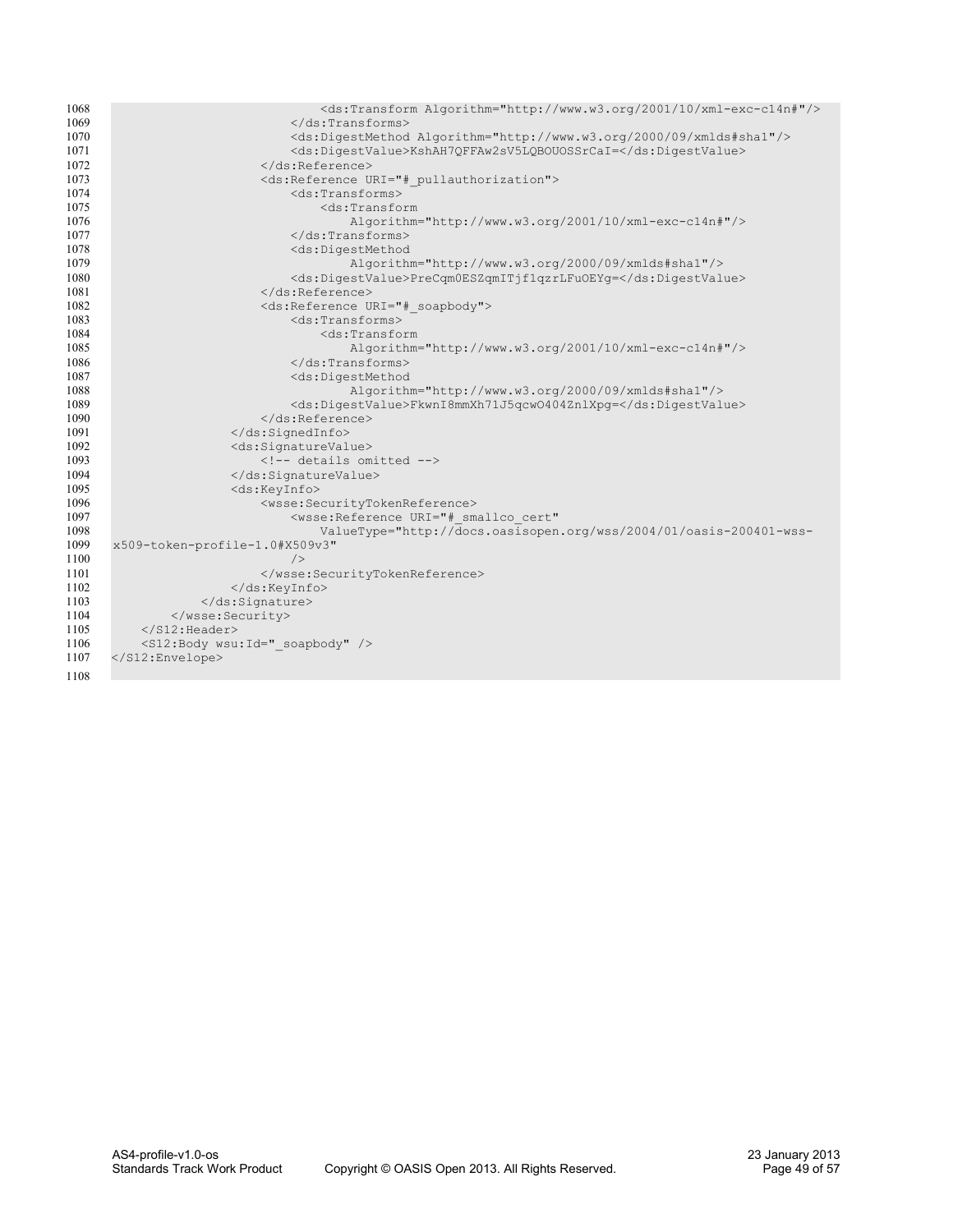# <span id="page-49-0"></span> **Appendix B Generating an AS4 Receipt**  1109

The following XSLT 1.0 stylesheet generates an AS4 Receipt message from an AS4 message, as specified in section [4.4 .](#page-29-0) The stylesheet supports signed messages for which the **Pmode[1].Secur-**1110 1111

**ity.SendReceipt.NonRepudiation** is set to true. It could be used in an AS4 MSH after a WS-Security 1112

module has verified the wsse: Security header in the user message, allowing the reuse of ds: Refer-1113

- ence elements in the user message in the AS4 eb: Receipt. 1114
- Note that this section is non-normative: AS4 implementations are not required to use this (or any other) XSLT stylesheet to generate receipts for user messages. 1115 1116
- The stylesheet handles both the peer-to-peer, direct exchange (based on AS4 profiling of [\[ebMS3CORE\]\)](#page-8-5) 1117
- and indirect exchange through an I-Cloud (based on AS4 profiling of [\[ebMS3ADV\]\)](#page-8-7). The generation of 1118
- ebint: RoutingInput structures supports default MPC values in the user messages. 1119
- 1120

| 1121<br>1122<br>1123 | xml version="1.0" encoding="utf-8"?<br><xsl:stylesheet <="" th="" xmlns:xsl="http://www.w3.org/1999/XSL/Transform"></xsl:stylesheet>                                                                           |  |  |  |  |  |  |
|----------------------|----------------------------------------------------------------------------------------------------------------------------------------------------------------------------------------------------------------|--|--|--|--|--|--|
| 1124<br>1125         | xmlns:xd="http://www.oxyqenxml.com/ns/doc/xsl" exclude-result-prefixes="xd xsi" version="1.0"<br>xmlns: S12="http://www.w3.org/2003/05/soap-envelope"<br>xmlns:xsi="http://www.w3.org/2001/XMLSchema-instance" |  |  |  |  |  |  |
| 1126                 | xmlns:wsa="http://www.w3.org/2005/08/addressing"                                                                                                                                                               |  |  |  |  |  |  |
| 1127                 | xmlns:ebint="http://docs.oasis-open.org/ebxml-msg/ebms/v3.0/ns/multihop/200902/"                                                                                                                               |  |  |  |  |  |  |
| 1128                 | xmlns:wsse="http://docs.oasis-open.org/wss/2004/01/oasis-200401-wss-wssecurity-secext-1.0.xsd"                                                                                                                 |  |  |  |  |  |  |
| 1129                 | xmlns:eb3="http://docs.oasis-open.org/ebxml-msg/ebms/v3.0/ns/core/200704/"                                                                                                                                     |  |  |  |  |  |  |
| 1130                 | xmlns:ds="http://www.w3.org/2000/09/xmldsig#"                                                                                                                                                                  |  |  |  |  |  |  |
| 1131<br>1132         | xmlns:ebbp="http://docs.oasis-open.org/ebxml-bp/ebbp-signals-2.0"                                                                                                                                              |  |  |  |  |  |  |
| 1133                 | xmlns:wsu="http://docs.oasis-open.org/wss/2004/01/oasis-200401-wss-wssecurity-utility-1.0.xsd"><br><xd:doc scope="stylesheet"></xd:doc>                                                                        |  |  |  |  |  |  |
| 1134                 | <xd:desc></xd:desc>                                                                                                                                                                                            |  |  |  |  |  |  |
| 1135                 | <xd:p><xd:b>Created on:</xd:b> Feb 5, 2012</xd:p>                                                                                                                                                              |  |  |  |  |  |  |
| 1136                 | <xd:p><xd:b>Author:</xd:b> pvde</xd:p>                                                                                                                                                                         |  |  |  |  |  |  |
| 1137                 | <xd:p>This XSLT stylesheet is a non-normative part of the OASIS AS4 specification. It</xd:p>                                                                                                                   |  |  |  |  |  |  |
| 1138                 | shows how AS4 messages can be derived from AS4 user messages.                                                                                                                                                  |  |  |  |  |  |  |
| 1139                 | $\langle xd:desc\rangle$                                                                                                                                                                                       |  |  |  |  |  |  |
| 1140                 | <xd:param name="messageid"></xd:param>                                                                                                                                                                         |  |  |  |  |  |  |
| 1141                 | $\langle xd;p \rangle$ The messageid to use on the AS4 receipt signal message $\langle xd;p \rangle$                                                                                                           |  |  |  |  |  |  |
| 1142<br>1143         | $\langle xd : \text{param} \rangle$                                                                                                                                                                            |  |  |  |  |  |  |
| 1144                 | <xd:param name="timestamp"><br/><math>\langle xd;p \rangle</math> The timestamp to set on the AS4 receipt signal message<math>\langle xd;p \rangle</math></xd:param>                                           |  |  |  |  |  |  |
| 1145                 | $\langle xd:param \rangle$                                                                                                                                                                                     |  |  |  |  |  |  |
| 1146                 | $\langle xd:doc \rangle$                                                                                                                                                                                       |  |  |  |  |  |  |
|                      |                                                                                                                                                                                                                |  |  |  |  |  |  |
| $H4\bar{8}$          | <xsl:output indent="yes" method="xml"></xsl:output>                                                                                                                                                            |  |  |  |  |  |  |
| 1138<br>1151         | <xsl:param name="messageid">someuniqueid@receiver.example.com</xsl:param><br><xsl:param name="timestamp">2012-02-05T19:43:11.735Z</xsl:param>                                                                  |  |  |  |  |  |  |
|                      |                                                                                                                                                                                                                |  |  |  |  |  |  |
| $H_{53}^2$           | <xsl:template match="S12:Envelope"></xsl:template>                                                                                                                                                             |  |  |  |  |  |  |
| 1154                 | <s12:envelope></s12:envelope>                                                                                                                                                                                  |  |  |  |  |  |  |
| 1155                 | <xsl:apply-templates></xsl:apply-templates>                                                                                                                                                                    |  |  |  |  |  |  |
| 1156                 |                                                                                                                                                                                                                |  |  |  |  |  |  |
| 1157                 | $\langle xsl:$ template>                                                                                                                                                                                       |  |  |  |  |  |  |
| 1158                 |                                                                                                                                                                                                                |  |  |  |  |  |  |
| 1160                 | <xsl:template match="S12:Header"><br/><math>&lt;</math>S12:Header&gt;</xsl:template>                                                                                                                           |  |  |  |  |  |  |
| 1161                 | <xsl:apply-templates select="eb3:Messaging"></xsl:apply-templates>                                                                                                                                             |  |  |  |  |  |  |
| 1162                 | $S12:Header>$                                                                                                                                                                                                  |  |  |  |  |  |  |
| 1163                 |                                                                                                                                                                                                                |  |  |  |  |  |  |
| 1163                 |                                                                                                                                                                                                                |  |  |  |  |  |  |
|                      | $<$ xd:doc $>$                                                                                                                                                                                                 |  |  |  |  |  |  |
| 1166<br>1167         | <xd:desc>When generating a receipt for a signed message, the receipt will be signed as well.<br/>We generate an identifier for the empty SOAP Body of the AS4 receipt for the WS-Security</xd:desc>            |  |  |  |  |  |  |
| 1168                 | module.                                                                                                                                                                                                        |  |  |  |  |  |  |
| 1169                 | $\langle xd:doc\rangle$                                                                                                                                                                                        |  |  |  |  |  |  |
| 1170                 | <xsl:template match="S12:Envelope[S12:Header//ds:Signature]/S12:Body"></xsl:template>                                                                                                                          |  |  |  |  |  |  |
| 1171                 | <s12:body wsu:id="{qenerate-id()}"></s12:body>                                                                                                                                                                 |  |  |  |  |  |  |
| 1172                 |                                                                                                                                                                                                                |  |  |  |  |  |  |
| 1173                 |                                                                                                                                                                                                                |  |  |  |  |  |  |
| 1175                 | $<$ xd:doc $>$                                                                                                                                                                                                 |  |  |  |  |  |  |
|                      | <xd:desc>The empty body of receipt signal receipt for an unsigned message does not need an</xd:desc>                                                                                                           |  |  |  |  |  |  |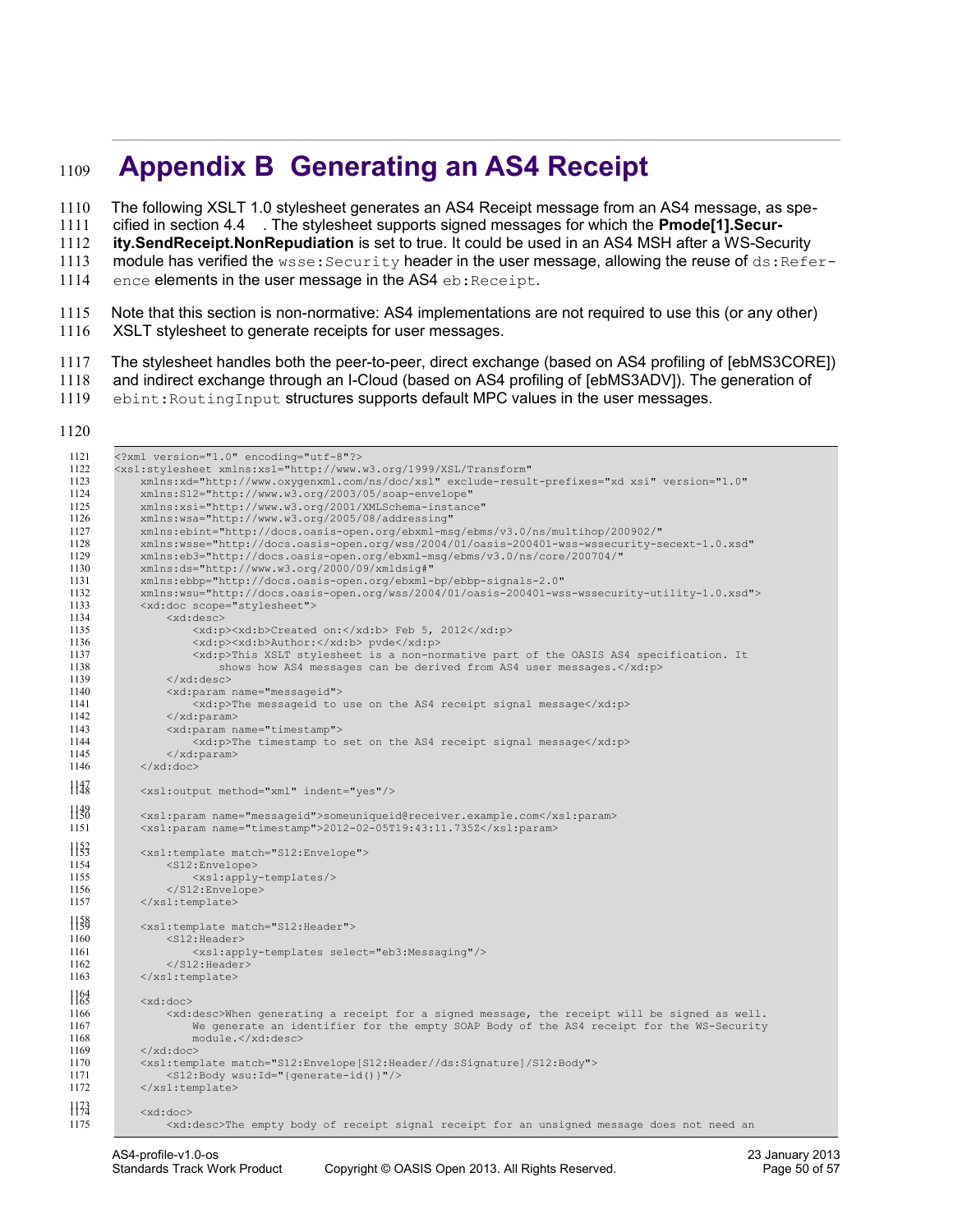| 1176              | identifier                                                                                                                                                                         |  |  |  |  |  |
|-------------------|------------------------------------------------------------------------------------------------------------------------------------------------------------------------------------|--|--|--|--|--|
| 1177              | $\langle xd:doc\rangle$                                                                                                                                                            |  |  |  |  |  |
| 1178<br>1179      | <xsl:template match="S12:Envelope[not(S12:Header//ds:Signature)]/S12:Body"></xsl:template>                                                                                         |  |  |  |  |  |
| 1180              | $<$ S12:Body/><br>                                                                                                                                                                 |  |  |  |  |  |
|                   |                                                                                                                                                                                    |  |  |  |  |  |
| }}{               | $<$ xd:doc>                                                                                                                                                                        |  |  |  |  |  |
| 1183              | <xd:desc>There are two templates for <xd:i>eb3:Messaging</xd:i> element. This first template</xd:desc>                                                                             |  |  |  |  |  |
| 1184<br>1185      | is for an AS4 user message that may have been exchanged over a multi-hop network. The<br>receipt for such a message has WS-Addressing headers and a routing parameter based on the |  |  |  |  |  |
| 1186              | user message content.                                                                                                                                                              |  |  |  |  |  |
| 1187              | $\langle xd:doc\rangle$                                                                                                                                                            |  |  |  |  |  |
| 1188              | $<$ xsl:template                                                                                                                                                                   |  |  |  |  |  |
| 1189              | match="eb3:Messaging[                                                                                                                                                              |  |  |  |  |  |
| 1190<br>1191      | @S12:role='http://docs.oasis-open.org/ebxml-msg/ebms/v3.0/ns/part2/200811/nextmsh']"><br><xsl:variable name="mpc"></xsl:variable>                                                  |  |  |  |  |  |
| 1192              | $<$ xsl:choose>                                                                                                                                                                    |  |  |  |  |  |
| 1193              | <xsl:when test="descendant::eb3:UserMessage[1]/@mpc"></xsl:when>                                                                                                                   |  |  |  |  |  |
| 1194              | <xsl:value-of select="descendant::eb3:UserMessage[1]/@mpc"></xsl:value-of>                                                                                                         |  |  |  |  |  |
| 1195<br>1196      | $\langle xsl;when\rangle$<br><xsl:otherwise>http://docs.oasis-open.org/ebxml-</xsl:otherwise>                                                                                      |  |  |  |  |  |
| 1197              | msq/ebms/v3.0/ns/core/200704/defaultMPC                                                                                                                                            |  |  |  |  |  |
| 1198              | $\langle x s1 : \text{choose} \rangle$                                                                                                                                             |  |  |  |  |  |
| 1199              |                                                                                                                                                                                    |  |  |  |  |  |
| 1200<br>1201      | <wsa:to <="" th="" wsu:id="{concat(' wsato ', generate-id()) }"></wsa:to>                                                                                                          |  |  |  |  |  |
| 1202              | S12:role="http://docs.oasis-open.org/ebxml-msg/ebms/v3.0/ns/part2/200811/nextmsh"<br>S12:mustUnderstand="true"                                                                     |  |  |  |  |  |
| 1203              | >http://docs.oasis-open.org/ebxml-msg/ebms/v3.0/ns/part2/200811/icloud                                                                                                             |  |  |  |  |  |
| 1204              | <wsa:action <="" th="" wsu:id="{concat(' wsaaction ', generate-id()) }"></wsa:action>                                                                                              |  |  |  |  |  |
| 1205              | >http://docs.oasis-open.org/ebxml-msg/ebms/v3.0/ns/core/200704/oneWay.receipt                                                                                                      |  |  |  |  |  |
| 1206<br>1207      | <bbint:routinginput <br="" wsa:isreferenceparameter="true">id="{concat(' ebroutinginput ', generate-id())}" S12:mustUnderstand="true"</bbint:routinginput>                         |  |  |  |  |  |
| 1208              | S12:role="http://docs.oasis-open.org/ebxml-msg/ebms/v3.0/ns/part2/200811/nextmsh">                                                                                                 |  |  |  |  |  |
| 1209              | <ebint:usermessage mpc="{concat(\$mpc,'.receipt')}"></ebint:usermessage>                                                                                                           |  |  |  |  |  |
| 1210              | <eb3:partyinfo><br/><eb3:from></eb3:from></eb3:partyinfo>                                                                                                                          |  |  |  |  |  |
| 1211<br>1212      | <xsl:copy-of select="descendant::eb3:UserMessage[1]//eb3:To/eb3:PartyId"></xsl:copy-of>                                                                                            |  |  |  |  |  |
| 1213              | <xsl:copy-of select="descendant::eb3:UserMessage[1]//eb3:To/eb3:Role"></xsl:copy-of>                                                                                               |  |  |  |  |  |
| 1214              | $\langle$ /eb3:From>                                                                                                                                                               |  |  |  |  |  |
| 1215<br>1216      | <eb3:to><br/><xsl:copy-of select="descendant::eb3:UserMessage[1]//eb3:From/eb3:PartyId"></xsl:copy-of></eb3:to>                                                                    |  |  |  |  |  |
| 1217              | <xsl:copy-of select="descendant::eb3:UserMessage[1]//eb3:From/eb3:Role"></xsl:copy-of>                                                                                             |  |  |  |  |  |
| 1218              | $\langle$ /eb3:To>                                                                                                                                                                 |  |  |  |  |  |
| 1219              |                                                                                                                                                                                    |  |  |  |  |  |
| 1220<br>1221      | <eb3:collaborationinfo><br/><xsl:copy-of select="descendant::eb3:UserMessage[1]//eb3:Service"></xsl:copy-of></eb3:collaborationinfo>                                               |  |  |  |  |  |
| 1222              | <eb3:action></eb3:action>                                                                                                                                                          |  |  |  |  |  |
| 1223              | <xsl:value-of< th=""></xsl:value-of<>                                                                                                                                              |  |  |  |  |  |
| 1224<br>1225      | select="concat(descendant::eb3:UserMessage[1]//eb3:Action, '.receipt')"<br>/                                                                                                       |  |  |  |  |  |
| 1226              |                                                                                                                                                                                    |  |  |  |  |  |
| 1227              | <xsl:copy-of select="descendant::eb3:UserMessage[1]//eb3:ConversationId"></xsl:copy-of>                                                                                            |  |  |  |  |  |
| 1228<br>1229      | <br>                                                                                                                                                                               |  |  |  |  |  |
| 1230              |                                                                                                                                                                                    |  |  |  |  |  |
| 1231              | <eb3:messaging id="{concat(' ebmessaging ', generate-id())}" s12:mustunderstand="true"></eb3:messaging>                                                                            |  |  |  |  |  |
| 1232              | <xsl:apply-templates select="descendant-or-self::eb3:UserMessage"></xsl:apply-templates>                                                                                           |  |  |  |  |  |
| 1233<br>1234      | <br>                                                                                                                                                                               |  |  |  |  |  |
|                   |                                                                                                                                                                                    |  |  |  |  |  |
| $\frac{235}{236}$ | $<$ xd:doc>                                                                                                                                                                        |  |  |  |  |  |
| 1237<br>1238      | <xd:desc>This second template for the <xd:i>eb3:Messaging</xd:i> element covers AS4<br/>point-to-point messages.</xd:desc>                                                         |  |  |  |  |  |
| 1239              | $\langle xd:doc\rangle$                                                                                                                                                            |  |  |  |  |  |
| 1240              | <xsl:template< th=""></xsl:template<>                                                                                                                                              |  |  |  |  |  |
| 1241<br>1242      | match="eb3:Messaging[not(<br>@S12:role='http://docs.oasis-open.org/ebxml-msg/ebms/v3.0/ns/part2/200811/nextmsh')]">                                                                |  |  |  |  |  |
| 1243              | <eb3:messaging id="{concat(' ebmessaging ', generate-id())}" s12:mustunderstand="true"></eb3:messaging>                                                                            |  |  |  |  |  |
| 1244              | <xsl:apply-templates select="descendant-or-self::eb3:UserMessage"></xsl:apply-templates>                                                                                           |  |  |  |  |  |
| 1245<br>1246      | $\langle$ /eb3:Messaging><br>                                                                                                                                                      |  |  |  |  |  |
|                   |                                                                                                                                                                                    |  |  |  |  |  |
| 1347              | $<$ xd:doc>                                                                                                                                                                        |  |  |  |  |  |
| 1249              | $<$ xd:desc $>$                                                                                                                                                                    |  |  |  |  |  |
| 1250<br>1251      | <xd:p>The AS4 receipt is generated based on <xd:i>eb3:UserMessage</xd:i> and<br/><xd:i>ds:Signature</xd:i>content.</xd:p>                                                          |  |  |  |  |  |
| 1252              | $<$ xd:ul>                                                                                                                                                                         |  |  |  |  |  |
| 1253              | <xd:li>A receipt for a signed AS4 message references the message parts using</xd:li>                                                                                               |  |  |  |  |  |
| 1254<br>1255      | <xd:i>ds:Reference</xd:i> s in the WS-Security header of that message<br><xd:li>A receipt for an unsigned AS4 message references the message using the</xd:li>                     |  |  |  |  |  |
| 1256              | <xd:i>eb3:UserMessaqe</xd:i> s of the AS4 messaqe.                                                                                                                                 |  |  |  |  |  |
| 1257              | $\langle xd:1i\rangle$                                                                                                                                                             |  |  |  |  |  |
| 1258              | $\langle xd:u1\rangle$                                                                                                                                                             |  |  |  |  |  |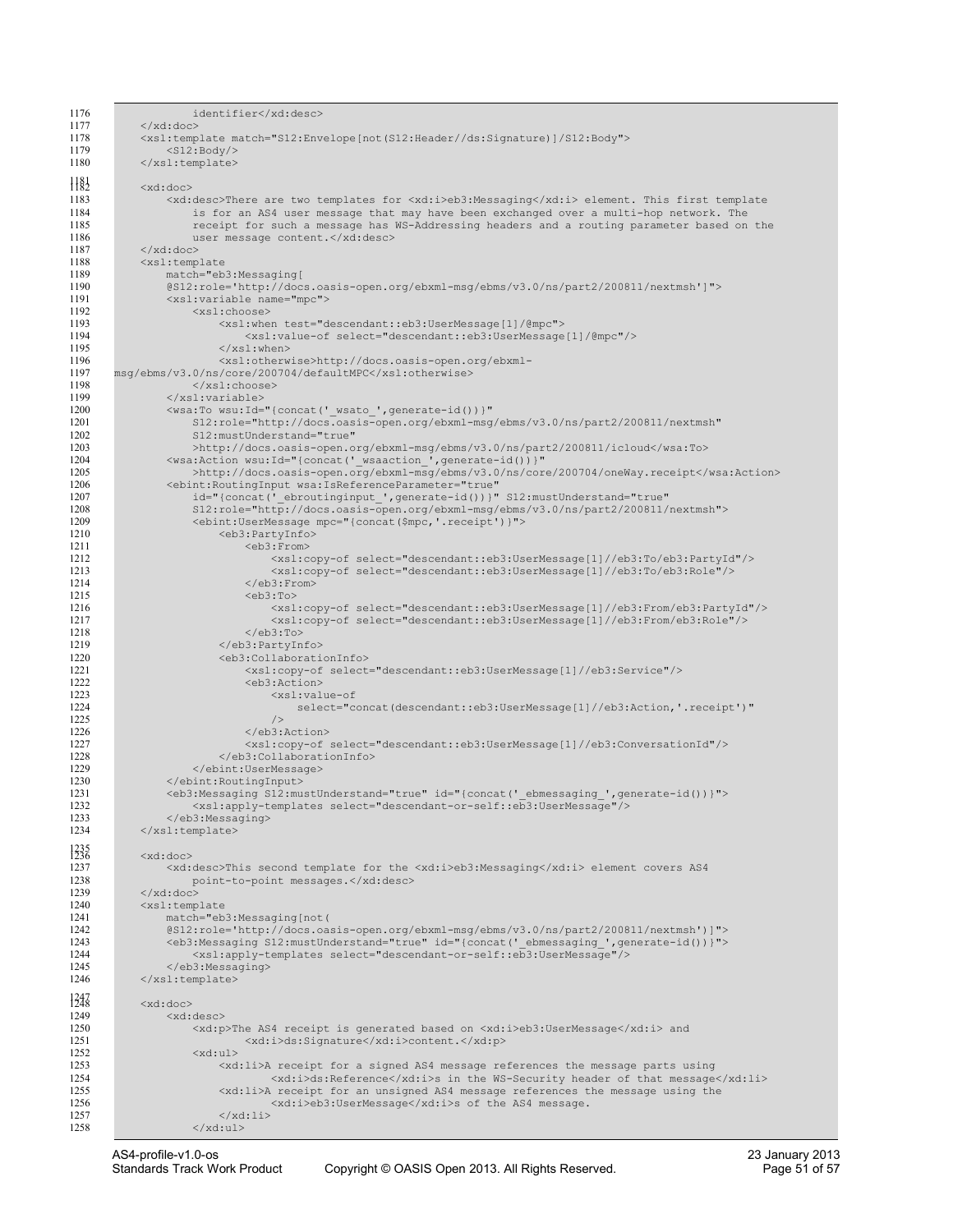| 1259               | $\langle xd:desc\rangle$                                                         |  |  |  |  |
|--------------------|----------------------------------------------------------------------------------|--|--|--|--|
| 1260               | $\langle xd:doc\rangle$                                                          |  |  |  |  |
| 1261               | <xsl:template match="eb3:UserMessage"></xsl:template>                            |  |  |  |  |
| 1262               | <eb3:signalmessage></eb3:signalmessage>                                          |  |  |  |  |
| 1263               | <eb3:messageinfo></eb3:messageinfo>                                              |  |  |  |  |
| 1264               | <eb3:timestamp></eb3:timestamp>                                                  |  |  |  |  |
| 1265               | <xsl:value-of select="\$timestamp"></xsl:value-of>                               |  |  |  |  |
| 1266               | $\langle$ /eb3:Timestamp>                                                        |  |  |  |  |
| 1267               | <eb3:messageid></eb3:messageid>                                                  |  |  |  |  |
| 1268               | <xsl:value-of select="\$messageid"></xsl:value-of>                               |  |  |  |  |
| 1269               |                                                                                  |  |  |  |  |
| 1270               | <eb3:reftomessageid></eb3:reftomessageid>                                        |  |  |  |  |
| 1271               | <xsl:value-of select="descendant::eb3:MessageId"></xsl:value-of>                 |  |  |  |  |
| 1272               |                                                                                  |  |  |  |  |
| 1273               |                                                                                  |  |  |  |  |
| 1274               | <eb3:receipt></eb3:receipt>                                                      |  |  |  |  |
| 1275               | $<$ xsl:choose $>$                                                               |  |  |  |  |
| 1276               | <xsl:when test="/S12:Envelope/S12:Header/wsse:Security/ds:Signature"></xsl:when> |  |  |  |  |
| 1277               | <ebbp:nonrepudiationinformation></ebbp:nonrepudiationinformation>                |  |  |  |  |
| 1278               | <xsl:apply-templates select="//ds:Reference"></xsl:apply-templates>              |  |  |  |  |
| 1279               |                                                                                  |  |  |  |  |
| 1280               | $\langle xsl:when\rangle$                                                        |  |  |  |  |
| 1281               | <xsl:otherwise></xsl:otherwise>                                                  |  |  |  |  |
| 1282               | <xsl:copy-of select="//eb3:UserMessage"></xsl:copy-of>                           |  |  |  |  |
| 1283               |                                                                                  |  |  |  |  |
| 1284               | $\langle xsl:choose\rangle$                                                      |  |  |  |  |
| 1285               |                                                                                  |  |  |  |  |
| 1286               |                                                                                  |  |  |  |  |
| 1287               |                                                                                  |  |  |  |  |
| 1288               |                                                                                  |  |  |  |  |
|                    | <xsl:template match="ds:Reference"></xsl:template>                               |  |  |  |  |
| 1290               | <ebbp:messagepartnrinformation></ebbp:messagepartnrinformation>                  |  |  |  |  |
| 1291               | <xsl:copy-of select="current()"></xsl:copy-of>                                   |  |  |  |  |
| 1292               |                                                                                  |  |  |  |  |
| 1293               |                                                                                  |  |  |  |  |
| $\frac{1294}{295}$ |                                                                                  |  |  |  |  |
|                    |                                                                                  |  |  |  |  |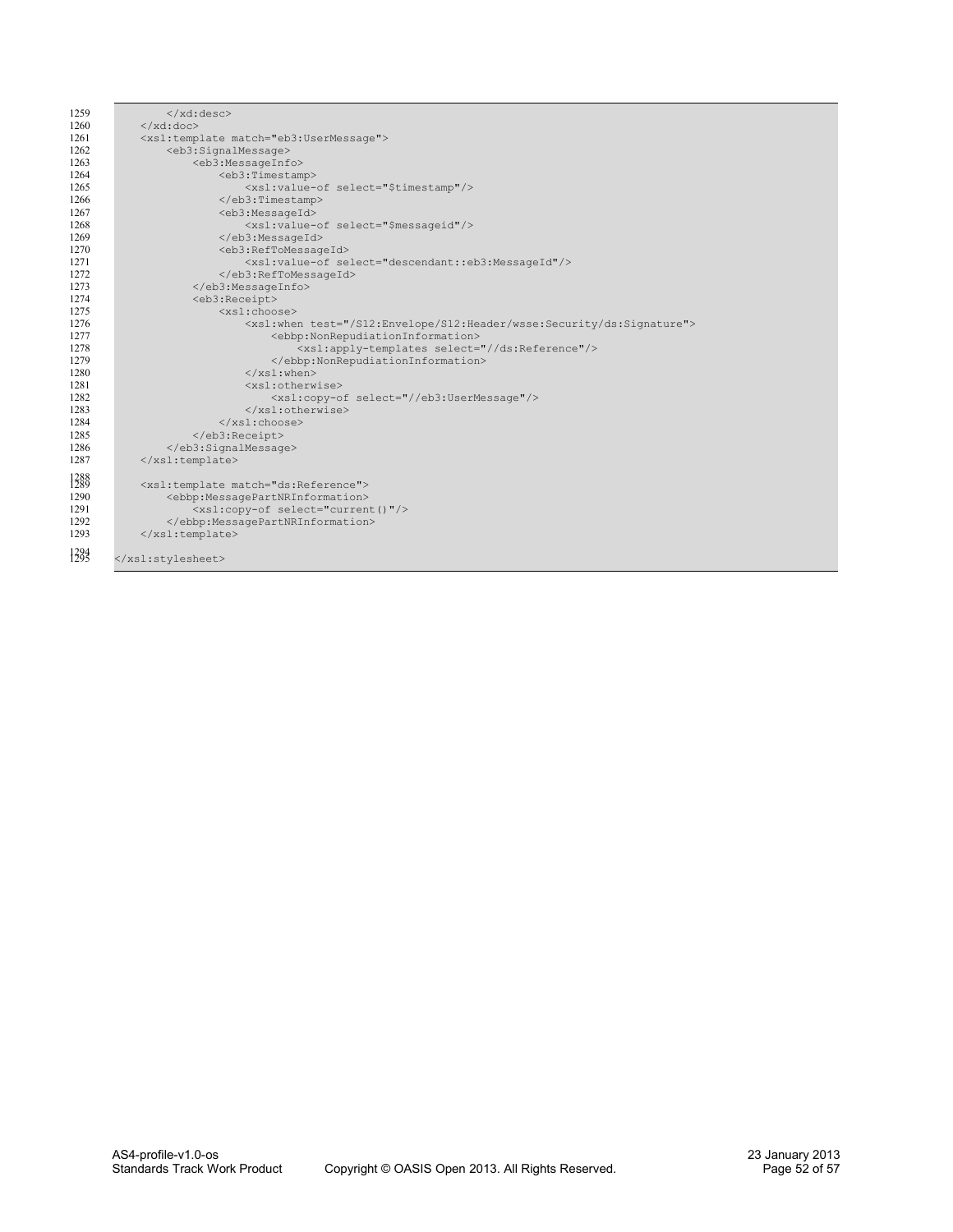# **Appendix C Acknowledgments** 1296

The following individuals were members of the committee during the development of this specification or of a previous version of it: 1297 1298

- <span id="page-52-0"></span>Roger Bass, Traxian [<roger@traxian.com>](mailto:roger@traxian.com)
- Kenneth Bengtson, Alpha1Lab [<kenneth@alfa1lab.com>](mailto:kenneth@alfa1lab.com)
- Timothy Bennett, Drummond Group Inc. [<timothy@drummondgroup.com>](mailto:timothy@drummondgroup.com)
- Weisin Chong, Cisco Systems
- Jacques Durand, Fujitsu America Inc. <idurand@us.fujitsu.com>
- Richard Emery, Axway Software [<remery@us.axway.com>](mailto:remery@us.axway.com)
- lan Jones, British Telecommunications plc [<ian.c.jones@bt.com>](mailto:ian.c.jones@bt.com)
- Sander Fieten, Individual [<sander@fieten-it.com>](mailto:sander@fieten-it.com)
- Kazunori Iwasa, Fujitsu Limited [<kiwasa@jp.fujitsu.com>](mailto:kiwasa@jp.fujitsu.com)
- Theo Kramer, Flame Computing Enterprises [<theo@flame.co.za>](mailto:theo@flame.co.za)
- Dale Moberg, Axway Software [<dmoberg@axway.com>](mailto:dmoberg@axway.com)
- Farrukh Najmi, Wellfleet Software Corporation [<farrukh@wellfleetsoftware.com>](mailto:farrukh@wellfleetsoftware.com)
- Makesh Rao, Cisco Systems, Inc. [<marao@cisco.com>](mailto:marao@cisco.com)
- Sven Rasmussen, Denmark Ministry of Science, Technology & Innovation [<svrr@itst.dk>](mailto:svrr@itst.dk)
- Akihisa Sako, Axway Software [<asako@us.axway.com>](mailto:asako@us.axway.com)
- Pim van der Eijk, Sonnenglanz Consulting [<pvde@sonnenglanz.net>](mailto:pvde@sonnenglanz.net)
- Ernst Jan van Nigtevecht [<ejvn@sonnenglanz.net>](mailto:ejvn@sonnenglanz.net)
- John Voss, Cisco Systems, Inc. [<jovoss@cisco.com>](mailto:jovoss@cisco.com)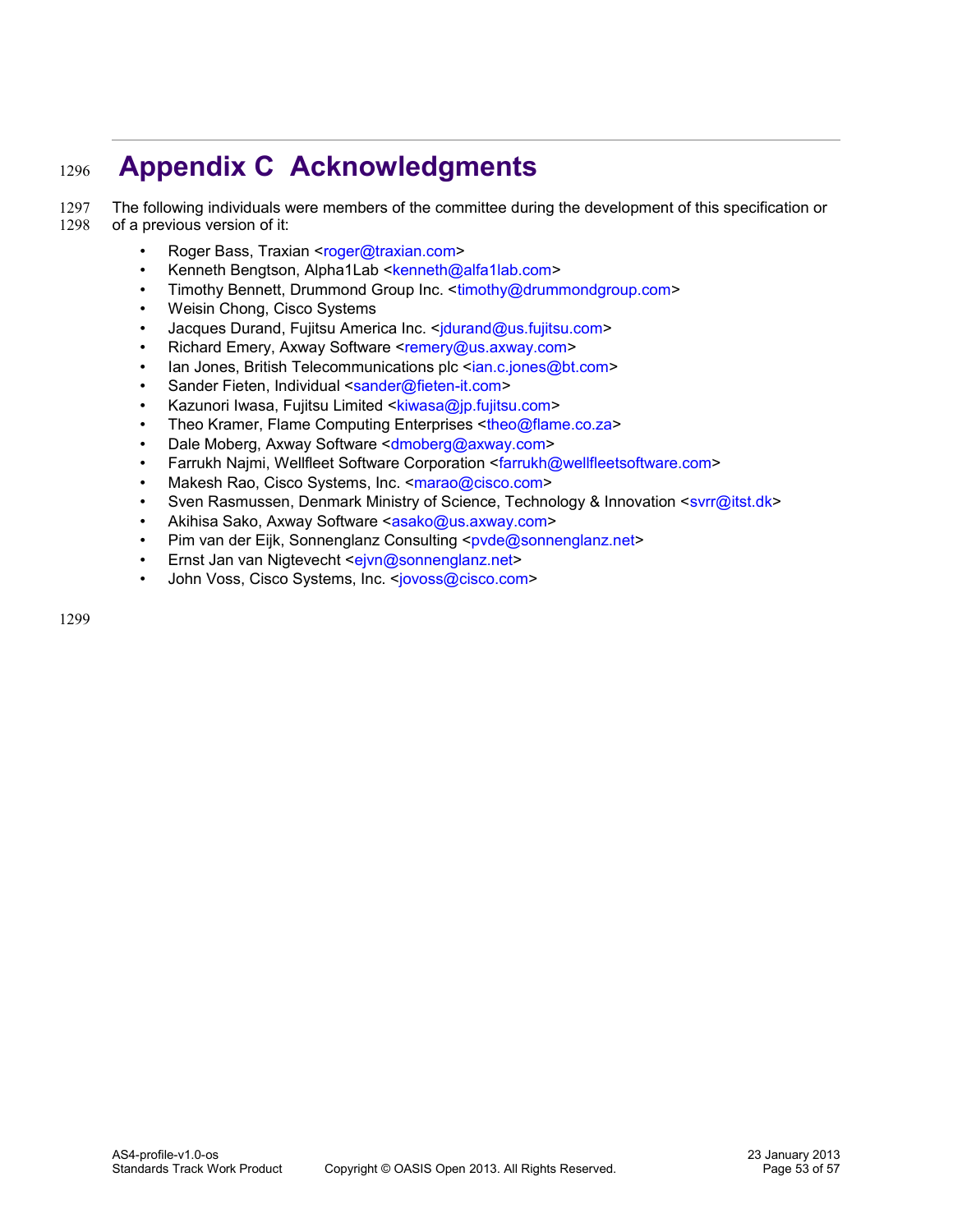# **Appendix D Revision History** 1300

# 1301

<span id="page-53-0"></span>

| Rev               | <b>Date</b> | <b>By Whom</b>                 | <b>What</b>                                                                                                                                                                                                           |
|-------------------|-------------|--------------------------------|-----------------------------------------------------------------------------------------------------------------------------------------------------------------------------------------------------------------------|
|                   | 25 Jul 2008 | J. Durand /<br>T. Bennett      | Initial draft                                                                                                                                                                                                         |
| <b>Rev 02</b>     | 28 Oct 2008 | J. Durand                      | candidate CD draft                                                                                                                                                                                                    |
| Rev 03            | 15 Feb 2009 | J. Durand                      | Various edits, updates on Receipts, Message samples.                                                                                                                                                                  |
| CD <sub>2</sub>   |             | 10/03/09 J. Durand             | CD 2 draft for PR                                                                                                                                                                                                     |
| <b>CS 01</b>      |             | 04/24/10 J. Durand             | Document voted Committee Specification 01                                                                                                                                                                             |
| Rev 06            | 02/22/11    | J. Durand /<br>P. van der Eijk | CSD 3 draft for PR:<br>Many minor editorial updates and clarifications; updated ref-<br>erences; new sections 2.2.3 and A.2.                                                                                          |
| CSD <sub>03</sub> | 02/23/11    | P. van der Eijk                | Document approved as CSD 03 on 2011-02-23<br>http://www.oasis-open.org/apps/org/workgroup/ebxml-<br>msg/download.php/41302/MessagingTC022311.htm                                                                      |
| WD <sub>8</sub>   | 03/28/11    | J. Durand /<br>T. Kramer       | Follow-up on Theo comments; normalized PMode name as<br>"P-Mode", when in plain text.                                                                                                                                 |
|                   |             |                                | 2.1.3.1 and 2.2.3.1: made support "required" for PMode.ID<br>and PMode.agreement (meaning an implementation must be<br>able to use this Pmode value - if present - to fill-in the related<br>message header element.) |
| WD <sub>9</sub>   |             | 04/04/11 P. van der Eijk       | Updated revision history and frontpage; suppressed line<br>numbering in footers. Renamed some references to ebMS3<br>to "ebMS3 Core".                                                                                 |
|                   |             |                                | New optional profiling of the ebMS3, Part 2 multi-hop feature;                                                                                                                                                        |
|                   |             |                                | New sample user message in appendix A.                                                                                                                                                                                |
|                   |             |                                | New Appendix B, Generating an AS4 Receipt.                                                                                                                                                                            |
|                   |             |                                | In Acknowledgments, names are ordered alphabetically by<br>last name.                                                                                                                                                 |
| <b>WD 10</b>      | 04/11/11    | P. van der Eijk                | Improved language in section 4 (comment made by Theo),<br>A.1 and B.                                                                                                                                                  |
|                   |             |                                | In sample user message, added an id attribute to eb:Mes-<br>saging (as it would need one to be signed).                                                                                                               |
|                   |             |                                | Appendix A.3, fixed a hash value. (The values are illustrative<br>only but should be different).                                                                                                                      |
| <b>WD 11</b>      | 04/12/11    | P. van der Eijk                | Improved sample message (added missing S12: mustUn-<br>derstand attribute). Removed requirement to pass receipts                                                                                                      |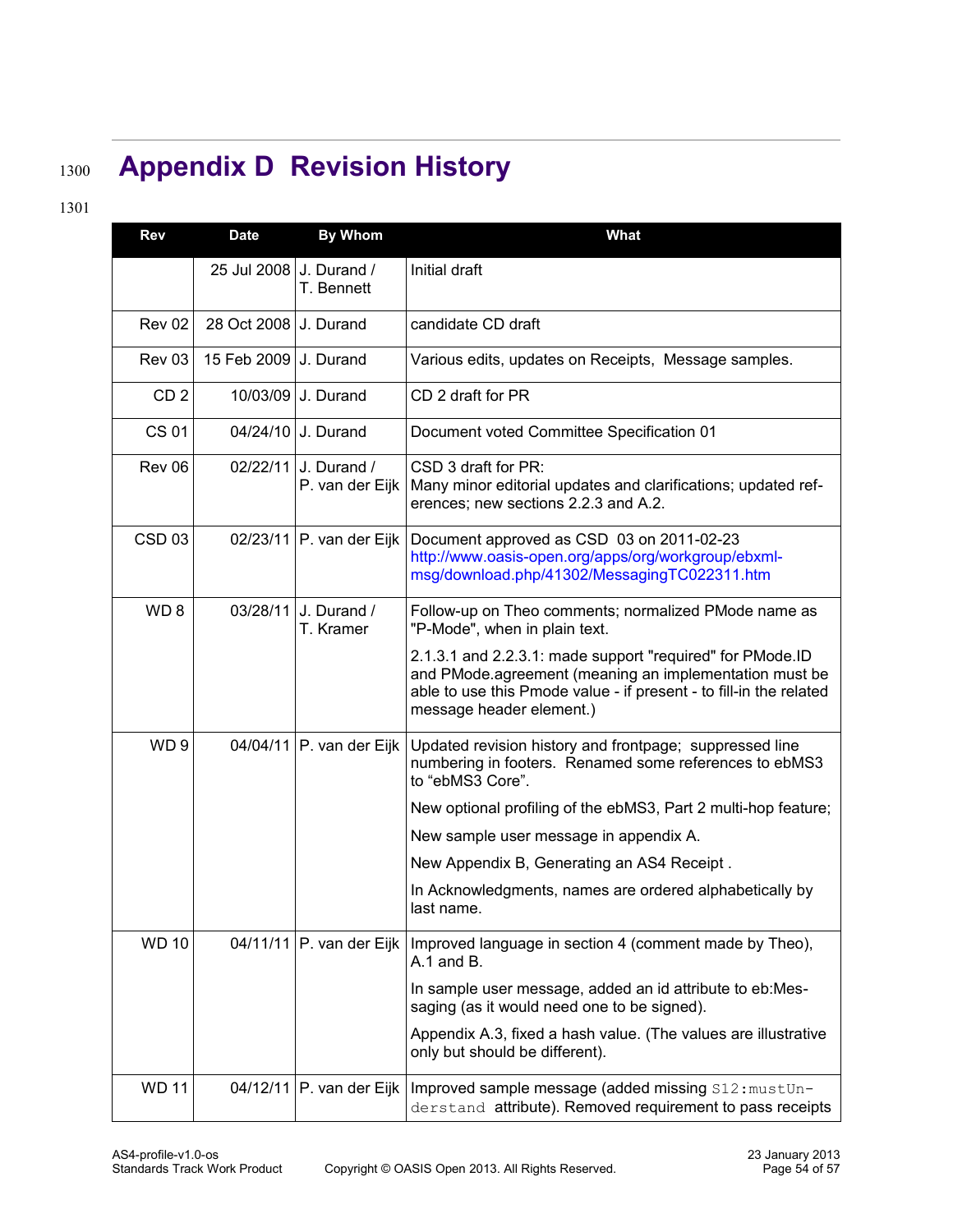| <b>Rev</b>                                                     | <b>Date</b> | <b>By Whom</b>                                    | <b>What</b>                                                                                                                                                                                    |
|----------------------------------------------------------------|-------------|---------------------------------------------------|------------------------------------------------------------------------------------------------------------------------------------------------------------------------------------------------|
|                                                                |             |                                                   | to applications.                                                                                                                                                                               |
| <b>WD12</b>                                                    |             | 04/20/11 P. van der Eijk                          | Fixed bad reference in 6.6                                                                                                                                                                     |
|                                                                |             |                                                   | Fixed two affiliations                                                                                                                                                                         |
| WD 13/<br><b>WD 14</b>                                         |             | 04/22/11 P. van der Eijk                          | Fixed citations and front matter.                                                                                                                                                              |
| <b>WD 15</b>                                                   |             | 05/09/11 P. van der Eijk                          | Update for message format of receipts for unsigned mes-<br>sages, supporting "reception awareness".                                                                                            |
|                                                                |             |                                                   | Section 3.2 added clarification that reception awareness re-<br>quires sending of receipts.                                                                                                    |
| <b>WD 16</b>                                                   |             | 05/16/11 P. van der Eijk<br>/ Jacques Dur-<br>and | Discussion of receipts for messages without PayloadInfo.                                                                                                                                       |
|                                                                |             |                                                   | Fixed some section reference numbers and missing refer-<br>ences. Many minor textual improvements.                                                                                             |
|                                                                |             |                                                   | Part 2 profiling as "complementary" to a "primary" profiling of<br>Part 1.                                                                                                                     |
| <b>WD 17</b>                                                   |             | 05/18/11 P. van der Eijk                          | Simplified Encryption, ebMS header is never encrypted (sec-<br>tion 5.1.6                                                                                                                      |
|                                                                |             |                                                   | Added note on "id" attribute in section 5.1.4                                                                                                                                                  |
| <b>CS 02</b>                                                   | 08/13/11    | <b>TC Admin</b>                                   | Document approved as Committee Specification after Public<br>Review.                                                                                                                           |
| <b>WD18</b>                                                    |             | 11/10/11 P. van der Eijk                          | Fixed a bad reference to SOAP 1.1 in section 2.2.1                                                                                                                                             |
|                                                                |             |                                                   | In 3.1<br>compression, the original MIME type of a com-<br>pressed payload is required instead of just being recommen-<br>ded; added clarification on use of CharacterSet in compres-<br>sion. |
|                                                                |             |                                                   | Minor editorial changes and some comments on areas that<br>may need clarification.                                                                                                             |
| <b>WD 19</b>                                                   |             | 17-11-11 F2F Meeting                              | 2.1.1: Changed the wording to reflect that a conforming MSH<br>must support both MEPs as Initiator and Responder.                                                                              |
|                                                                |             |                                                   | 2.1.1 and 2.2.1: Added a note that MSHs may also support<br>Two-Way MEPs                                                                                                                       |
|                                                                |             |                                                   | 3.1: Changed name of PartInfo attribute used for indicating<br>a compressed payload.                                                                                                           |
|                                                                |             |                                                   | 5.1.8: Changed requirements on the eb: Receipt element for<br>messages without attachments.                                                                                                    |
| <b>WD 20</b>                                                   |             | 12/05/12 J. Durand                                | Compression property cannot be empty string for XML<br>schema compliance.                                                                                                                      |
|                                                                |             |                                                   | MIME type value in property for a compressed attachment re-<br>quired instead of recommended.                                                                                                  |
|                                                                |             |                                                   | Added note that a compressed payload must be in a separate<br>MIME part and not in the SOAP Body                                                                                               |
| $\triangle$ S <sub>1-profile</sub> $\angle$ <sub>11</sub> 0-pc |             |                                                   | 23 January 2013                                                                                                                                                                                |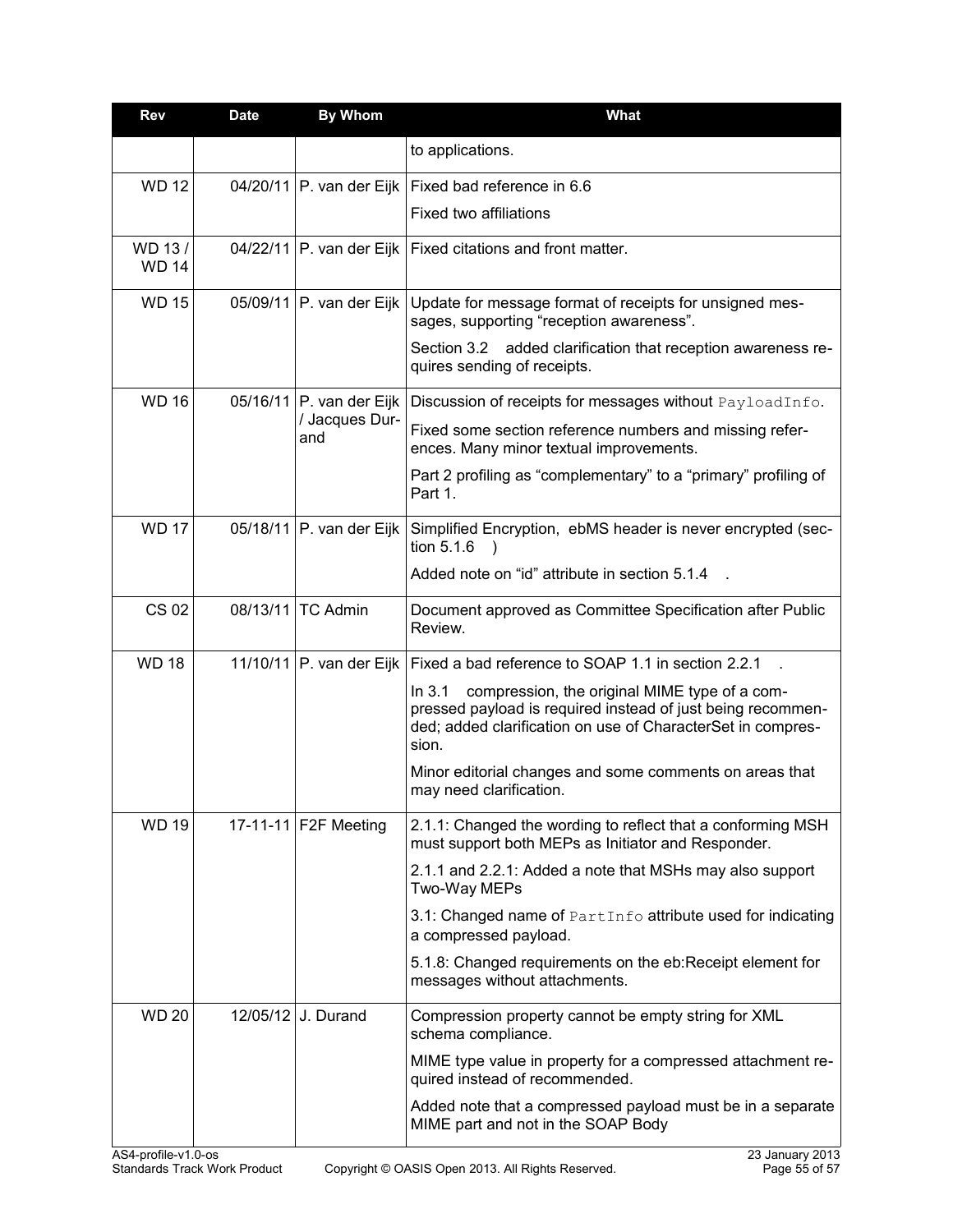| <b>Rev</b>   | <b>Date</b> | <b>By Whom</b>                          | What                                                                                                                                                                                                                                                                                                    |
|--------------|-------------|-----------------------------------------|---------------------------------------------------------------------------------------------------------------------------------------------------------------------------------------------------------------------------------------------------------------------------------------------------------|
|              |             |                                         | In AS4 5.1.8.(a) and 5.1.8.(b), clarified use of receipts with<br>simple SOAP messages, where the SOAP envelope is not in<br>a part with a content identifier, and has no MIME content ID,<br>so here there can be no part identifier.                                                                  |
|              |             |                                         | In AS4 $5.1.8(a)$ and $5.1.8(b)$ , note that it is impossible to<br>generate a valid ebBP reception awareness.                                                                                                                                                                                          |
|              |             |                                         | Proposal on support for MPC sub-channels.                                                                                                                                                                                                                                                               |
|              |             |                                         | Clarified support for advanced features in conformance<br>clauses.                                                                                                                                                                                                                                      |
| <b>WD 21</b> |             | 12/23/12 J. Durand                      | Added some Receipt-related errors.                                                                                                                                                                                                                                                                      |
|              |             |                                         | Compression property renamed to CompressionType.                                                                                                                                                                                                                                                        |
| <b>WD 22</b> |             | 01/22/12 J. Durand                      | Minor fixes in 2.1.1 and 2.2.1.                                                                                                                                                                                                                                                                         |
|              |             |                                         | New compression-related errors.                                                                                                                                                                                                                                                                         |
|              |             |                                         | Clarification in the introductory paragraph of 2.2 that a light<br>clients cannot connect to another light client to pull or push<br>messages.                                                                                                                                                          |
| <b>WD 23</b> |             | $01/31/12$ T. Kramer                    | Appendix 2: Added Example on User Message with Com-<br>pressed Attachment. Bumped original Appendix 2 and 3 to 3<br>and $4.$                                                                                                                                                                            |
|              |             |                                         | 3.1: Reworded                                                                                                                                                                                                                                                                                           |
| <b>WD 24</b> |             | 02/05/12 P. van der Eijk                | Updated compression example in A2.                                                                                                                                                                                                                                                                      |
|              |             |                                         | Updated reference to Part 2 to CS.                                                                                                                                                                                                                                                                      |
|              |             |                                         | Renamed section 3.6<br>to Additional Features Errors as it<br>covers not just receipts but also compression.                                                                                                                                                                                            |
|              |             |                                         | Updated XSLT stylesheet in appendix B for reception aware-<br>ness; it now uses the UserMessage.                                                                                                                                                                                                        |
|              |             |                                         | Formatting (use of element and attribute styles).                                                                                                                                                                                                                                                       |
|              |             |                                         | In section 3.4, incorporated Jacques' proposed rewording on<br>semantics of receipt.                                                                                                                                                                                                                    |
|              |             |                                         | SOAP-with-attachments not required for Minimal Client.                                                                                                                                                                                                                                                  |
| <b>WD 25</b> |             | 02/09/12 J. Durand /<br>P. van der Eijk | The minimal Client Conformance Profile now has its own sub-<br>section in chapter 2.                                                                                                                                                                                                                    |
|              |             |                                         | In chapter 6, there are two Conformance Clauses for the Min-<br>imal Client: the Minimal Client conformance clause and the<br>Minimal Sender conformance clause. The Minimal Sender<br>does not support Pull, and therefore never requires WS-Se-<br>curity UserName Tokens, unlike the Minimal Client. |
|              |             |                                         | Added SSL/TLS recommendation.                                                                                                                                                                                                                                                                           |
|              |             |                                         | Added some sentences on Minimal Profile to Abstract and In-<br>troduction.                                                                                                                                                                                                                              |
|              |             |                                         | Added a sentence in 2.1 to introduce the ebHandler profile.                                                                                                                                                                                                                                             |